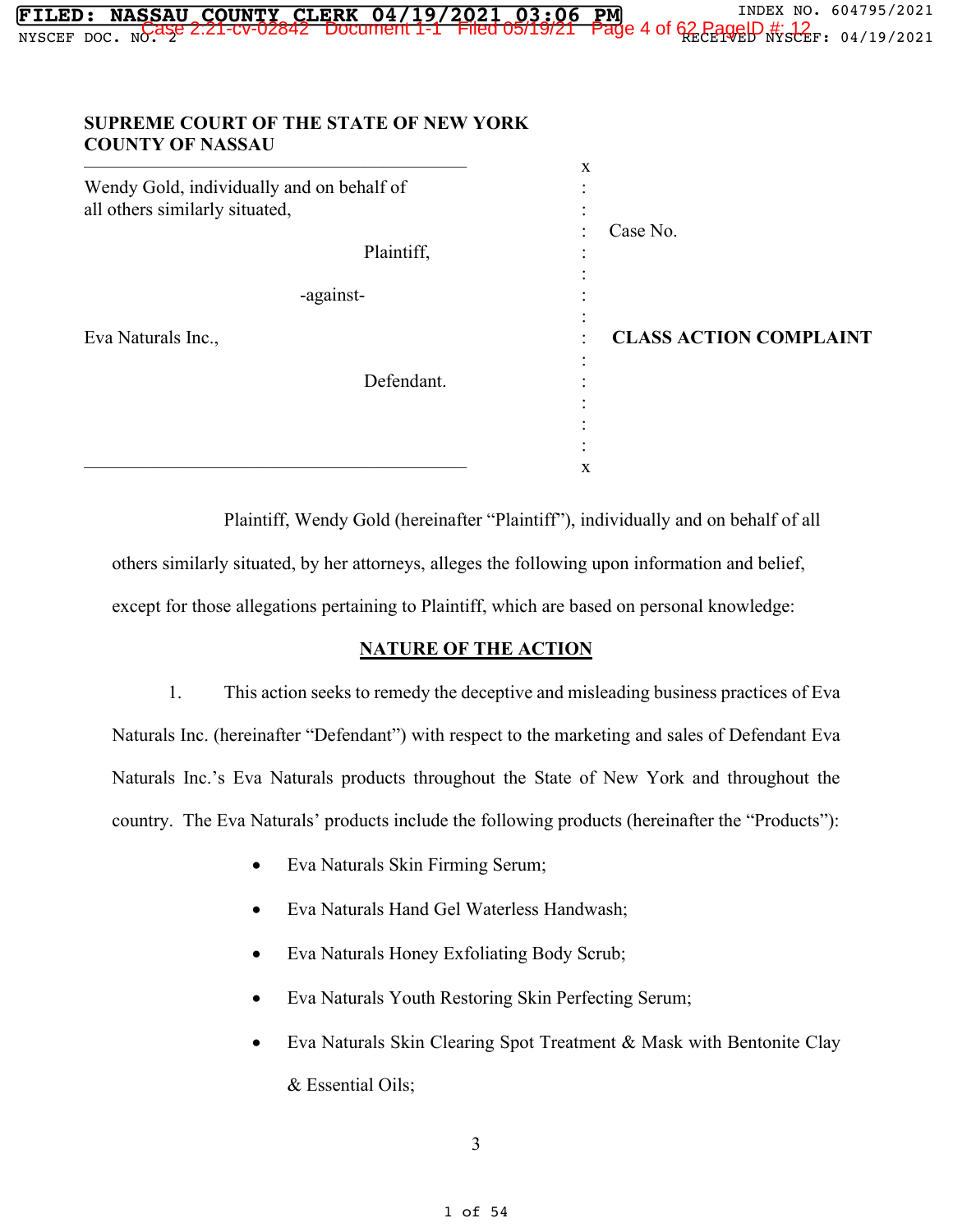- Eva Naturals Youth Restoring Neck Cream;
- Eva Naturals All In One Skin Renewing Facial Toner;
- Eva Naturals Exfoliating Facial Scrub;
- Eva Naturals Youth Restoring Hyaluronic Acid Cream Moisturizer;
- Eva Naturals Stop The Clock Anti-Aging Cream;
- Eva Naturals Skin Clearing Vitamin C+ Toner;
- Eva Naturals Anti-Aging Serum 10 Actives;
- Eva Naturals Anti Aging Glycolic Acid Facial Cleanser;
- Eva Naturals Skin Clearing Serum Vitamin C+;
- Eva Naturals Vanilla Bean Night Cream;
- Eva Naturals Skin Lightening Cream;
- Eva Naturals Anti Wrinkle & Fine Lines Retinol 2.5% Cream Moisturizer;
- Eva Naturals Collagen Simulating Skin Repairing Peptide Complex Serum;
- Eva Naturals Retore Youthful Skin Niacinamide Vitamin B3 Serum;
- Eva Naturals Licorice Extract Skin Whitening Serum;
- Eva Naturals Ultimate Skin Hydrating Hyaluronic Acid Serum;
- Eva Naturals Youth Restoring Eye Gel;
- Eva Naturals Maximum Potency Anti-Aging Serum Vitamin C  $20\%$ ;
- Eva Naturals Anti-Wrinkle Skin Firming Serum Retinol 2.5%.

2. Defendant manufactures, sells, and distributes the Products using a marketing and advertising campaign centered around claims that appeal to health-conscious consumers, i.e., that

4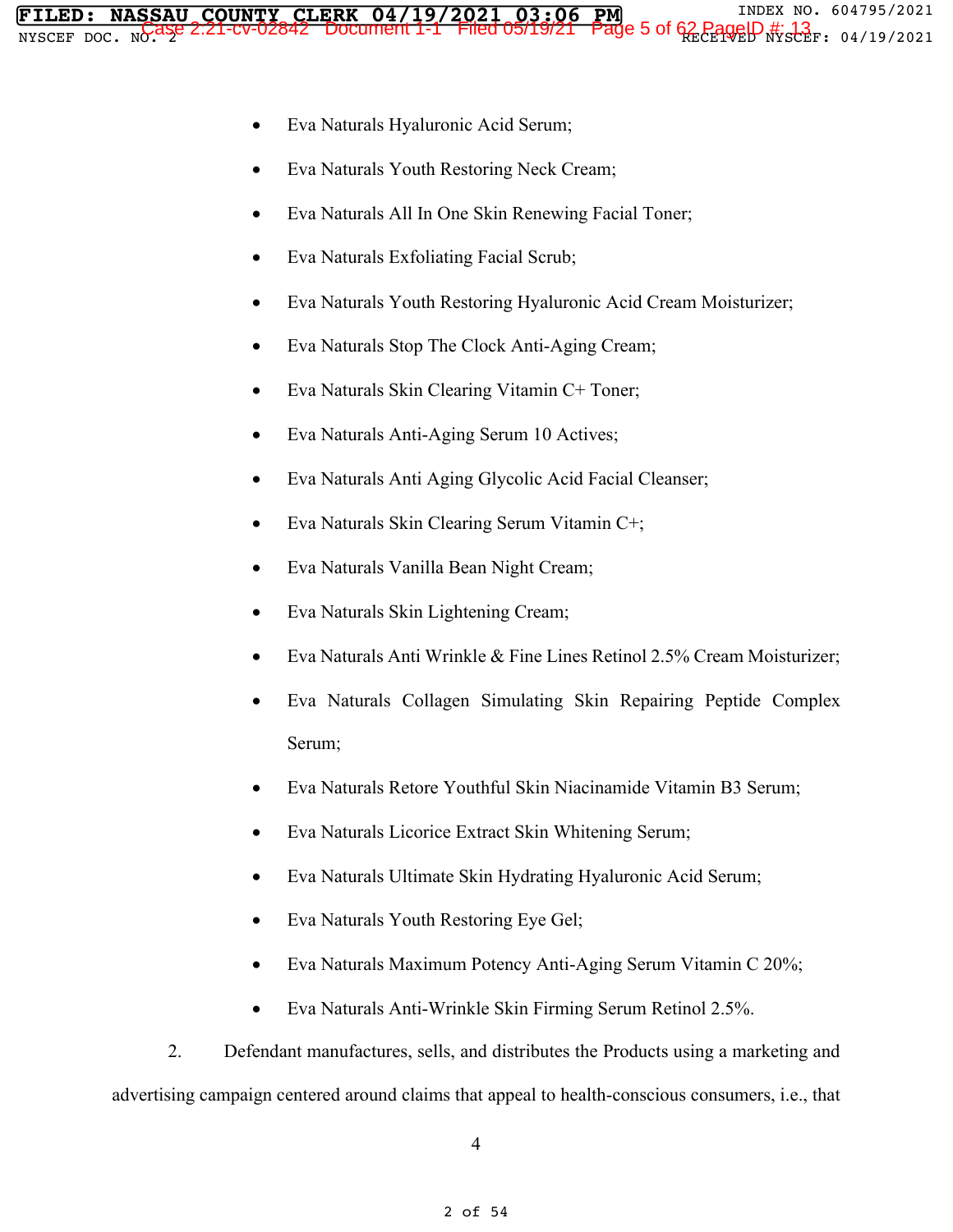its Products are "Natural;" however, Defendant's advertising and marketing campaign is false, deceptive, and misleading because the Products contain non-natural, synthetic ingredients.

3. Plaintiff and those similarly situated ("Class Members") relied on Defendant's misrepresentations that the Products are "Natural" when purchasing the Products. Plaintiff and Class Members paid a premium for the Products over and above comparable products that did not purport to be "Natural." Given that Plaintiff and Class Members paid a premium for the Products based on Defendant's misrepresentations that they are "Natural," Plaintiff and Class Members suffered an injury in the amount of the premium paid.

4. Defendant's conduct violated and continues to violate, *inter alia*, New York General Business Law §§ 349 and 350. Defendant breached and continues to breach its warranties regarding the Products. Defendant has been and continues to be unjustly enriched. Accordingly, Plaintiff brings this action against Defendant on behalf of herself and Class Members who purchased the Products during the applicable statute of limitations period (the "Class Period").

#### **FACTUAL BACKGROUND**

5. Consumers have become increasingly concerned about the effects of synthetic and chemical ingredients in food, cleaning products, bath and beauty products, and everyday household products. Companies such as the Defendant have capitalized on consumers' desire for purportedly "natural products." Indeed, consumers are willing to pay, and have paid, a premium for products branded "natural" over products that contain synthetic ingredients. In 2015, sales of natural products grew 9.5% to \$180 billion.<sup>1</sup> Reasonable consumers, including Plaintiff and

<sup>1</sup> *Natural Products Industry Sales up 9.5% to \$180bn Says NBJ,* FOOD NAVIGATOR, http://www.foodnavigatorusa.com/Markets/EXPO-WEST-trendspotting-organics-natural-claims/(page)/6; *see also* Shoshanna Delventhal, *Study Shows Surge in Demand for "Natural" Products*, INVESTOPEDIA (February 22, 2017), http://www.investopedia.com/articles/investing/022217/study-shows-surge-demand-natural-products.asp (Study by Kline Research indicated that in 2016, the personal care market reached 9% growth in the U.S. and 8% in the U.K. The trend-driven natural and organic personal care industry is on track to be worth \$25.1 million by 2025); *Natural*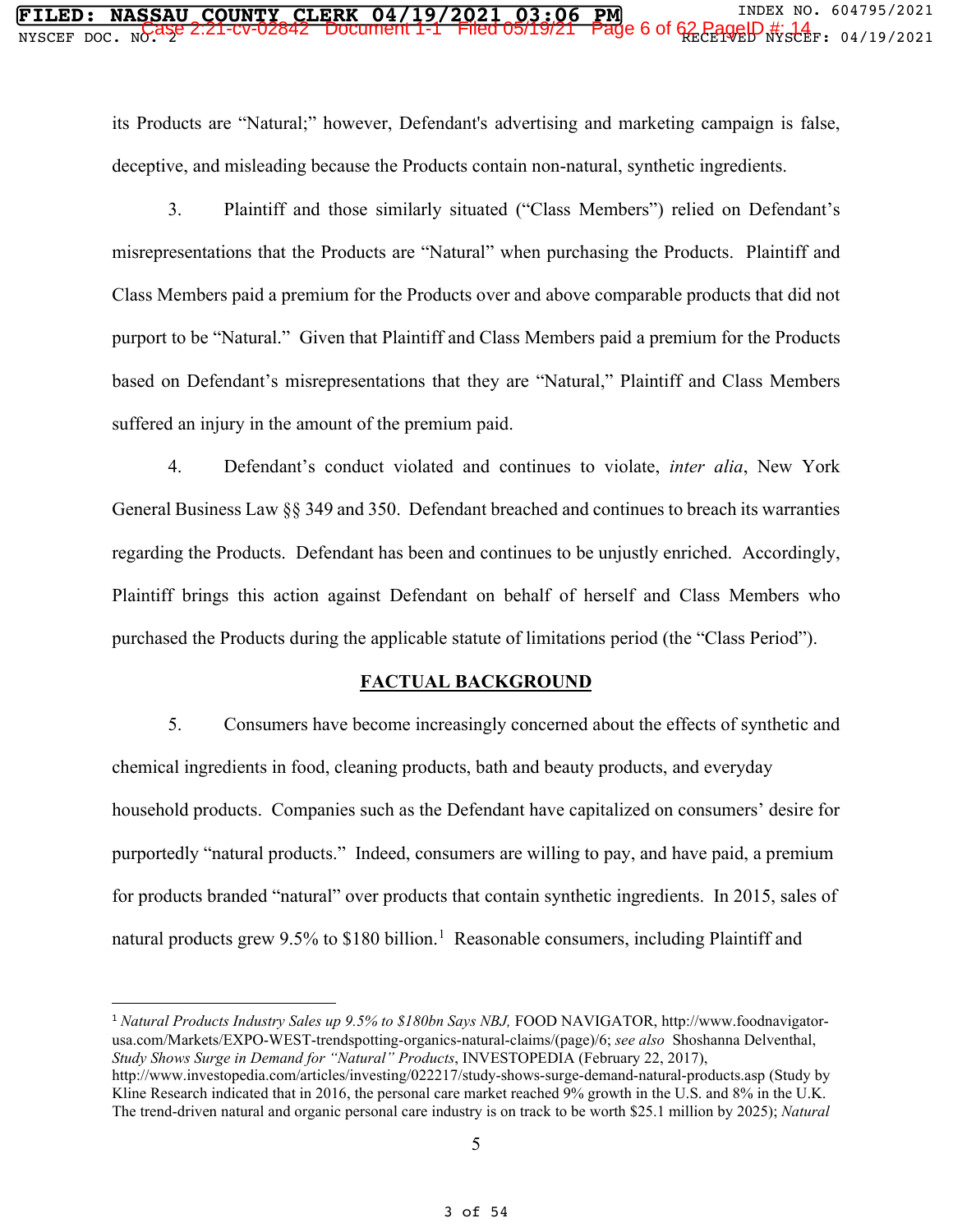Class Members, value natural products for important reasons, including the belief that they are safer and healthier than alternative products that are not represented as natural.

6. Despite the Products containing a number of synthetic ingredients, Defendant

markets the Products as being "Natural." The Products' labeling are depicted below:

*living: The next frontier for growth? [NEXT Forecast 2017]*, NEW HOPE NTWORK (December 20, 2016), http://www.newhope.com/beauty-and-lifestyle/natural-living-next-frontier-growth-next-forecast-2017.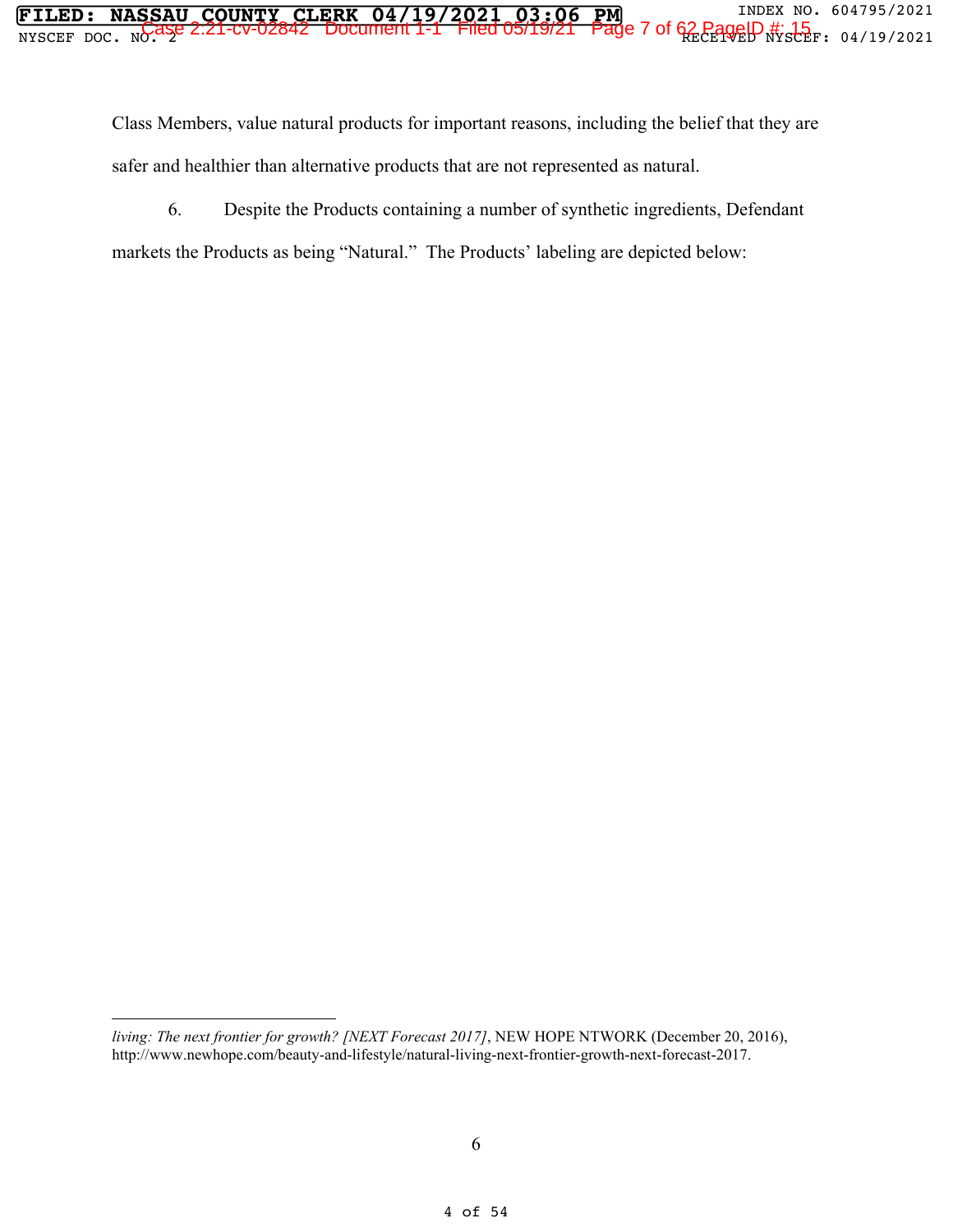### **Eva Naturals Skin Firming Serum**

**FILED: NASSAU COUNTY CLERK 04/19/2021 03:06 PM** INDEX NO. 604795/2021  $\frac{1}{2}$   $\frac{1}{2}$   $\frac{1}{2}$   $\frac{1}{2}$   $\frac{1}{2}$   $\frac{1}{2}$   $\frac{1}{2}$   $\frac{1}{2}$   $\frac{1}{2}$   $\frac{1}{2}$   $\frac{1}{2}$   $\frac{1}{2}$   $\frac{1}{2}$   $\frac{1}{2}$   $\frac{1}{2}$   $\frac{1}{2}$   $\frac{1}{2}$   $\frac{1}{2}$   $\frac{1}{2}$   $\frac{1}{2}$   $\frac{1}{2}$   $\frac{1}{2}$ 



## **Synthetic Ingredients:**

Glycerin (Kosher, Vegetable) Glyceryl Stearate Panthenol (Vitamin B5) Cetyl Alcohol Hydroxyethyl Ethylcellulose Polysorbate 20 Potassium Sorbate Sodium Benzoate Carbomer Phenoxethanol Butylene Glycol Ethylhexylglycerin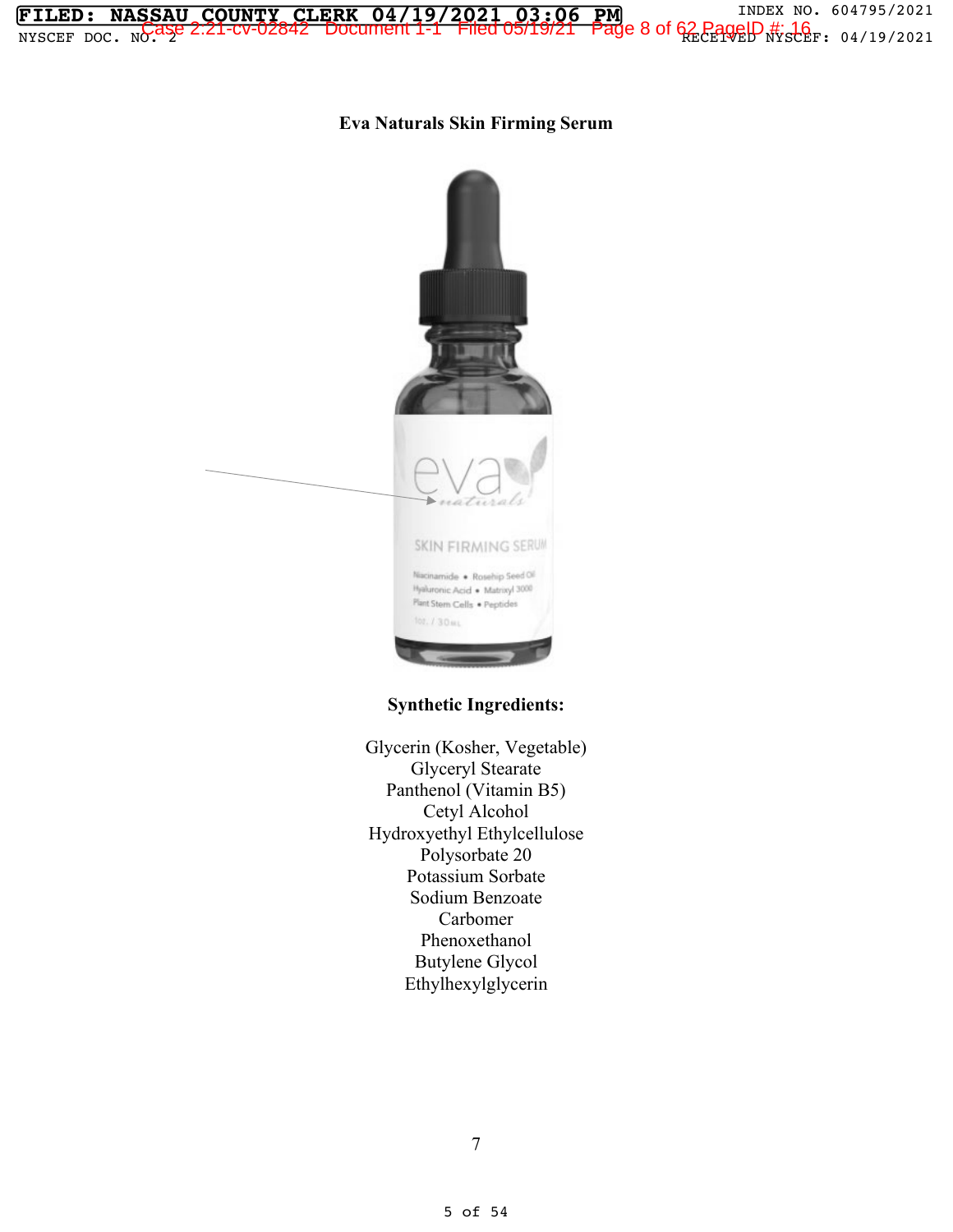

**Synthetic Ingredients:** 

Phenoxyethanol Ethylhexylglycerin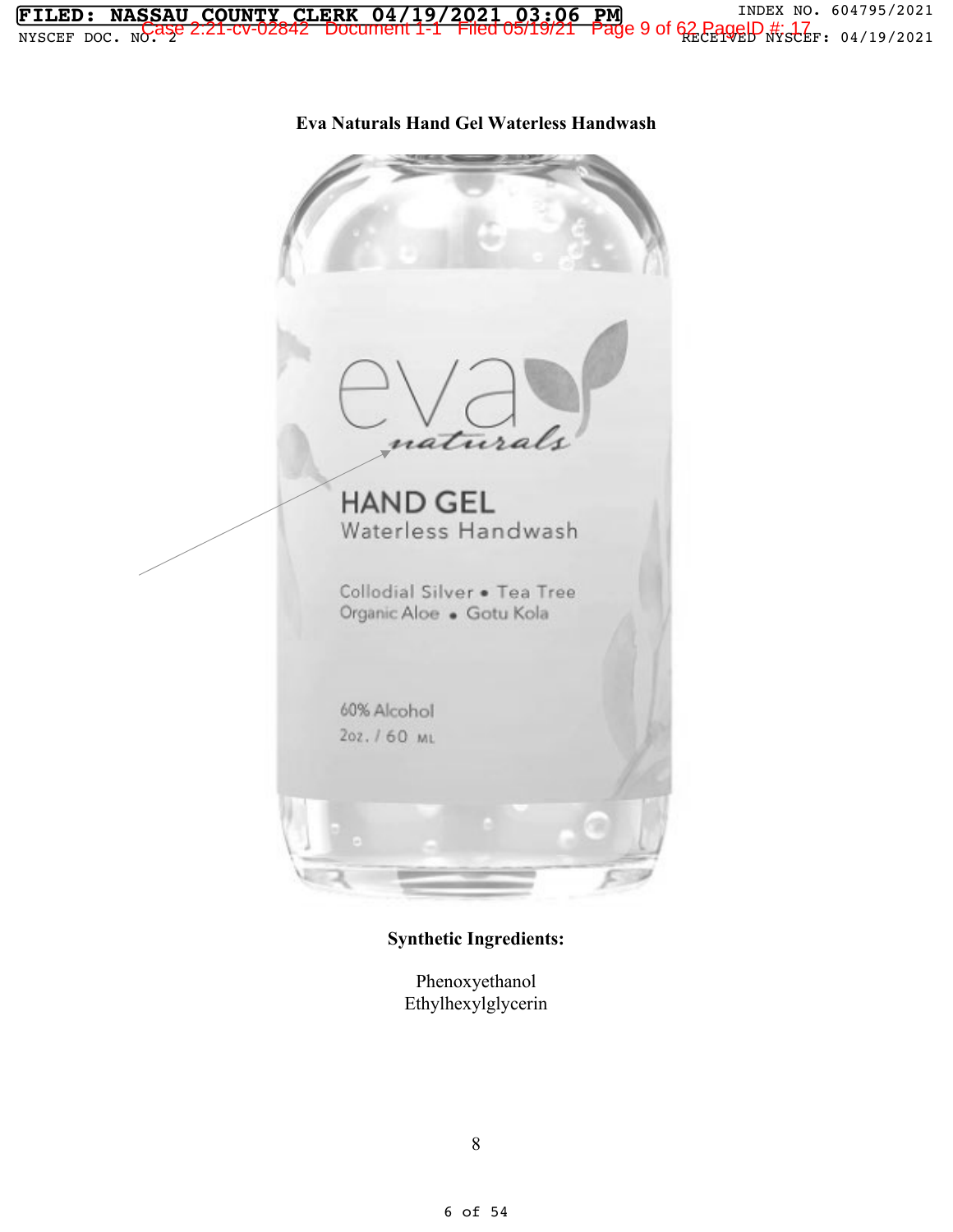

## **Synthetic Ingredients:**

**FILED: NASSAU COUNTY CLERK 04/19/2021 03:06 PM** INDEX NO. 604795/2021  $\frac{1}{2}$   $\frac{1}{2}$   $\frac{1}{2}$   $\frac{1}{2}$   $\frac{1}{2}$   $\frac{1}{2}$   $\frac{1}{2}$   $\frac{1}{2}$   $\frac{1}{2}$   $\frac{1}{2}$   $\frac{1}{2}$   $\frac{1}{2}$   $\frac{1}{2}$   $\frac{1}{2}$   $\frac{1}{2}$   $\frac{1}{2}$   $\frac{1}{2}$   $\frac{1}{2}$   $\frac{1}{2}$   $\frac{1}{2}$   $\frac{1}{2}$   $\frac{1}{2}$ 

> Phenoxyethanol Ethyhexylglycerin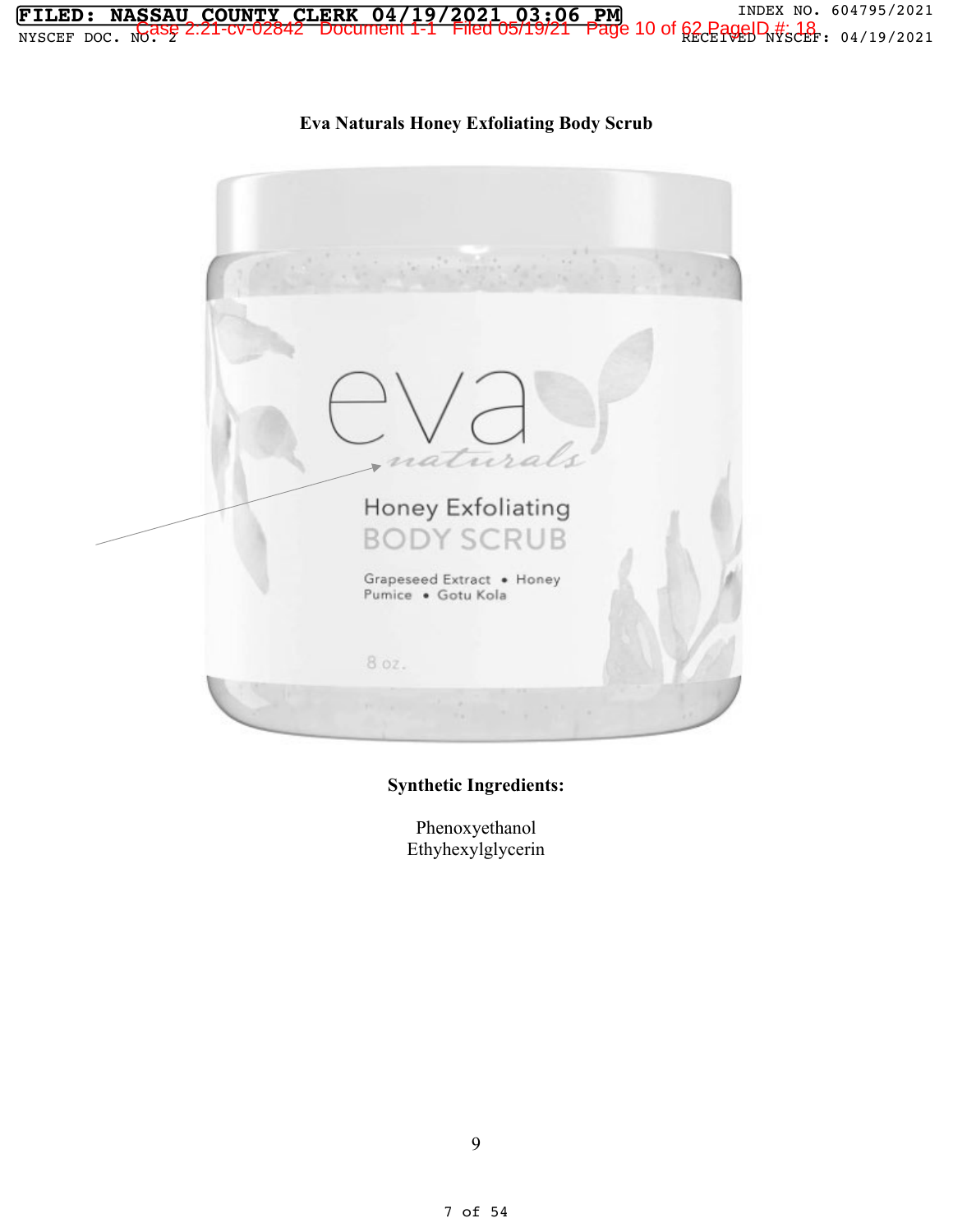

**Eva Naturals Youth Restoring Skin Perfecting Serum** 

### **Synthetic Ingredients:**

Glycerin (Kosher, Vegetable) Xanthan Gum Potassium Sorbate Sodium Benzoate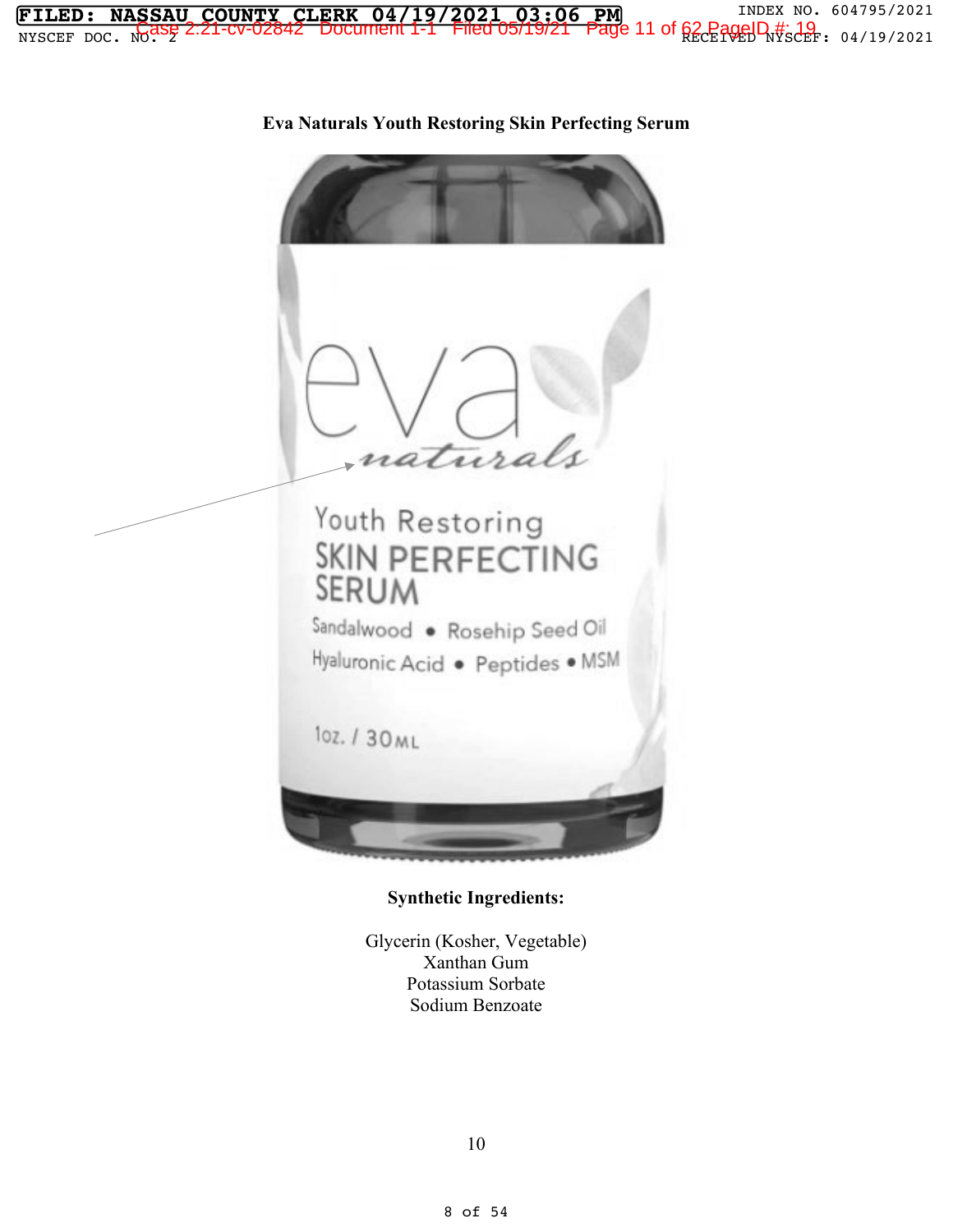**FILED: NASSAU COUNTY CLERK 04/19/2021 03:06 PM** INDEX NO. 604795/2021  $\frac{1}{2}$   $\frac{1}{2}$   $\frac{1}{2}$   $\frac{1}{2}$   $\frac{1}{2}$   $\frac{1}{2}$   $\frac{1}{2}$   $\frac{1}{2}$   $\frac{1}{2}$   $\frac{1}{2}$   $\frac{1}{2}$   $\frac{1}{2}$   $\frac{1}{2}$   $\frac{1}{2}$   $\frac{1}{2}$   $\frac{1}{2}$   $\frac{1}{2}$   $\frac{1}{2}$   $\frac{1}{2}$   $\frac{1}{2}$   $\frac{1}{2}$   $\frac{1}{2}$ 

**Eva Naturals Skin Clearing Spot Treatment & Mask with Bentonite Clay & Essential Oils** 



## **Synthetic Ingredients:**

Citric Acid Phenoxyethanol Ethylhexylglycerin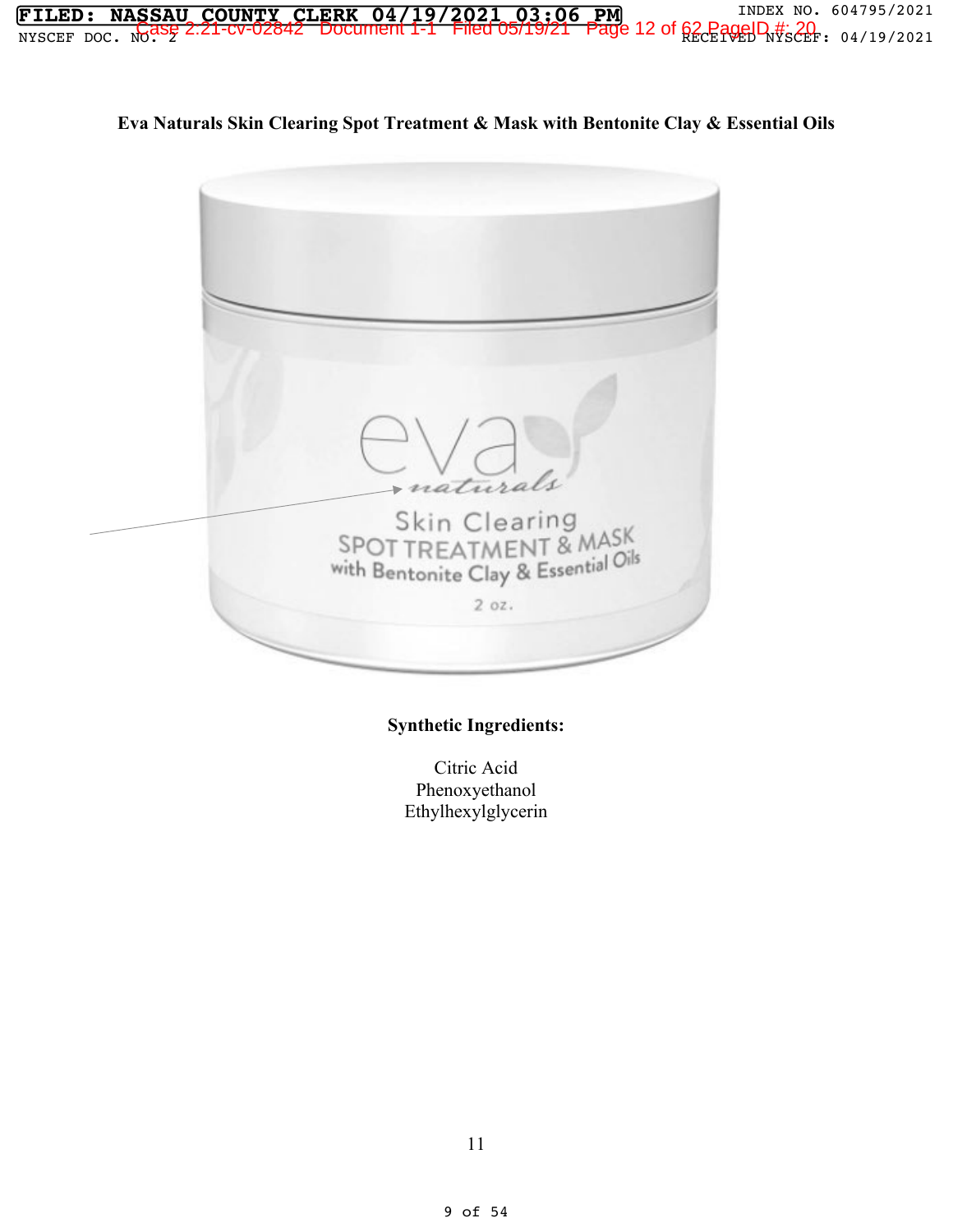**Eva Naturals Hyaluronic Acid Serum** 

**FILED: NASSAU COUNTY CLERK 04/19/2021 03:06 PM** INDEX NO. 604795/2021  $\frac{1}{2}$   $\frac{1}{2}$   $\frac{1}{2}$   $\frac{1}{2}$   $\frac{1}{2}$   $\frac{1}{2}$   $\frac{1}{2}$   $\frac{1}{2}$   $\frac{1}{2}$   $\frac{1}{2}$   $\frac{1}{2}$   $\frac{1}{2}$   $\frac{1}{2}$   $\frac{1}{2}$   $\frac{1}{2}$   $\frac{1}{2}$   $\frac{1}{2}$   $\frac{1}{2}$   $\frac{1}{2}$   $\frac{1}{2}$   $\frac{1}{2}$   $\frac{1}{2}$ 



### **Synthetic Ingredients:**

Carbomer Xanthan Gum DMDM Hydantoin Potassium Sorbate Tetrasodium EDTA Thiamine Riboflavin Tocopherol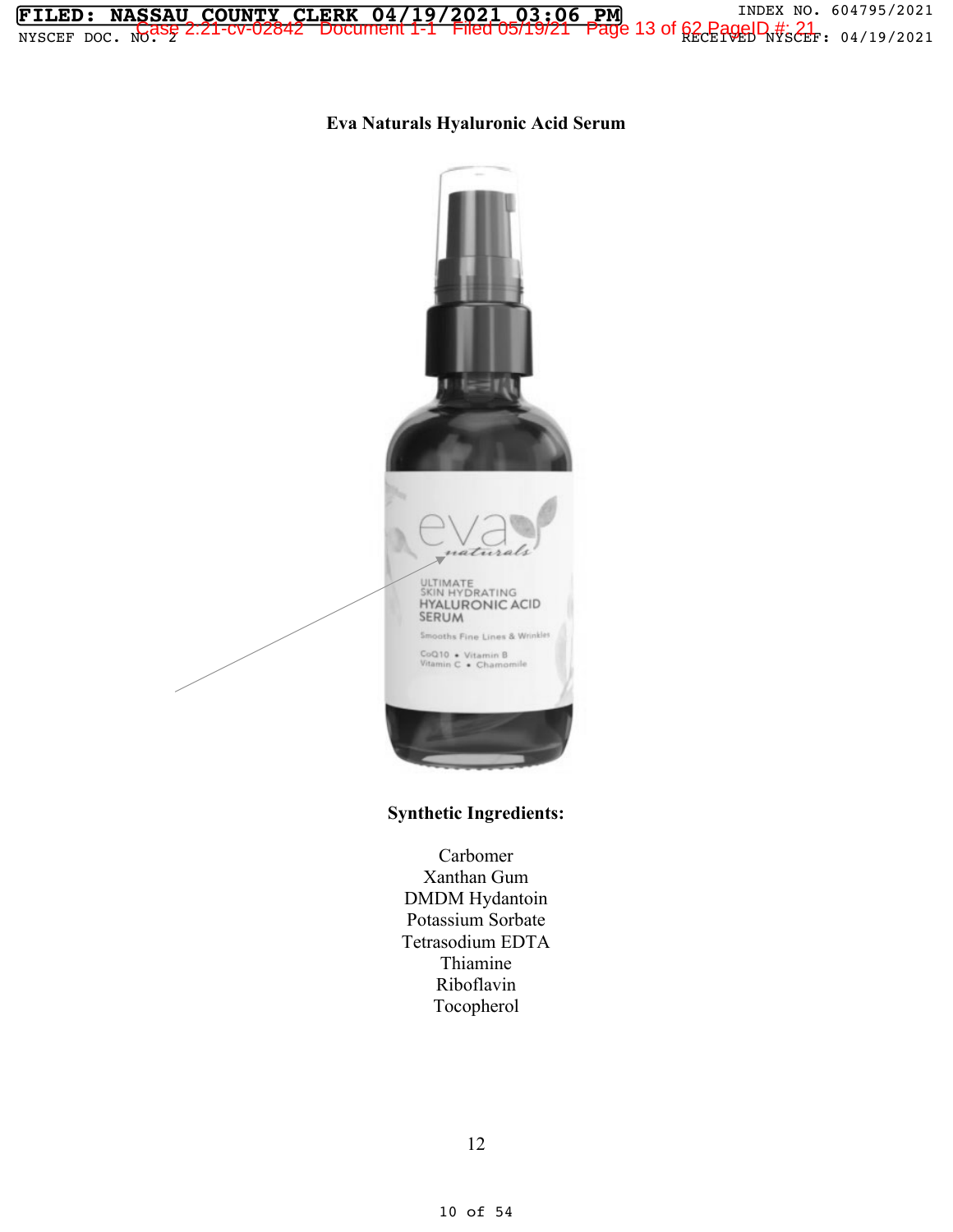**Eva Naturals Youth Restoring Neck Cream** 

**FILED: NASSAU COUNTY CLERK 04/19/2021 03:06 PM** INDEX NO. 604795/2021  $\frac{1}{2}$   $\frac{1}{2}$   $\frac{1}{2}$   $\frac{1}{2}$   $\frac{1}{2}$   $\frac{1}{2}$   $\frac{1}{2}$   $\frac{1}{2}$   $\frac{1}{2}$   $\frac{1}{2}$   $\frac{1}{2}$   $\frac{1}{2}$   $\frac{1}{2}$   $\frac{1}{2}$   $\frac{1}{2}$   $\frac{1}{2}$   $\frac{1}{2}$   $\frac{1}{2}$   $\frac{1}{2}$   $\frac{1}{2}$   $\frac{1}{2}$   $\frac{1}{2}$ 



#### **Synthetic Ingredients:**

Glycerin (Kosher, Vegetable) Glyceryl Stearate) Lactic Acid Panthanol Tocopheryl Acetate Tocopherol Ascorbic Acid Potassium Sorbate Cetearyl Alcohol Stearyl Alcohol Xanthan Gum Sodium Carbomer Butylene Glycol Phenoxyethanol Ethyhexylglycerin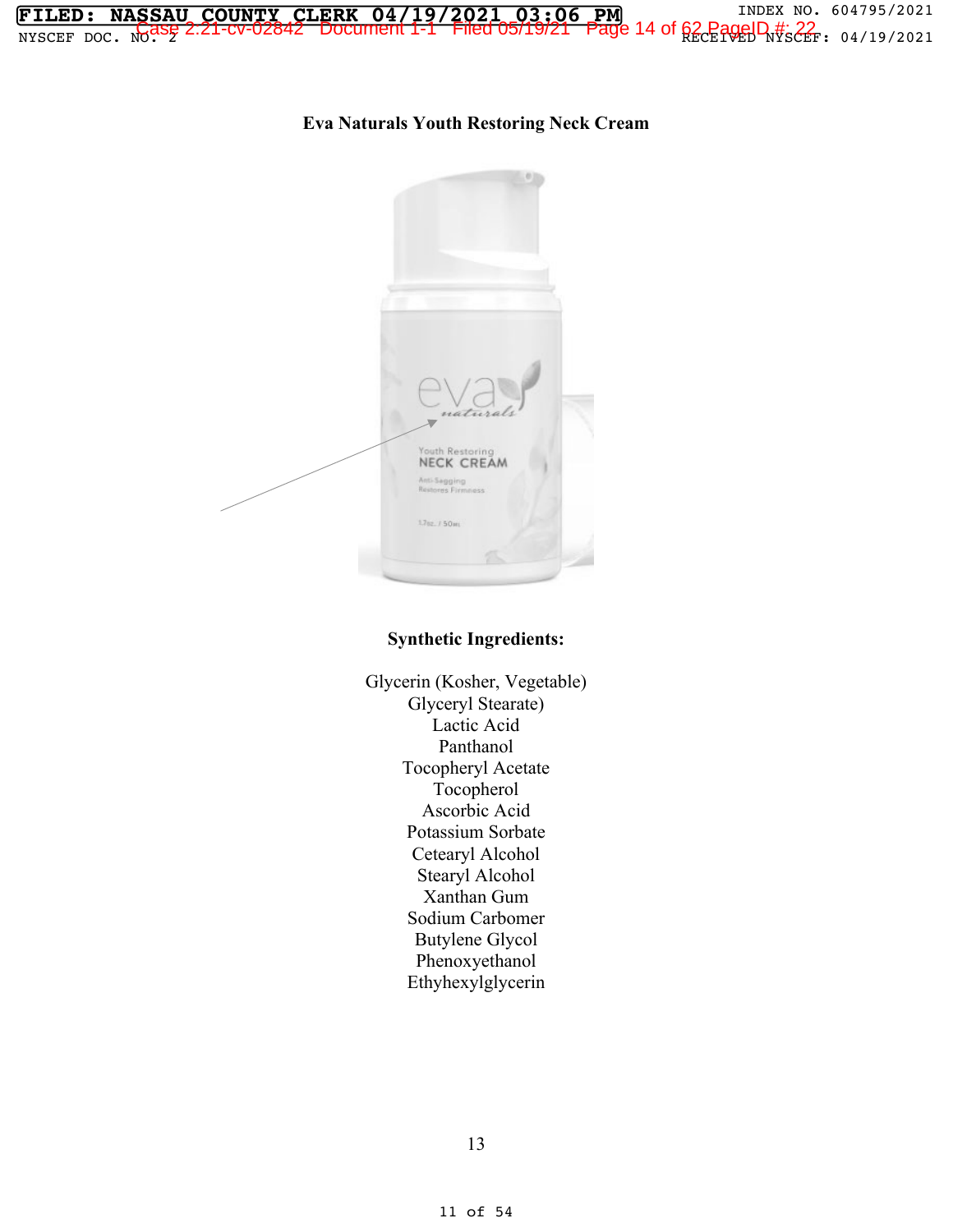

## **Eva Naturals All In One Skin Renewing Facial Toner**



## **Synthetic Ingredients:**

Potassium Sorbate Sodium Benzoate Hydroxethyl Ethylcellulose Maltodextrin Ethylhexylglycerin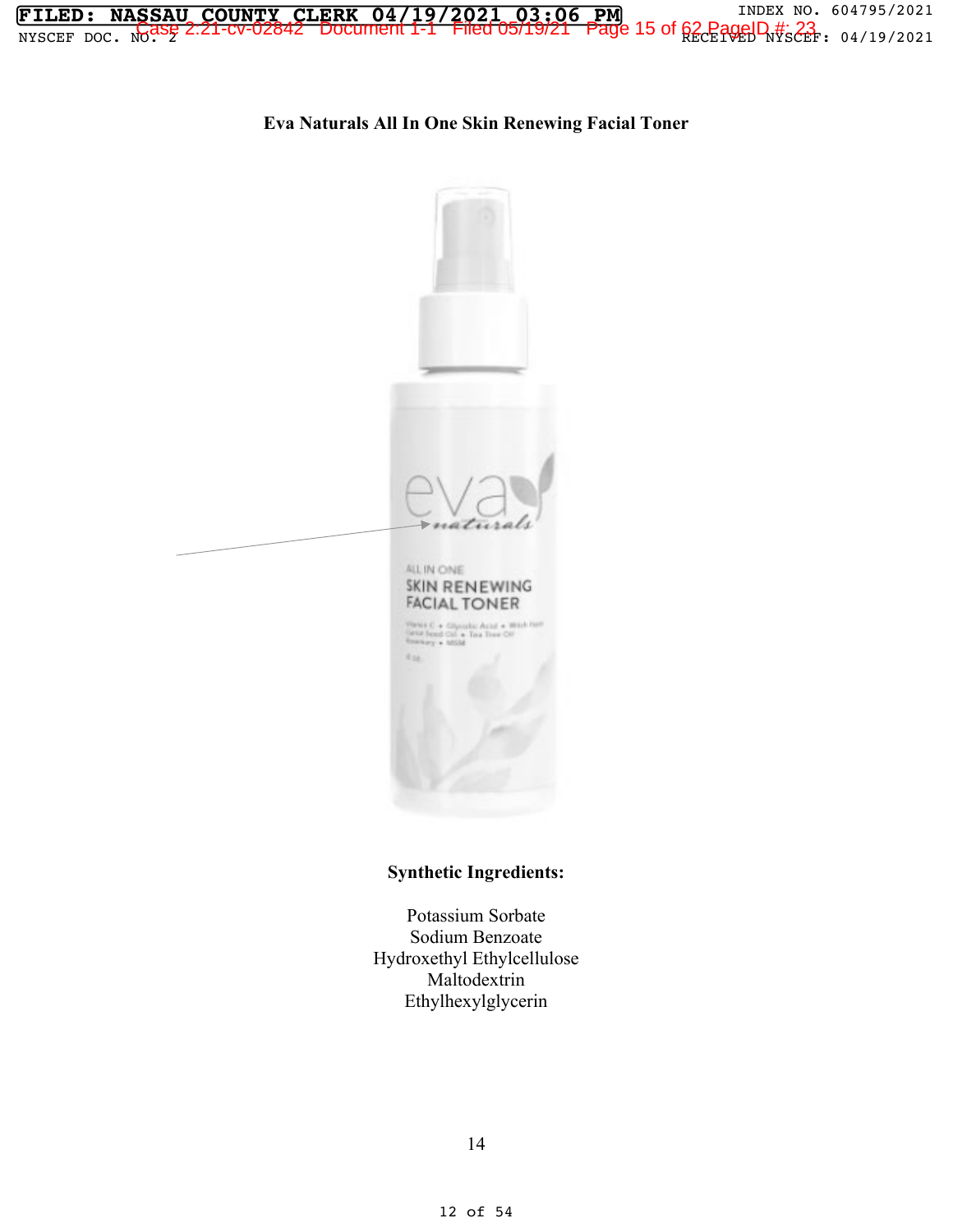

## **Eva Naturals Exfoliating Facial Scrub**



## **Synthetic Ingredients:**

Carbomer Vegetable Glycerin Ethylhexylglycerin Phenoxyethanol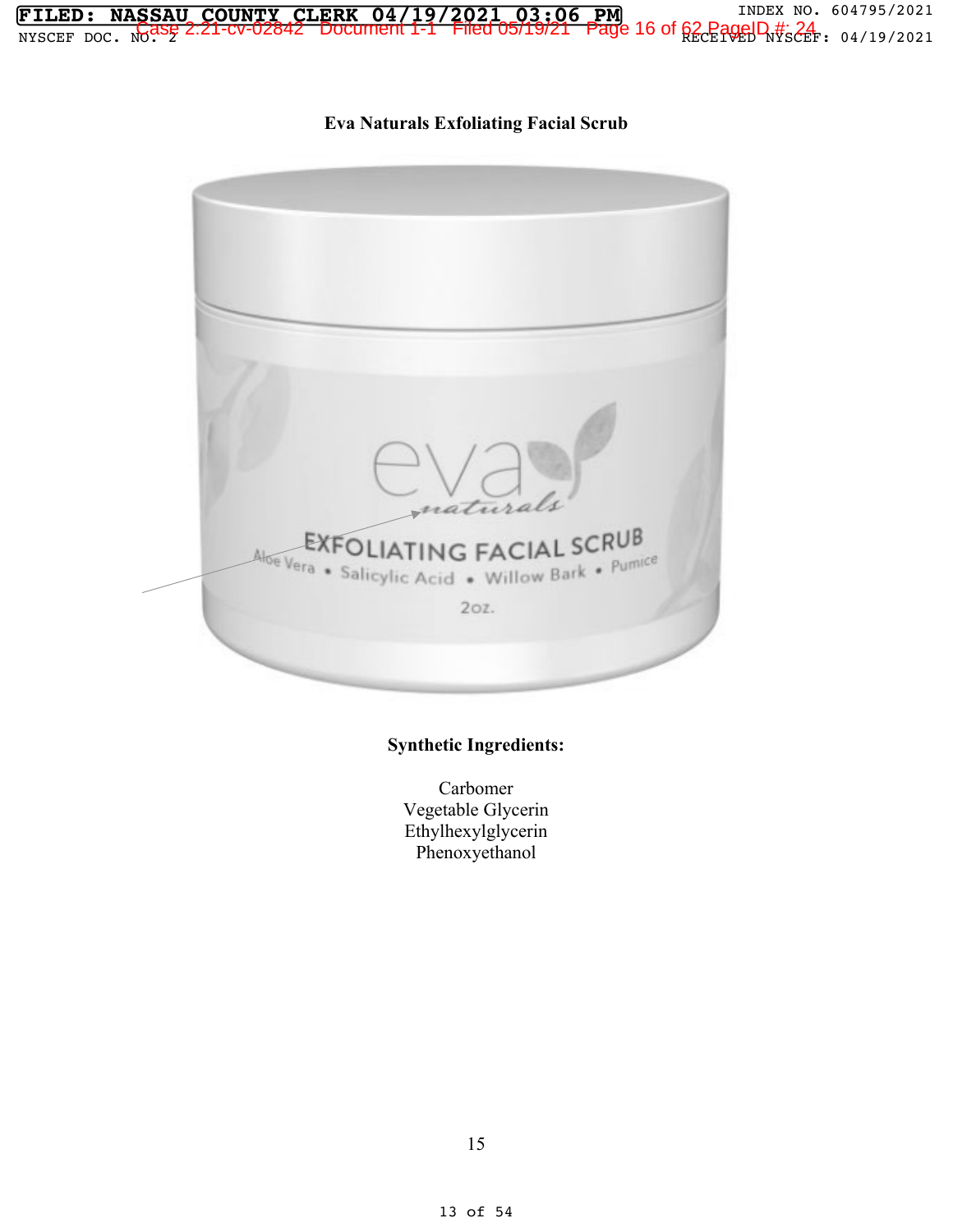

## **Synthetic Ingredients:**

Vitamin C . CoQ10

1.7cz. r 50ml

Stearic Acid DMDM Hydantoin Potassium Sorbate Tetrasodium EDTA Thiamine Riboflavin Tocopherol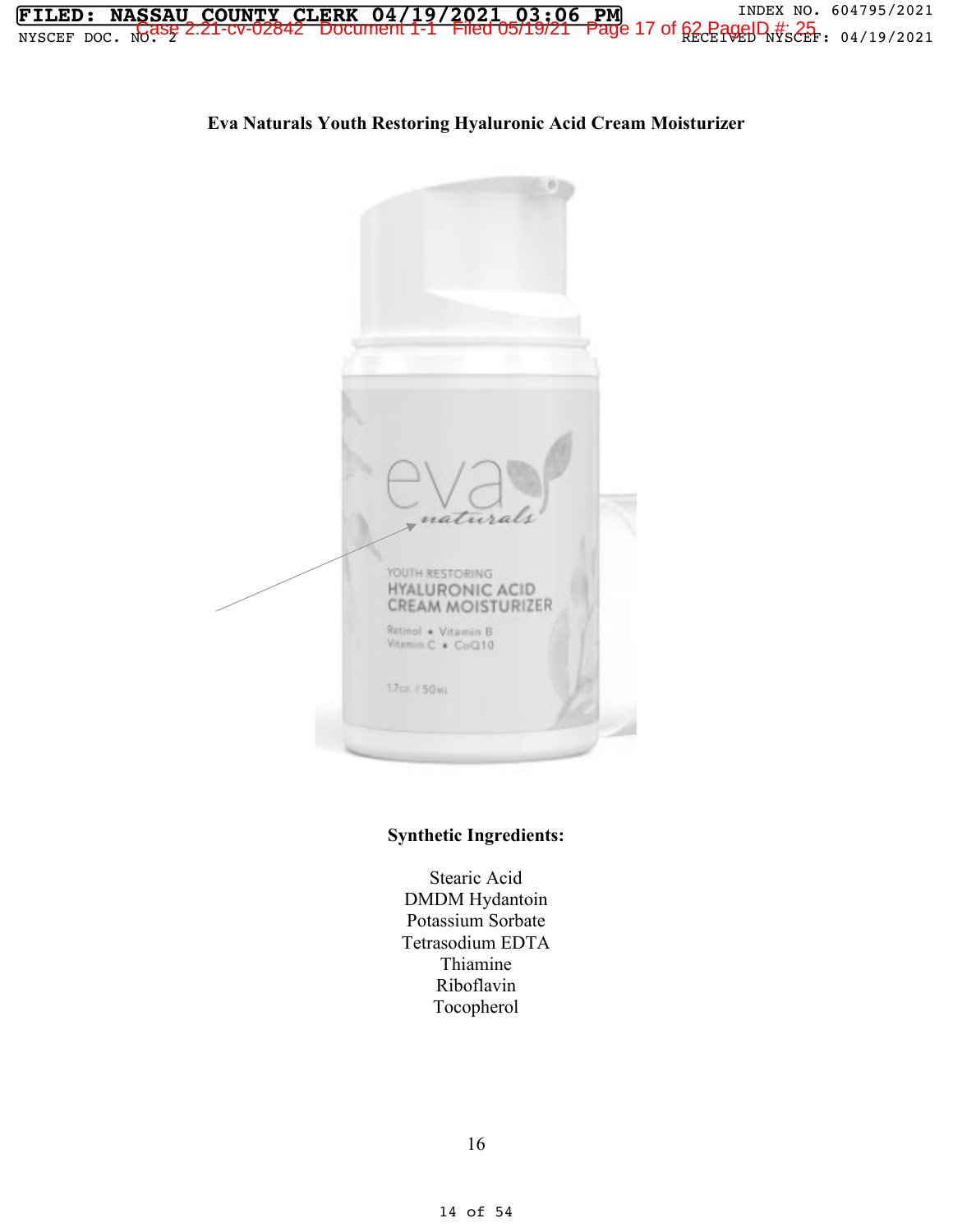**FILED: NASSAU COUNTY CLERK 04/19/2021 03:06 PM** INDEX NO. 604795/2021  $\frac{1}{2}$   $\frac{1}{2}$   $\frac{1}{2}$   $\frac{1}{2}$   $\frac{1}{2}$   $\frac{1}{2}$   $\frac{1}{2}$   $\frac{1}{2}$   $\frac{1}{2}$   $\frac{1}{2}$   $\frac{1}{2}$   $\frac{1}{2}$   $\frac{1}{2}$   $\frac{1}{2}$   $\frac{1}{2}$   $\frac{1}{2}$   $\frac{1}{2}$   $\frac{1}{2}$   $\frac{1}{2}$   $\frac{1}{2}$   $\frac{1}{2}$   $\frac{1}{2}$ 

## **Eva Naturals Stop The Clock Anti-Aging Cream**



### **Synthetic Ingredients:**

Cetyl Alcohol Glycerin (Kosher, Vegetable) Glyceryl Stearate Lactic Acid Cetearyl Alcohol Stearyl Alcohol Sodium Hydroxide Tocopheryl Acetate Xanthan Gum Potassium Sorbate Sodium Benzoate Ascorbic Acid Butylene Glycol

17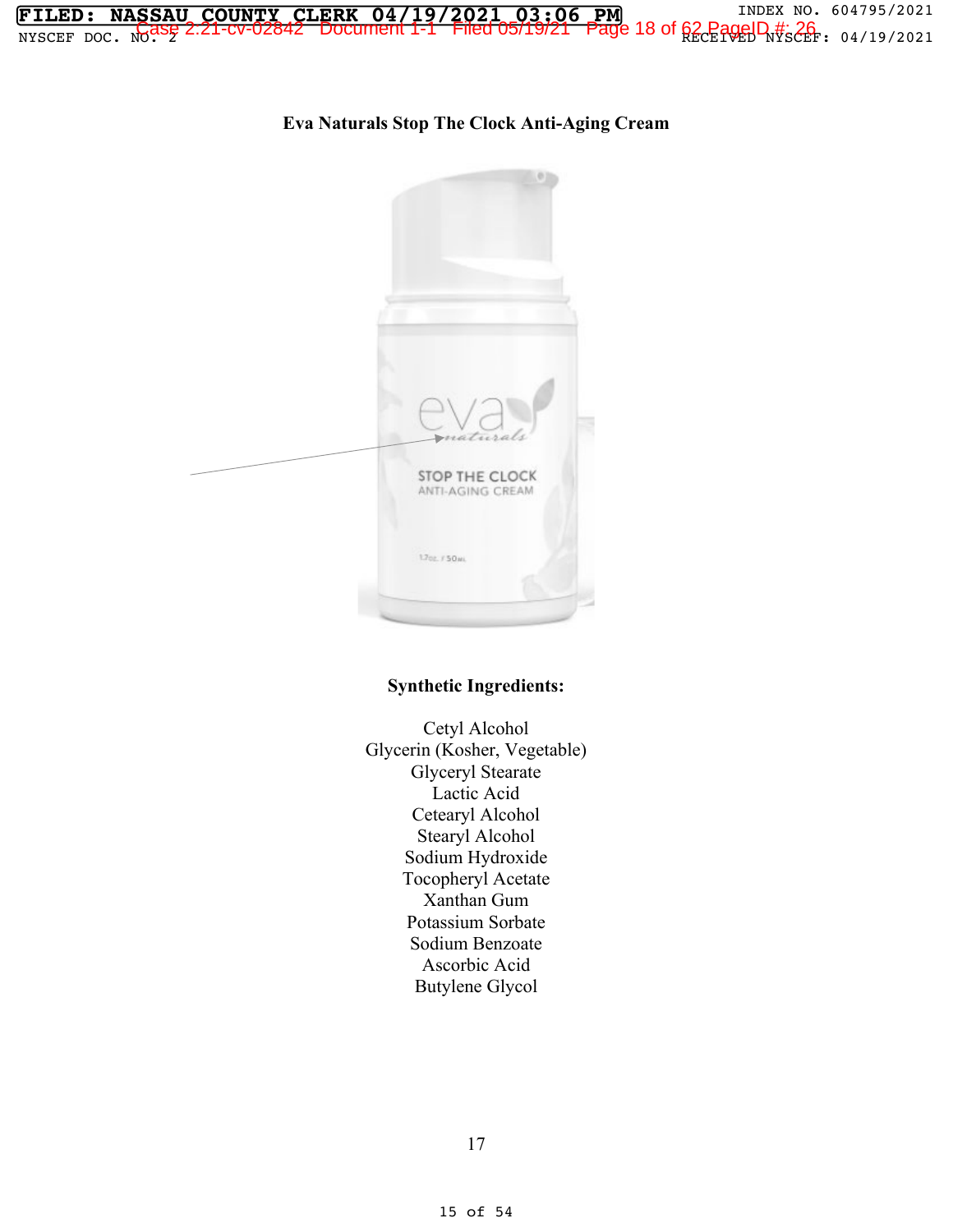**FILED: NASSAU COUNTY CLERK 04/19/2021 03:06 PM** INDEX NO. 604795/2021 NYSCEF DOC. NO. 2 RECEIVED NYSCEF: 04/19/2021 Case 2:21-cv-02842 Document 1-1 Filed 05/19/21 Page 19 of 62 PageID #: 27

> acrats Skin Clearing VITAMIN C+ TONER Vienin C . Salicylic Acid Tex Tree Cil \* Niacinamide firind + Alse . Laverder REC / 120mm

**Eva Naturals Skin Clearing Vitamin C+ Toner** 

### **Synthetic Ingredients:**

Polysorbate 20 Phenoxyethanol Ethylhexylglycerin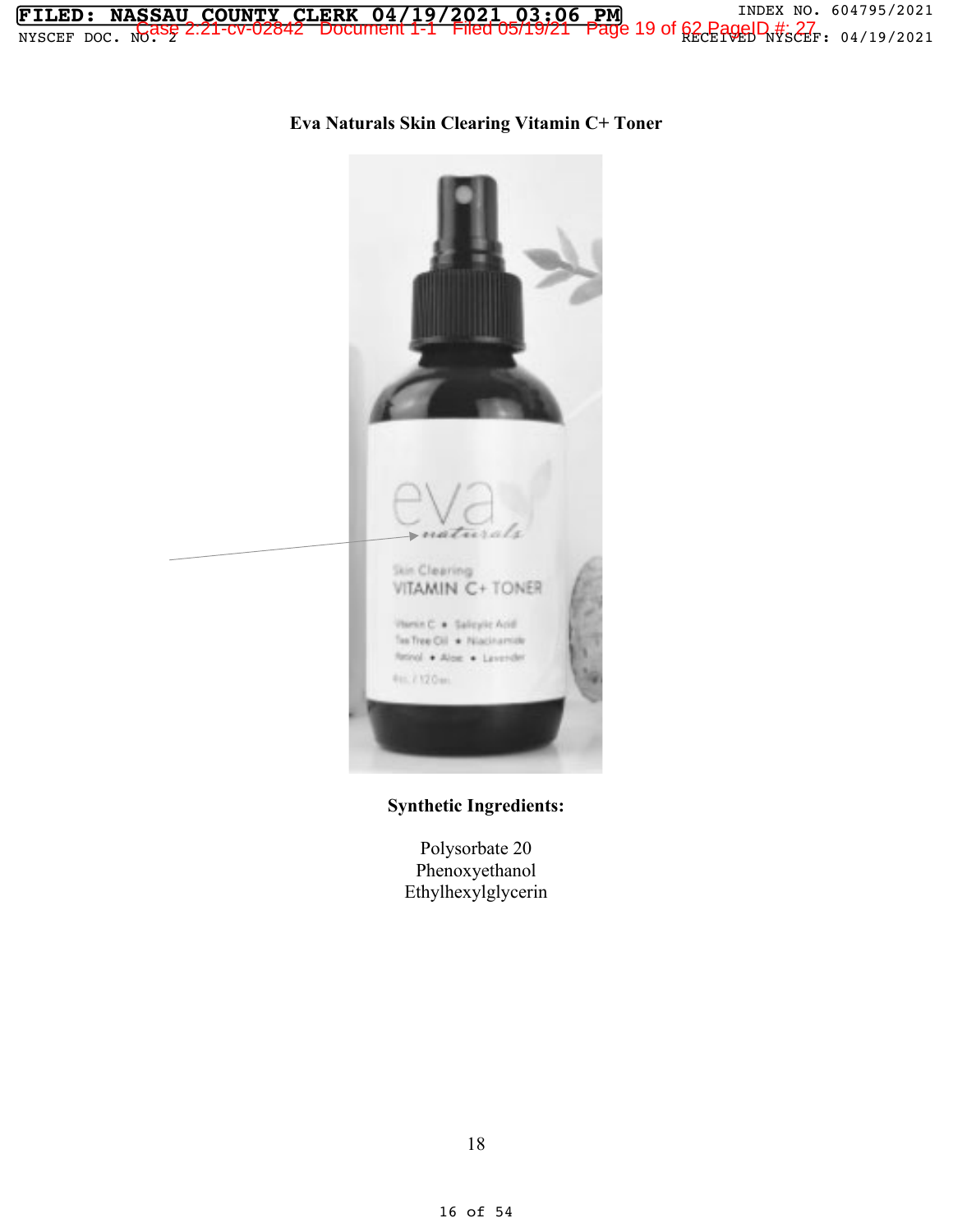## **Eva Naturals Anti-Aging Serum 10 Actives**



## **Synthetic Ingredients:**

Glycerin (Kosher, Vegetable) Glyceryl Stearate Cetyl Alcohol Sodium Carbomer Sodium Hydroxide Phenoxyethanol Ethylhexylglycerin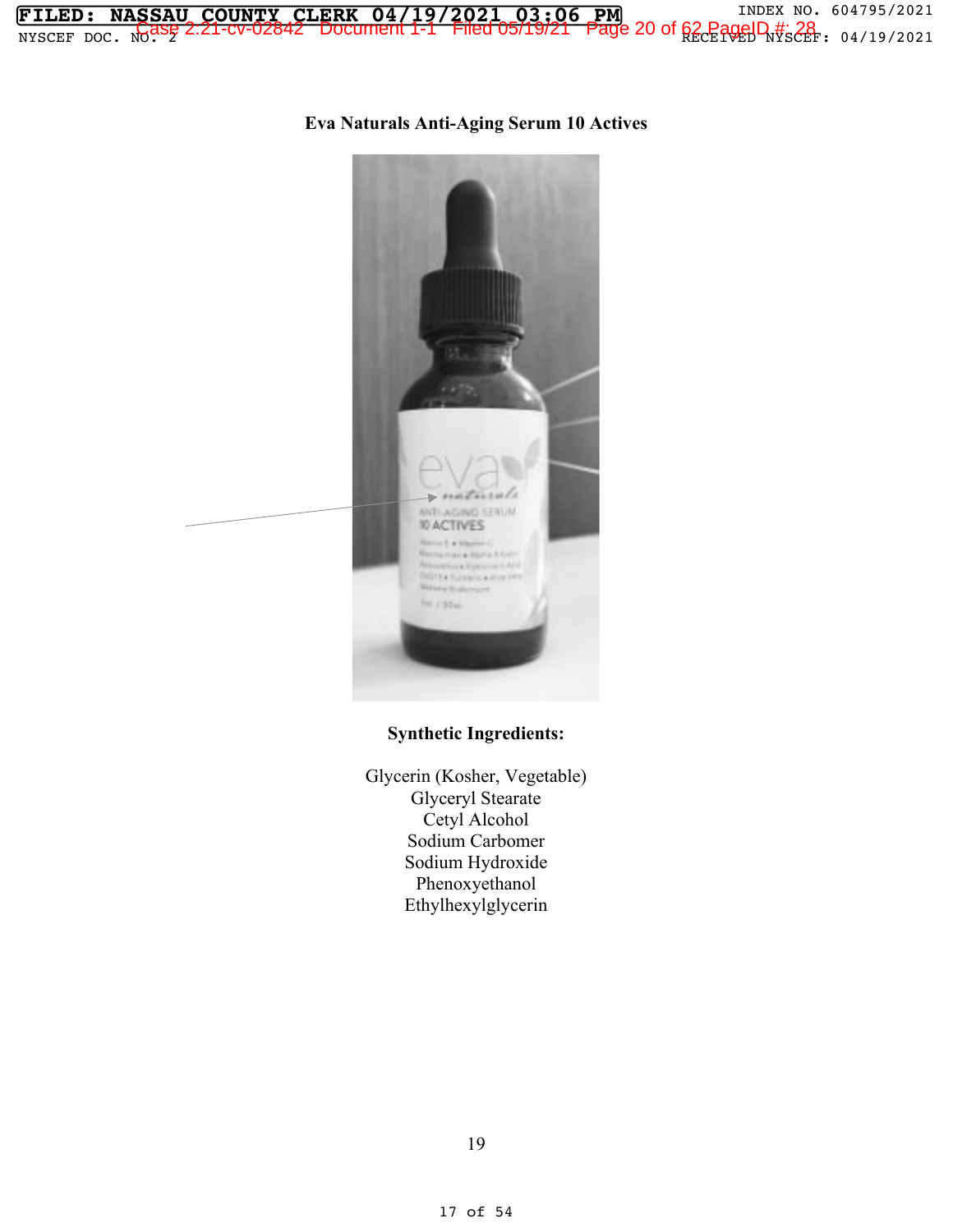

**Eva Naturals Anti Aging Glycolic Acid Facial Cleanser** 



## **Synthetic Ingredients:**

Decyl Glucoside Cocamidopropyl Betaine Tocopheryl Acetate Phenoxyethanol Ethylhexylglycerin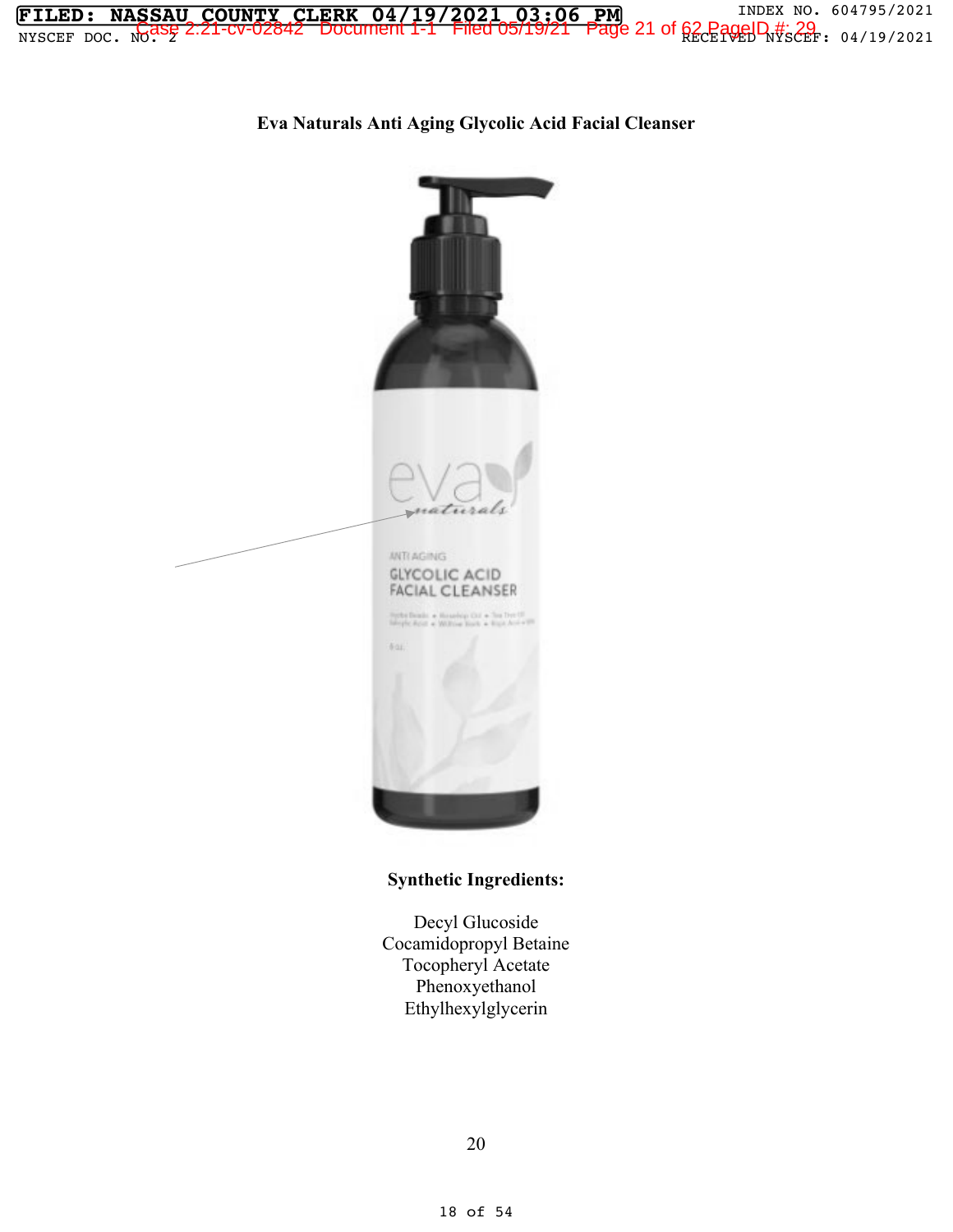**FILED: NASSAU COUNTY CLERK 04/19/2021 03:06 PM** INDEX NO. 604795/2021  $\frac{1}{2}$   $\frac{1}{2}$   $\frac{1}{2}$   $\frac{1}{2}$   $\frac{1}{2}$   $\frac{1}{2}$   $\frac{1}{2}$   $\frac{1}{2}$   $\frac{1}{2}$   $\frac{1}{2}$   $\frac{1}{2}$   $\frac{1}{2}$   $\frac{1}{2}$   $\frac{1}{2}$   $\frac{1}{2}$   $\frac{1}{2}$   $\frac{1}{2}$   $\frac{1}{2}$   $\frac{1}{2}$   $\frac{1}{2}$   $\frac{1}{2}$   $\frac{1}{2}$ 

**Eva Naturals Skin Clearing Serum Vitamin C+** 



**Synthetic Ingredients:** 

Carbomer Phenoxyethanol Ethyl Hexyl Glycerin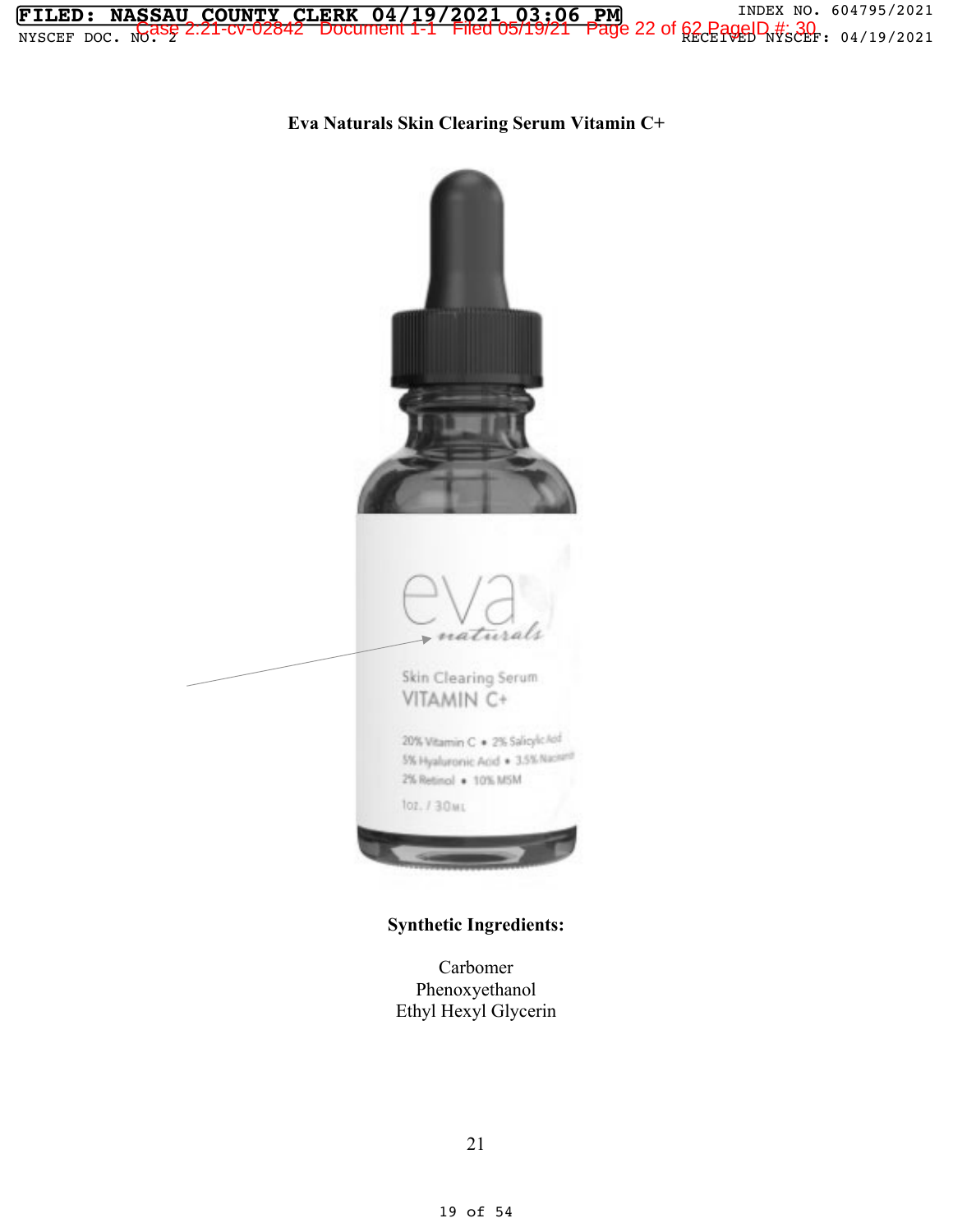

**BEA** 

VANIL

# **Synthetic Ingredients:**

 $20z$ 

CREAM

Stearic Acid DMDM Hydantoin Potassium Sorbate Tetrasodium EDTA Thiamine Riboflavin Tocopherol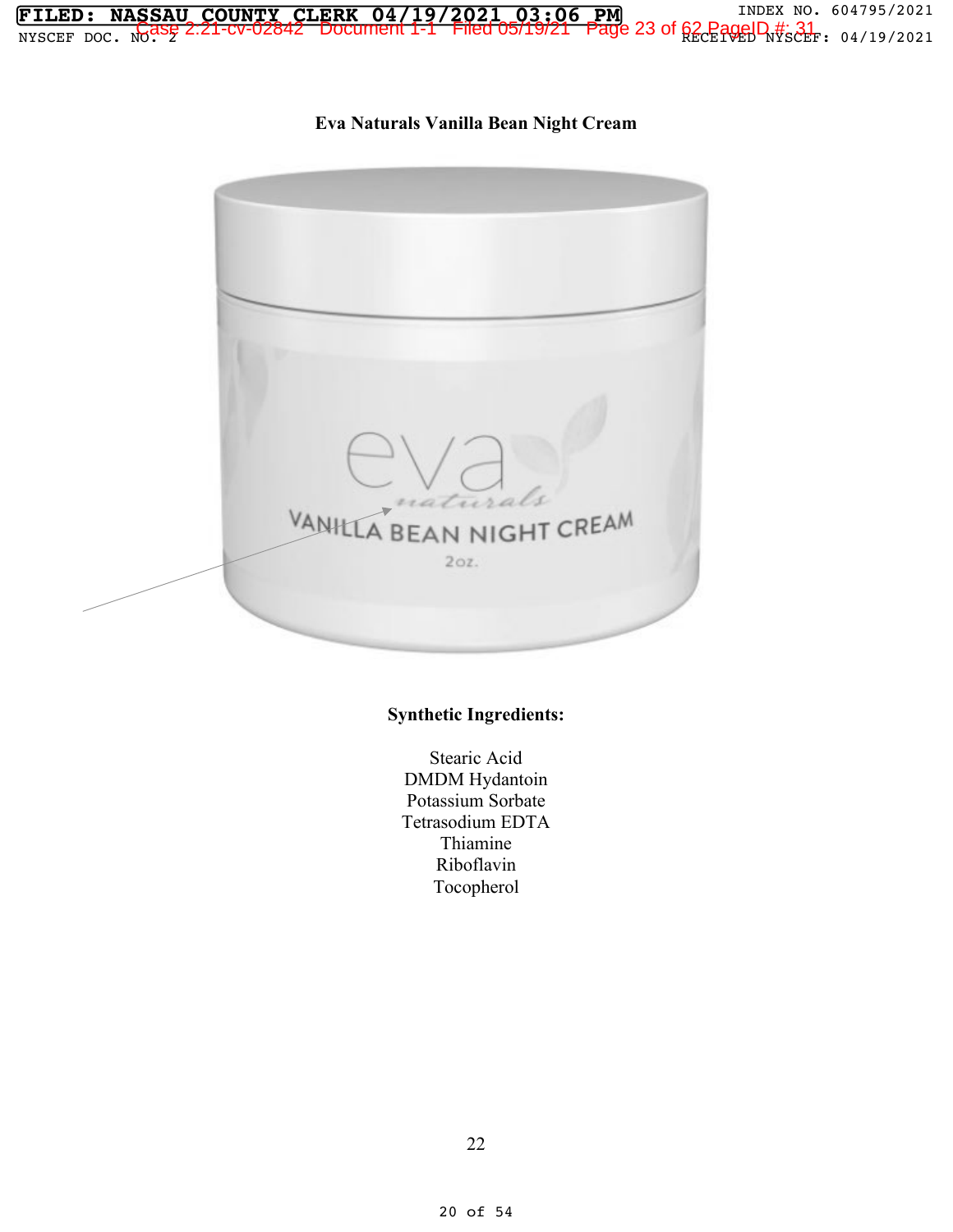

## **Synthetic Ingredients:**

SKIN LIGHTENING CREAM

Bearberry • Licorice • Kojic Acid

4 oz.

Stearic Acid DMDM Hydantoin Potassium Sorbate Thiamine Riboflavin Tocopherol Tetrasodium EDTA

23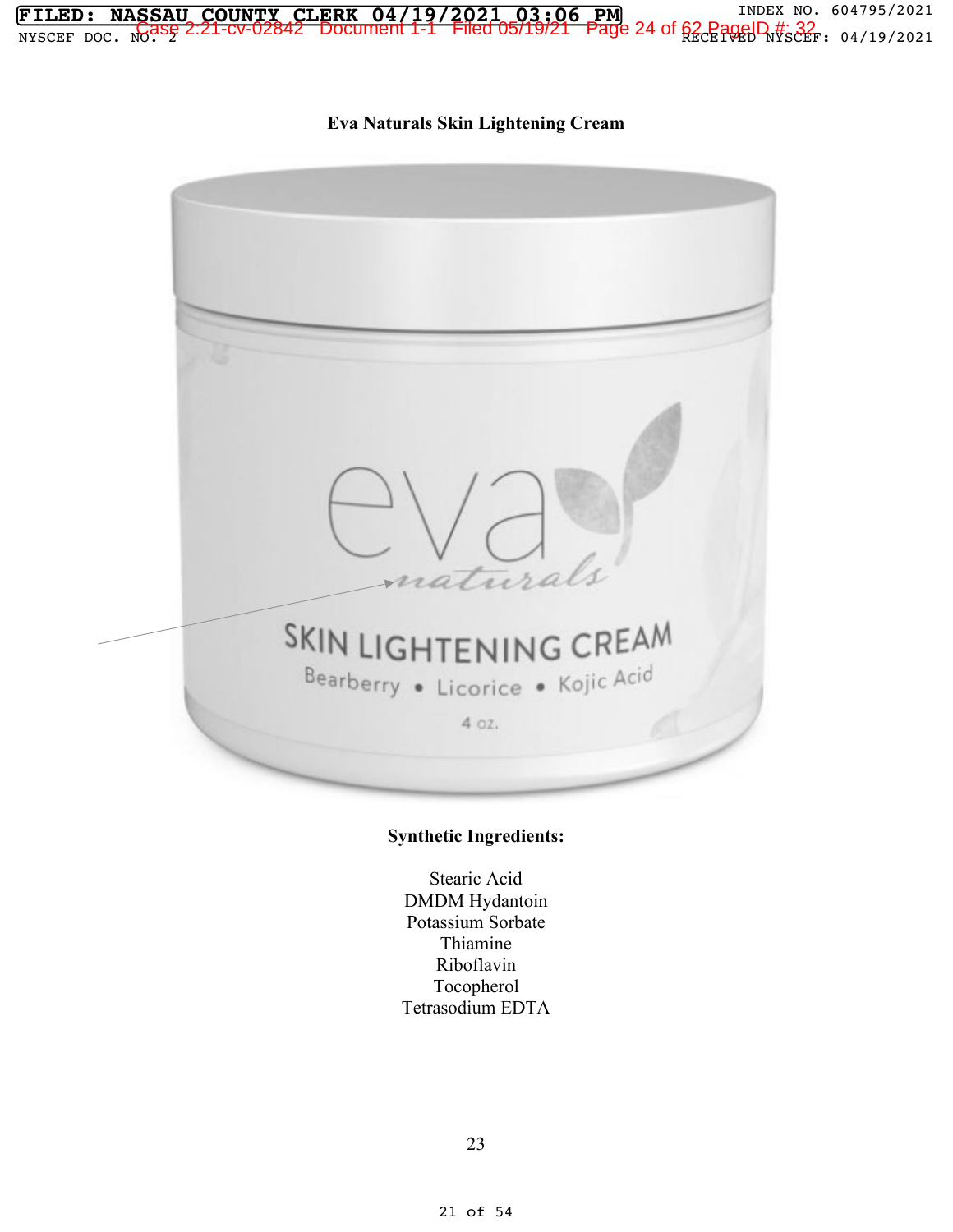

**Eva Naturals Anti Wrinkle & Fine Lines Retinol 2.5% Cream Moisturizer** 

**FILED: NASSAU COUNTY CLERK 04/19/2021 03:06 PM** INDEX NO. 604795/2021  $\frac{1}{2}$   $\frac{1}{2}$   $\frac{1}{2}$   $\frac{1}{2}$   $\frac{1}{2}$   $\frac{1}{2}$   $\frac{1}{2}$   $\frac{1}{2}$   $\frac{1}{2}$   $\frac{1}{2}$   $\frac{1}{2}$   $\frac{1}{2}$   $\frac{1}{2}$   $\frac{1}{2}$   $\frac{1}{2}$   $\frac{1}{2}$   $\frac{1}{2}$   $\frac{1}{2}$   $\frac{1}{2}$   $\frac{1}{2}$   $\frac{1}{2}$   $\frac{1}{2}$ 

## **Synthetic Ingredients:**

Glyceryl Stearate SE Cetyl Alcohol Stearic Acid Glycerin (Kosher, Vegetable) Panthenol Tocopherol Acetate Xanthan Gum Phenoxyethanol Ethylhexylglycerin

24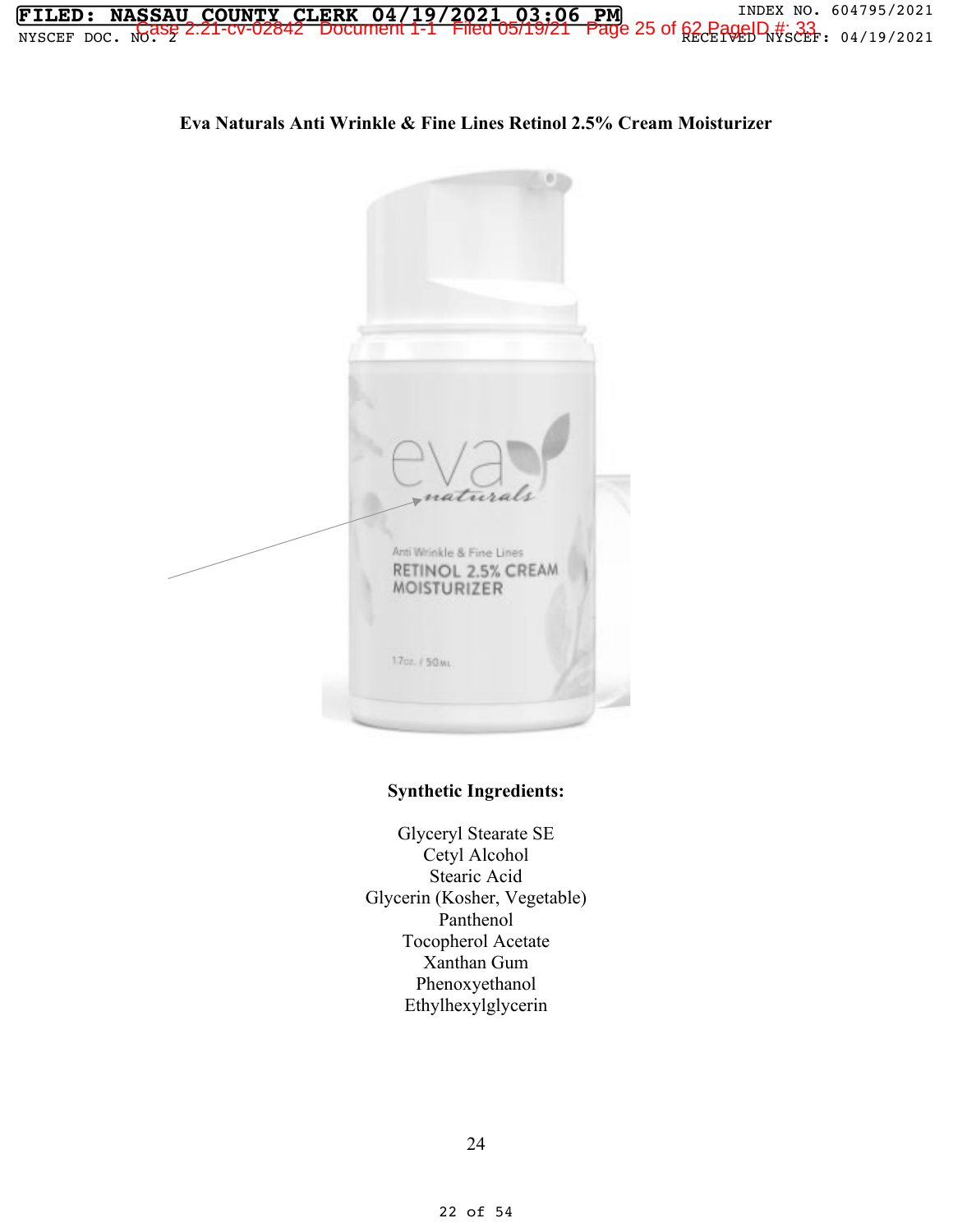

## **Eva Naturals Collagen Simulating Skin Repairing Peptide Complex Serum**



**Synthetic Ingredients:**  Glycerin (Kosher, Vegetable) Hydroxyethyl Ethylcellulose Potassium Sorbate Sodium Benzoate Ethylhexylglycerin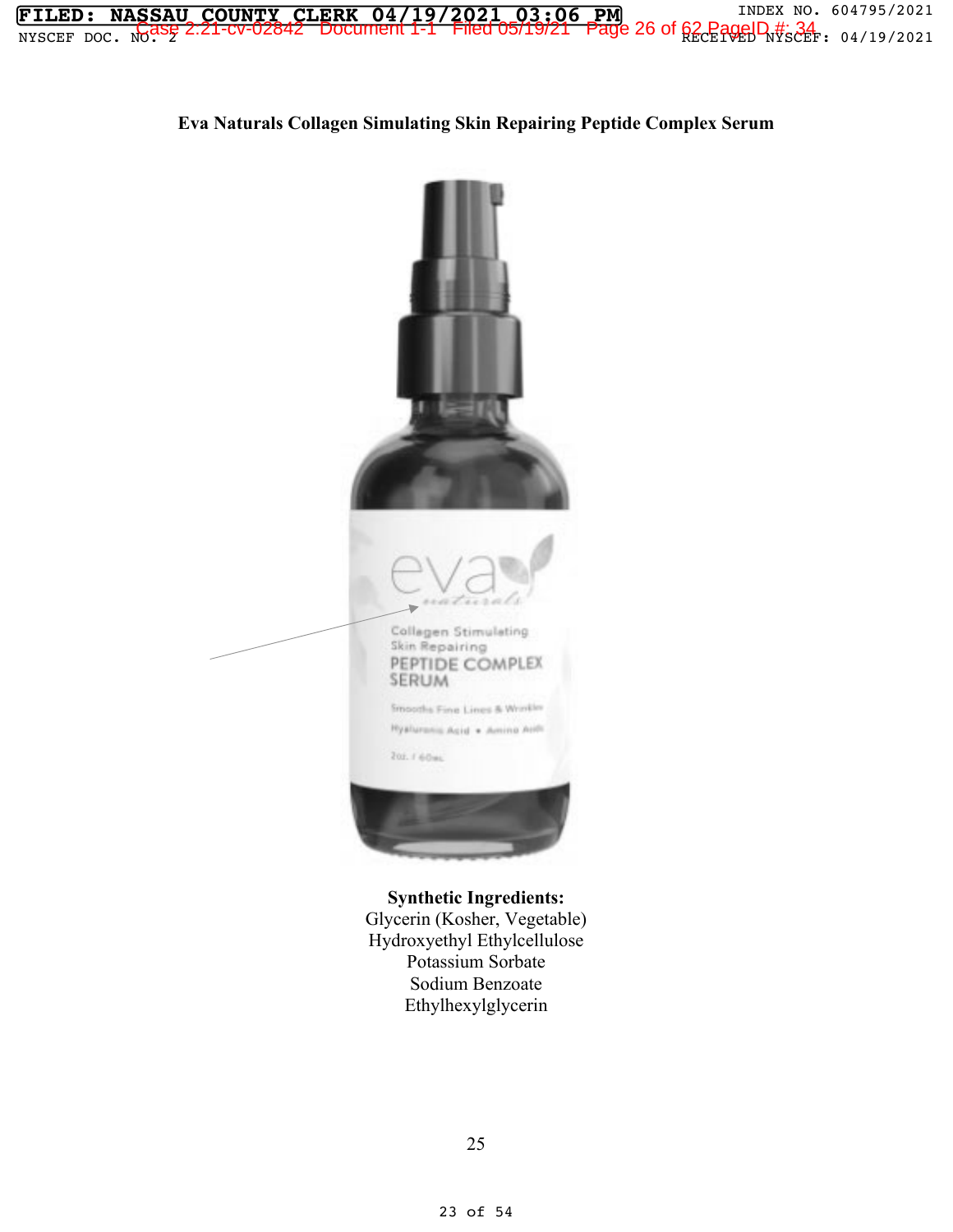

## **Eva Naturals Retore Youthful Skin Niacinamide Vitamin B3 Serum**



### **Synthetic Ingredients:**

Glycerin Phenoxyethanol Tocopherol Xanthan Gum Tetrasodium EDTA Sodium Bicarbonate Citric Acid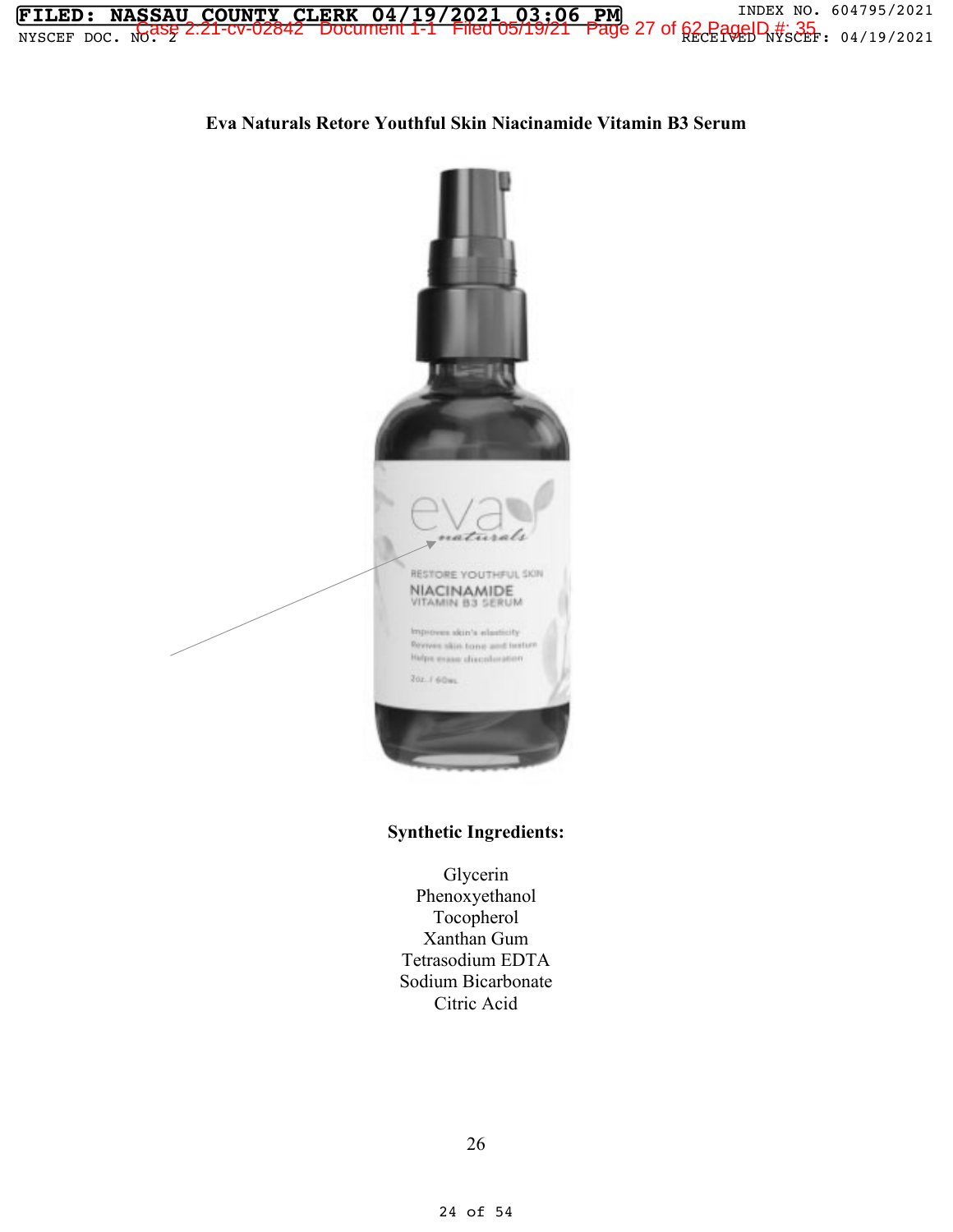

# **Eva Naturals Licorice Extract Skin Whitening Serum**



### **Synthetic Ingredients:**

Carbomer Xanthan Gum DMDM Hydantoin Potassium Sorbate Tetrasodium EDTA Thiamine Riboflavin Tocopherol

27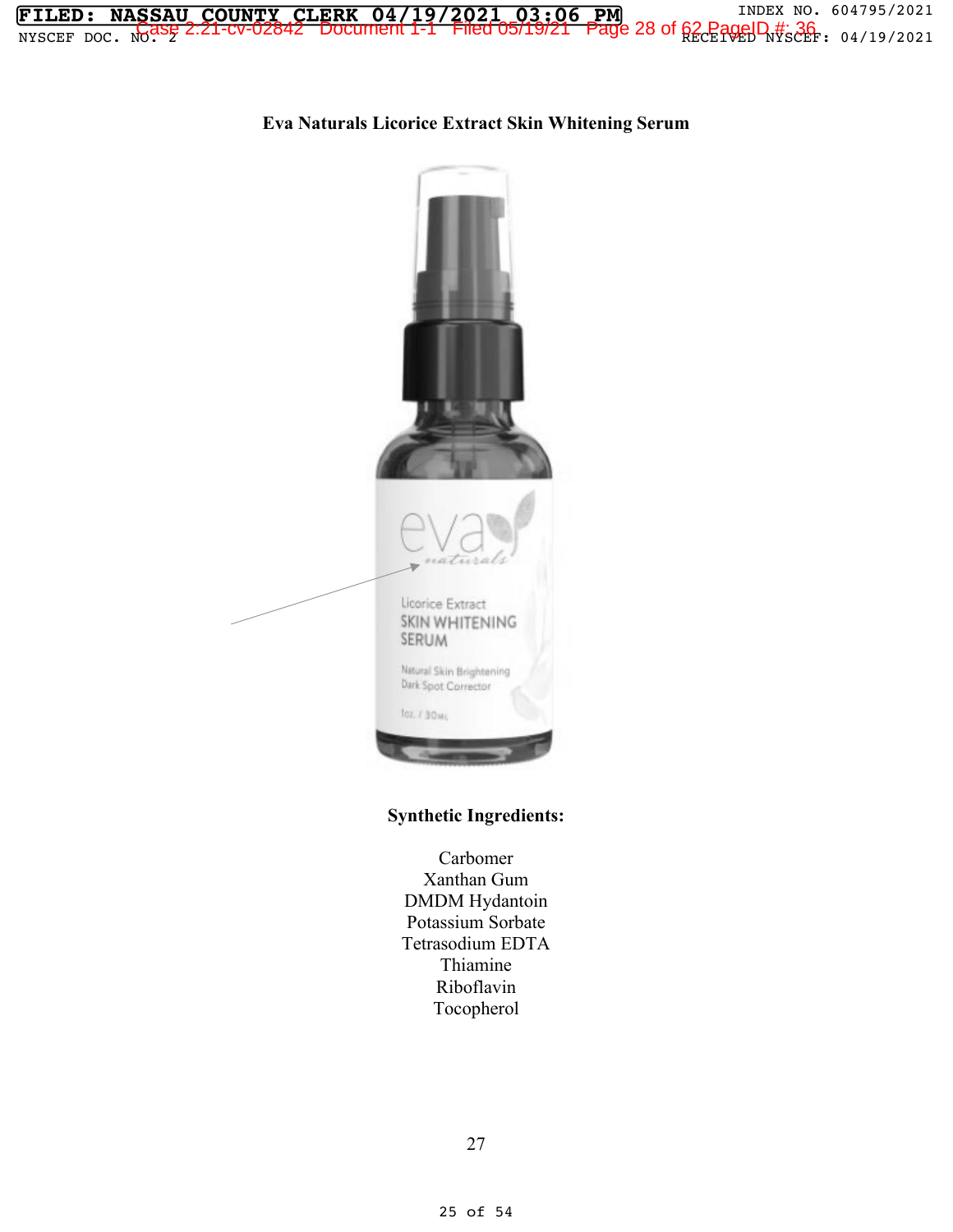



## **Eva Naturals Ultimate Skin Hydrating Hyaluronic Acid Serum**

### **Synthetic Ingredients:**

Carbomer Xanthan Gum DMDM Hydantoin Potassium Sorbate Tetrasodium EDTA Thiamine Riboflavin Tocopherol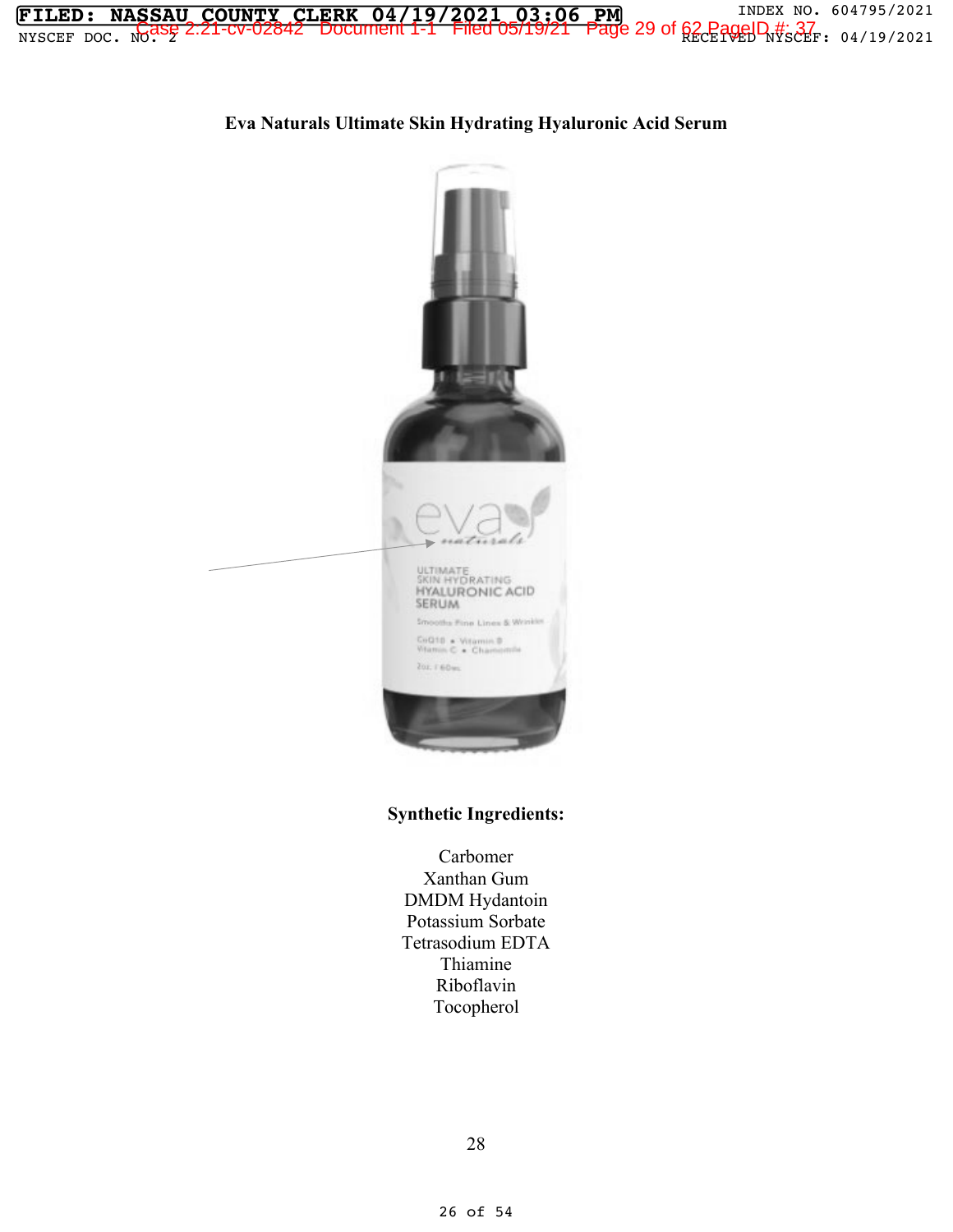

**Eva Naturals Youth Restoring Eye Gel** 



#### **Synthetic Ingredients:**

Tocopheryl Acetate Hydroxyethyl Ethylcellulose Sodium Benzoate Potassium Sorbate Ethylhexylglycerin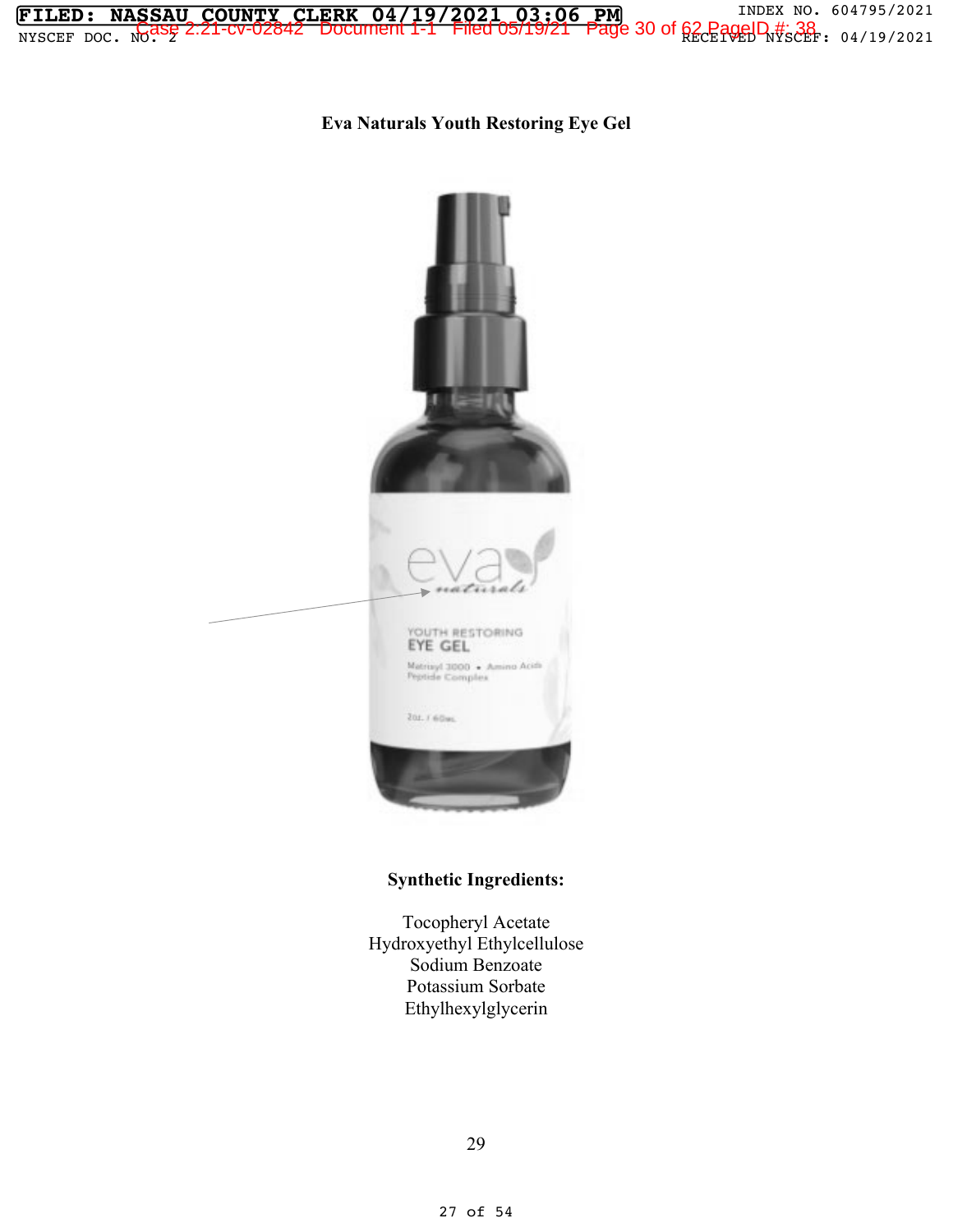

**Eva Naturals Maximum Potency Anti-Aging Serum Vitamin C 20%** 



## **Synthetic Ingredients:**

Carbomer d-Alpha Tocopheryl Acetate Glycerin Phenoxyethanol Ethyl Hexyl Glycerin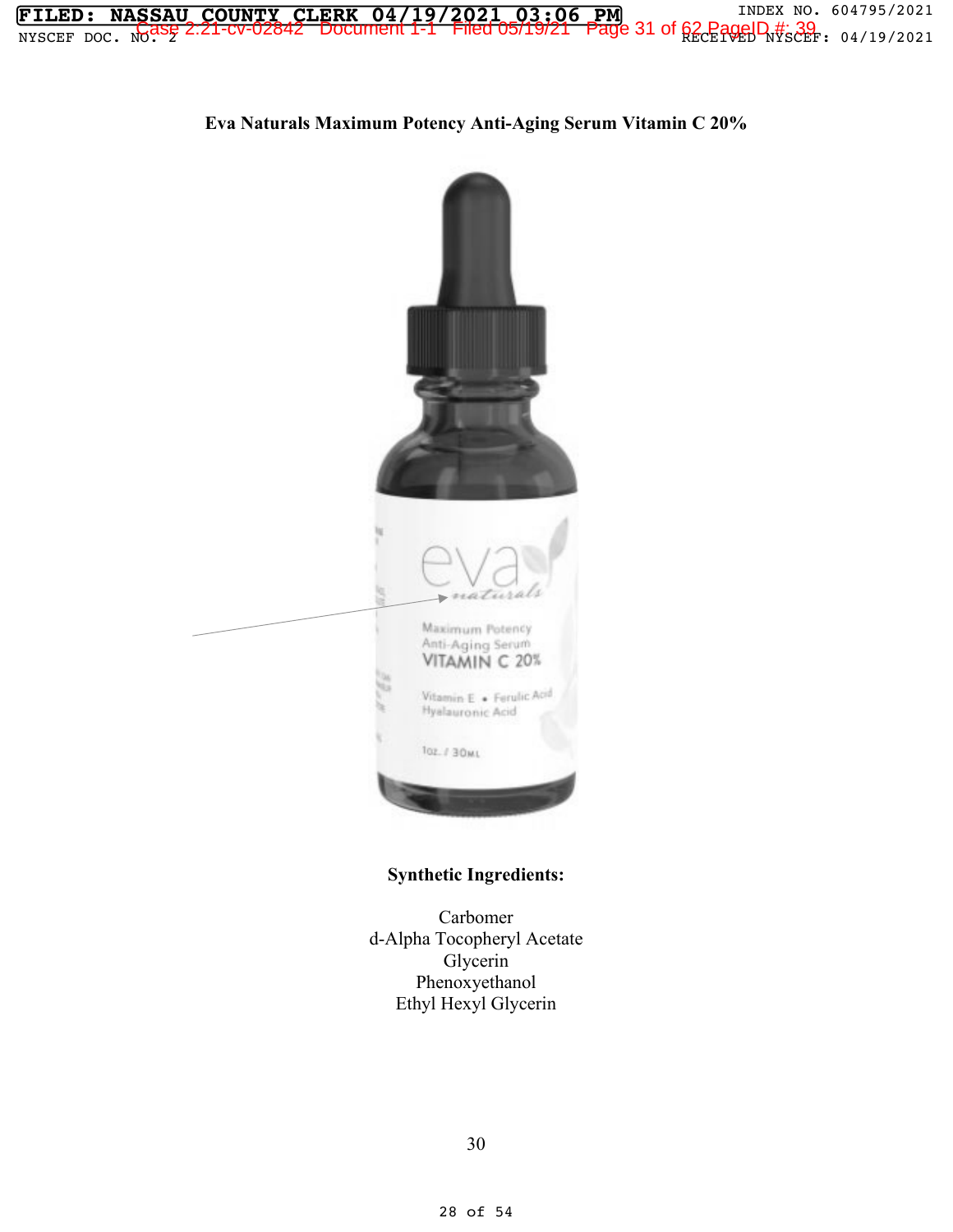

**Eva Naturals Anti-Wrinkle Skin Firming Serum Retinol 2.5%** 



### **Synthetic Ingredients:**

Glycerin (Kosher, Vegetable) Tocopheryl Acetate Hydroxyethyl Ethylcellulose Sodium Benzoate Potassium Sorbate Ethylhexylglycerin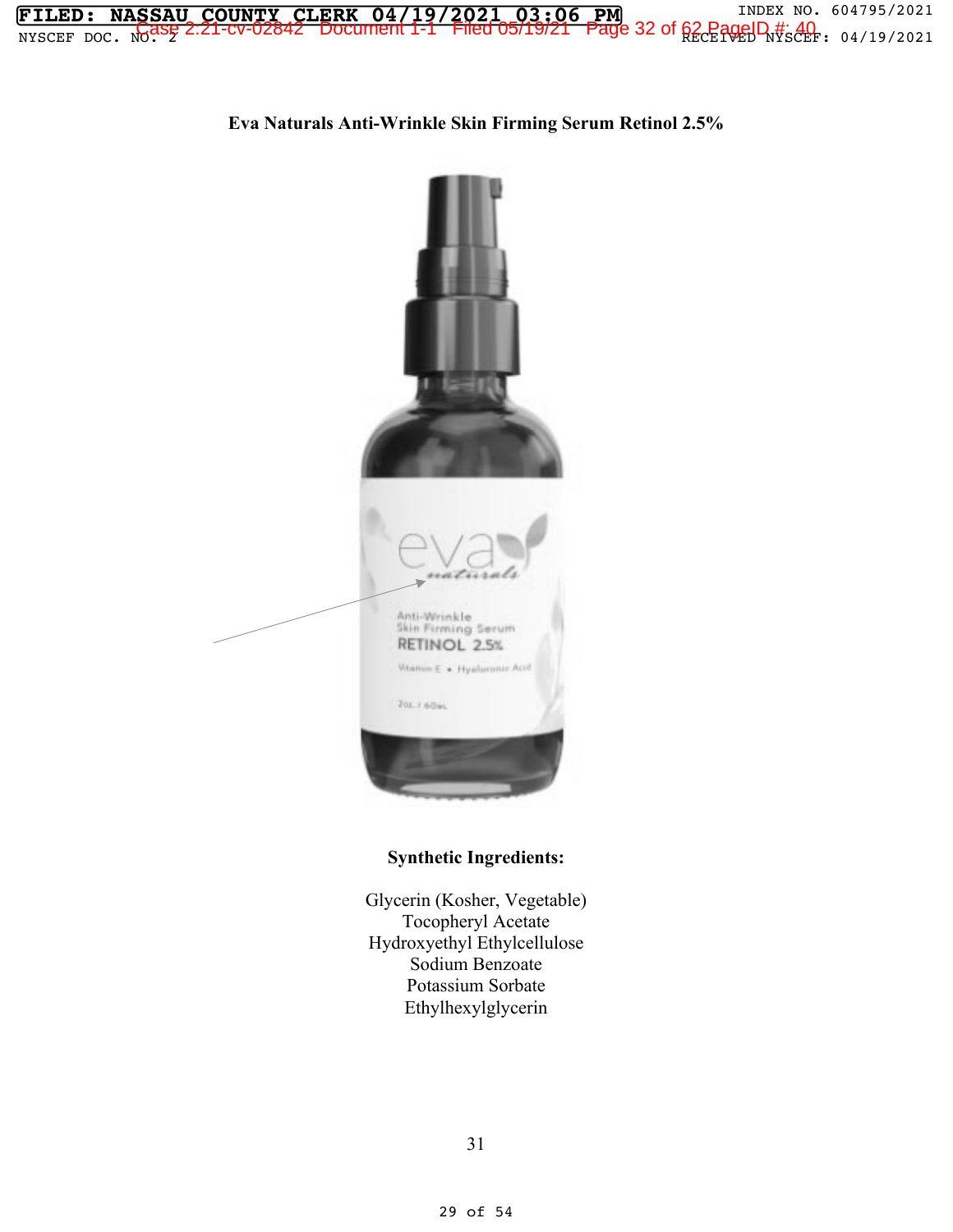7. Defendant's representations that the Products are "Natural" are false, misleading, and deceptive because the Products contain multiple ingredients that are, as explained below, synthetic.

- **a. Citric Acid** is (2-hydroxy-propane-1, 2,3-tricarboxylic acid) is a synthetic substance. While the chemical's name has the word "citric" in it, citric acid is no longer extracted from the citrus fruit but industrially manufactured by fermenting certain genetically mutant strains of the black mold fungus, *Aspergillus niger*.
- **b. Stearic Acid (Glyceryl Stearate)** is a mixture of variable proportions of glyceryl monostearate, glyceryl monopalmitate, and glyceryl esters of fatty acids present in commercial stearic acid. It is recognized by federal regulations as synthetic. *See* 7 C.F.R. § 205.605(b).
- **c. Tocopherol (Tocopheryl Acetate)** is a synthetic, inert ingredient used pre and post-harvest as an ingredient in pesticide formulations applied to growing crops or to raw agricultural commodities after harvest. *See* 40 C.F.R. §180.910.
- **d. Cetearyl Alcohol/Stearyl Alcohol/Cetyl Alcohol** is a synthetic flavoring substance and adjuvant. *See* 21 C.F.R. §172.515.
- **e. Panthenol** is a synthetic compound, produced by adding propanolamine to optically active alpha, gamma-dihydroxy-beta,beta-dimethylbutyrolacton, such as by combining 3-amino-1-propanolamine with the lactone of 2,4-dihydroxy-3,3 dimethyl butyric acid or the panthotheinc lactone of 2,4-dihydroxy-3,3-dimethyl butyric acid.
- **f. Phenoxyethanol** is toxic by definition under federal law, based on animal testing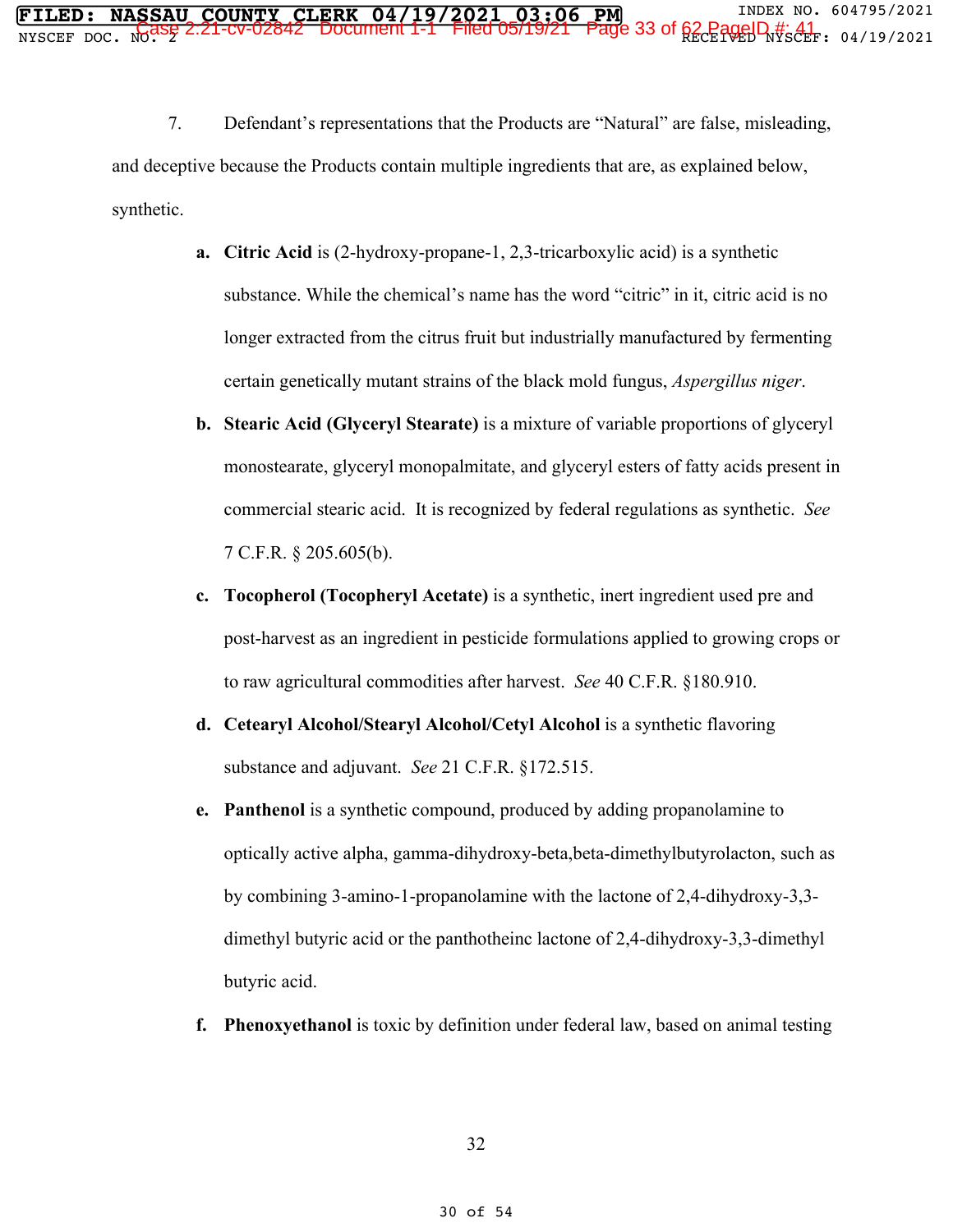demonstrating that the substance is lethal even in very small doses. Even short exposure could cause serious temporary or residual injury. It is toxic to the kidneys, the nervous system, and the liver. It is extremely hazardous in case of eye contact and very hazardous in case of skin contact (defatting the skin and adversely affecting the central nervous system and peripheral nervous system, causing headaches, tremors, and central nervous system depression). It is also very hazardous in case of ingestion or inhalation. It degrades into substances that are even more toxic. It is a category 2 germ cell mutagen, meaning that it is suspected of mutating human cells in a way that can be transmitted to children conceived after exposure. Phenoxyethanol is an ethylene glycol ether, which is known to cause wasting of the testicles, reproductive changes, infertility, and changes to kidney function. Phenoxyethanol is also a category 2 carcinogen, meaning that it is suspected to induce cancer or increase its incidence.

- **g. Cocamidopropyl Betaine** is a synthetic surfactant.<sup>2</sup>
- **h.** Potassium Sorbate is a synthetic preservative.<sup>3</sup> See 21 C.F.R. § 582.3640. It is created by using potassium hydroxide (KOH) to neutralize sorbic acid (C6H8O2). The resulting potassium sorbate may be crystallized from aqueous ethanol. Studies have shown Potassium Sorbate to have genotoxic effects on humans and other mammals.<sup>4</sup> It causes chromosomal aberrations in cells, which can trigger the development of cancer.<sup>5</sup>

<sup>2</sup>http://www.fda.gov/downloads/CombinationProducts/JurisdictionalInformation/RFDJurisdictionalDecisions/RedactedDecisionL etters/UCM113805.pdf

<sup>3</sup> http://www.fda.gov/ICECI/EnforcementActions/WarningLetters/2011/ucm274535.htm. 4 Sevcan Mamur et al., *Does Potassium Sorbate Induce Genotoxic or Mutagenic Effects in Lymphocytes?*, TOXICOLOGY IN VITRO 790, 793 (2010).

<sup>5</sup> *Id*.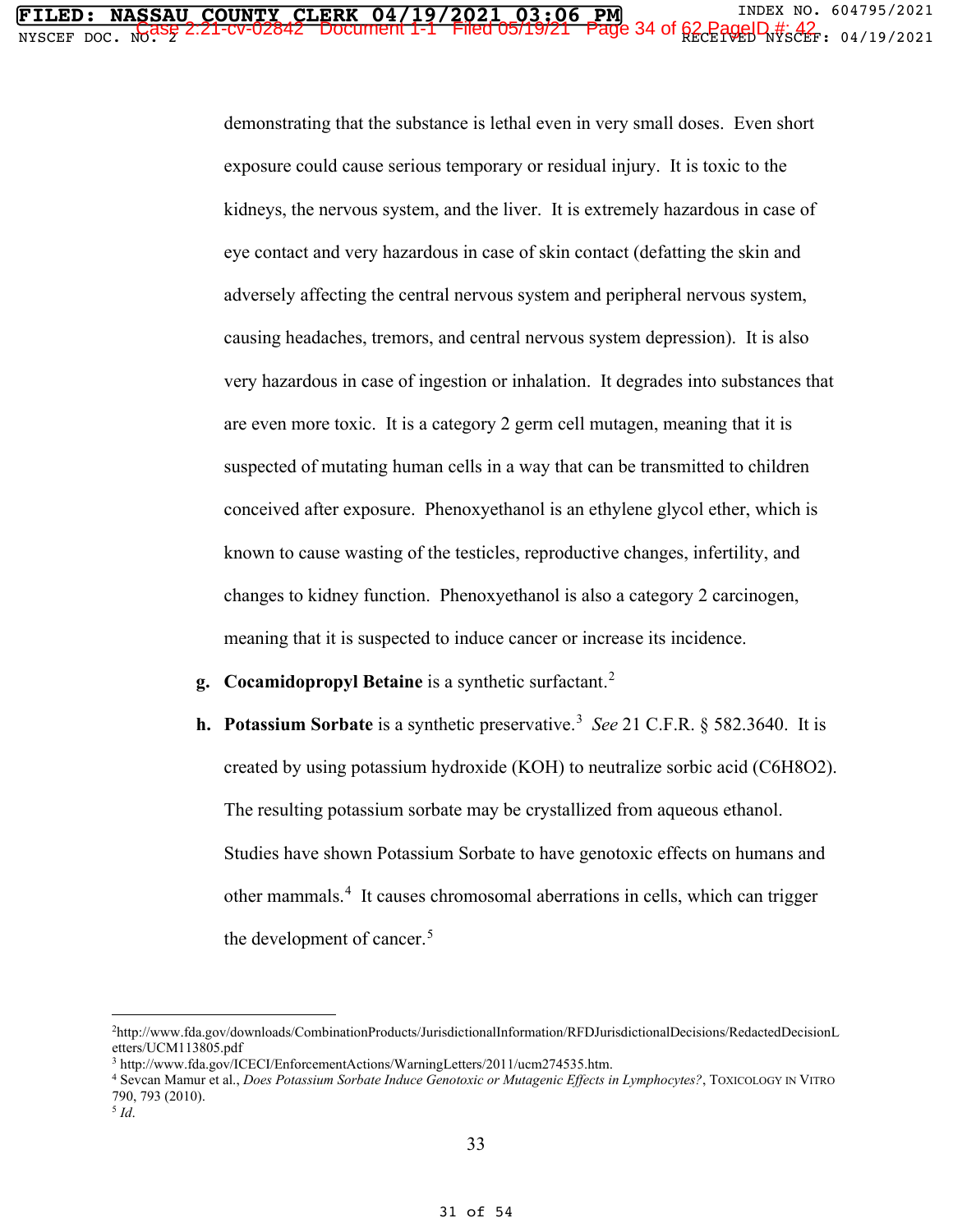**i. Lactic Acid** is a federally-listed synthetic substance that is added to foods as a synthetic flavorant, acidity regulator, and preservative. 21 C.F.R. § 172.515(b); *see also Food Ingredients and Colors,* E270, *Current EU Approved Additives and their E Numbers,* http://www.food.gov.uk/policy-

advice/additivesbranch/enumberlist#anchor\_3. Although lactic acid exists naturally in some foods, it must be synthetically formulated for use as a food additive -- as is the case with the Products -- through commercial fermentation of carbohydrates or by using acetaldehyde and hydrogen cyanide to form lactronitrile, which is then chemically degraded via hydrolysis for form lactic acid. 21 C.F.R. § 184.1061(a).

- **j. Decyl Glucoside** is a synthetic ingredient obtained by the condensation of decyl alcohol and glucose.  $6$
- **k. Sodium Hydroxide** is also known as sodium hydrate, soda lye, caustic soda, white caustic, and lye. It is prepared commercially by the electrolysis of sodium chloride solution and also by reacting calcium hydroxide with sodium carbonate. *See* 21 C.F.R. § 184.1763.
- **l. Carbomer** is a synthetic acrylic polymer.
- **m. Butylene Glycol** is a synthetic prepared by the aldol condensation of acetaldehyde followed by catalytic hydrogenation. *See* 21 C.F.R. §172.712.
- **n. Polysorbate-20** is a synthetic emulsifier and/or surface-active agent. *See* 21 C.F.R. § 178.3400.

<sup>6</sup> http://www.newdirections.com.au/articles/images/Decyl-Glucoside-and-Other-Alkyl-Glucosides-as-Used-in-Cosmetics.pdf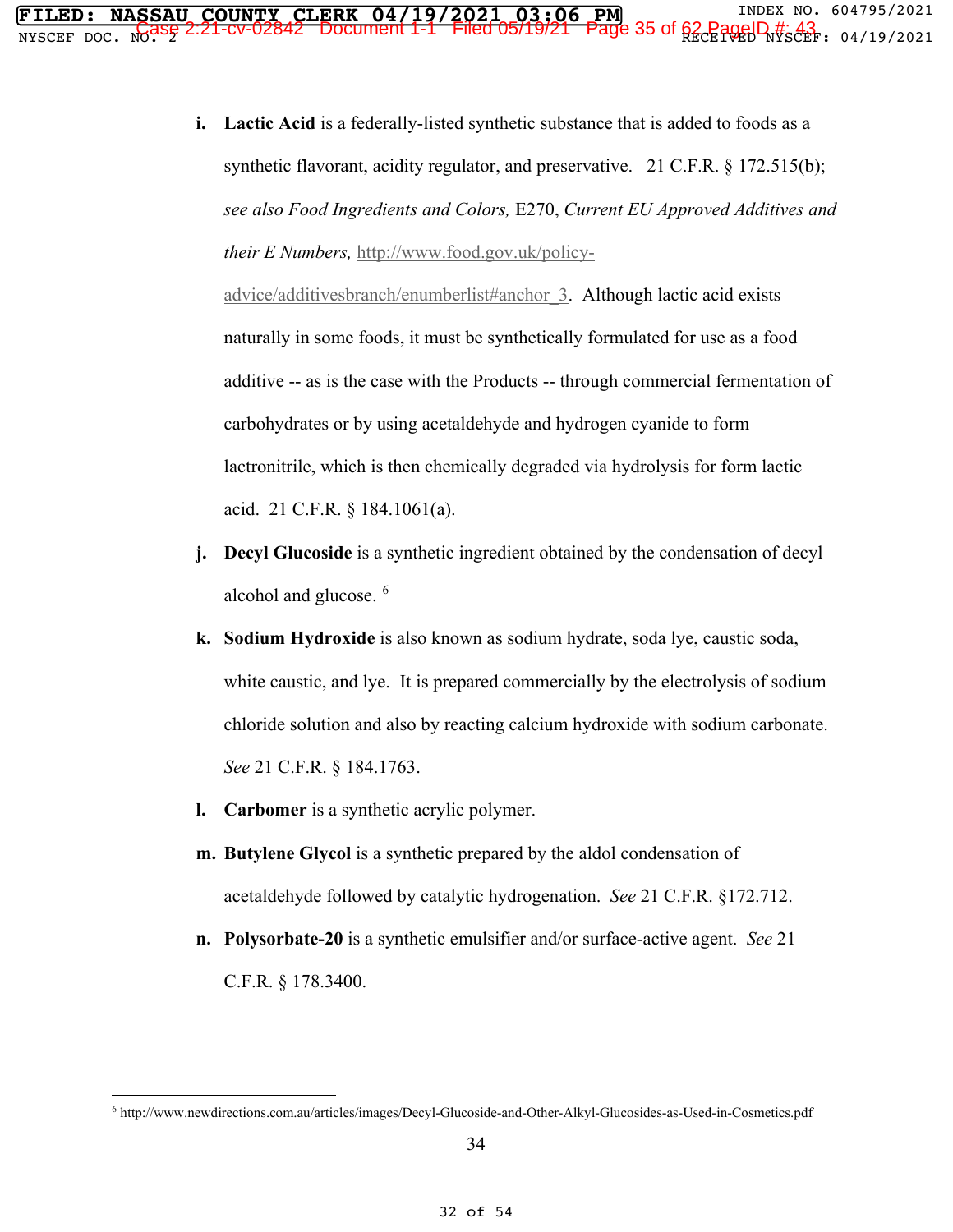- **o. Xanthan Gum** is a polysaccharide derived from the fermentation of sugars by anthomonas campeseri bacterium and purification using isopropyl alcohol. It is listed as a synthetic ingredient by federal regulation and is typically used as a thickening or stabilizing agent in beverages and as emulsifiers in salad dressings. *See* 7 C.F.R. § 205.605(b). A 2012 article in the Journal of Pediatrics noted that the U.S. Food & Drug Administration issued warnings that products containing xanthan gum have been linked to illness and death in infants.<sup>7</sup>
- **p. Hydroxyethylcellulose** is a water insoluble film which consists of the base sheet manufactured by the ethoxylation of cellulose under controlled conditions. It is a synthetic. *See* 21 C.F.R. § 177.1400.
- **q. Sodium benzoate** is a synthetic preservative.<sup>8</sup> Sodium benzoate is produced by the neutralization of benzoic acid with sodium hydroxide, or by adding benzoic acid to a hot concentrated solution of sodium carbonate until effervescence ceases. The solution is then evaporated, cooled and allowed to crystalize or evaporate to dryness, and then granulated. It does not occur naturally.<sup>9</sup> Sodium benzoate has been shown to cause DNA damage and chromosomal aberrations.<sup>10</sup> When sodium benzoate combines with ascorbic acid (an ingredient common in many food products) the two substances can react to produce benzene, which is a highly toxic carcinogen.

<sup>7</sup> Jennifer Beal, MPH et al., *Late Onset Necrotizing Enterocolitis in Infants Following Use of a Xanthan Gum-Containing Thickening Agent*, 161 THE JOURNAL OF PEDIATRICS 2, 354 (2012).<br><sup>8</sup> http://www.ewg.org/skindeep/ingredient/705989/SODIUM\_BENZOATE/;

http://www.fda.gov/ICECI/EnforcementActions/WarningLetters/2011/ucm274535.htm. 9 21 C.F.R. § 184.1733.

<sup>10</sup> N. Zengin et al., *The Evaluation of the Genotoxicity of Two Food Preservatives: Sodium Benzoate and Potassium Benzoate*, FOOD AND CHEMICAL TOXICOLOGY 763, 764-68 (2011).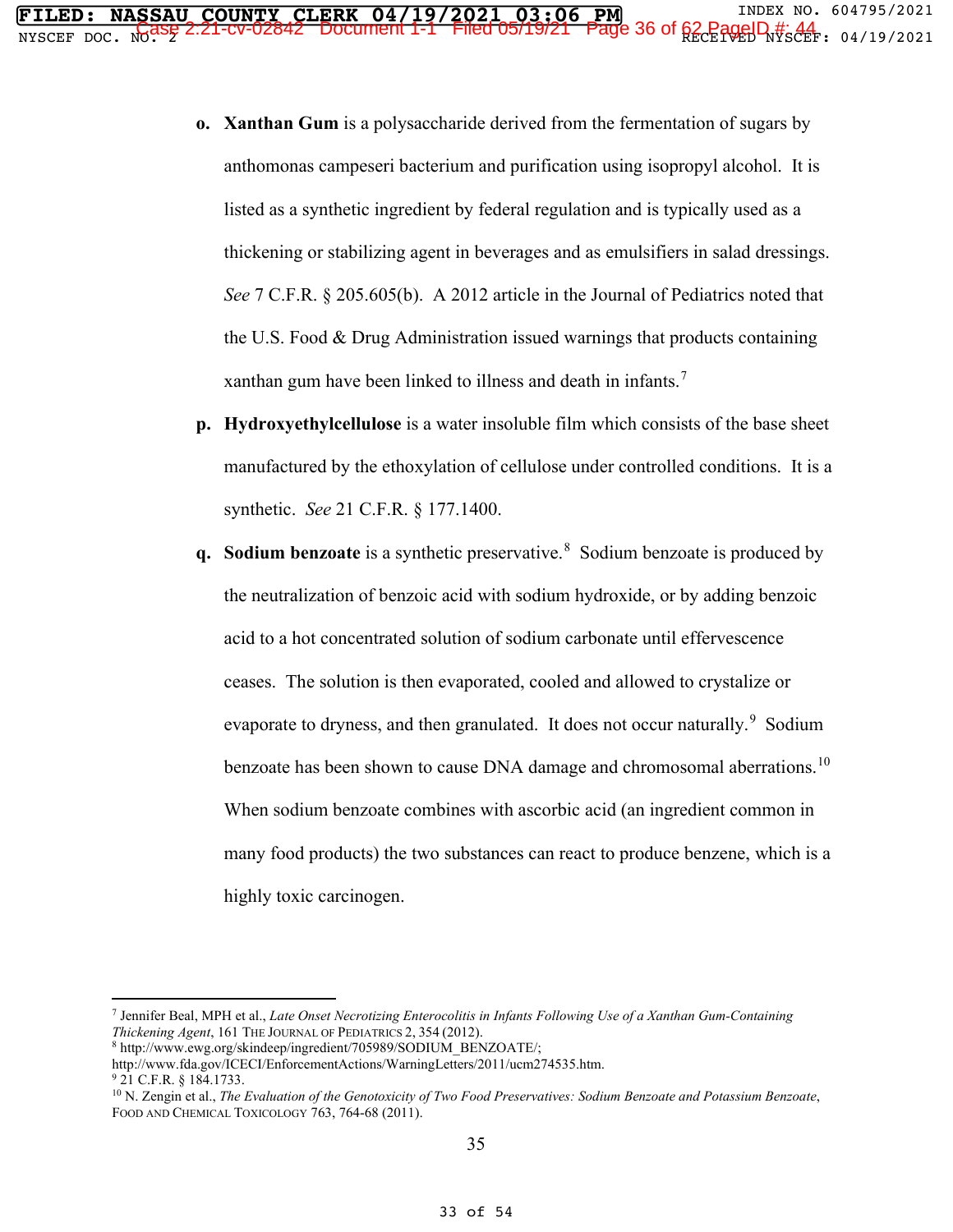- **r. DMDM Hydantoin** is a synthetic antimicrobial formaldehyde releaser preservative.<sup>11</sup>
- **s. Tetrasodium EDTA** is a synthetic additive. *See* 21 C.F.R. §173.310. This ingredient is produced synthetically for industrial purposes in the laboratory. It is a preservative made from the known carcinogen formaldehyde and sodium cyanide. It is a penetration enhancer, meaning it breaks down the skin's protective barrier, going directly into the bloodstream.
- **t. Riboflavin** (C17H20N4O6, CAS Reg. No. 83885) occurs as yellow to orange yellow needles that are crystallized from 2N acetic acid, alcohol, water, or pyridine. It may be prepared by chemical synthesis, biosynthetically by the organism Eremothecium ashbyii, or isolated from natural sources. 21CFR § 184.1695. Further, as set forth in 21 CFR § 73.450, riboflavin is a color additive. Riboflavin is synthetic.
- **u. Thiamine Mononitrate** (C12H17N5O4S, CAS Reg. No. 532-43-4) is the mononitrate salt of thiamine. It occurs as white crystals or a white crystalline powder and is prepared from thiamine hydrochloride by dissolving the hydrochloride salt in alkaline solution followed by precipitation of the nitrate half-salt with a stoichiometric amount of nitric acid." (**21 C.F.R. § 184.1878)** Thiamine mononitrate is synthetic, and is chemically distinct from thiamine. **(47 Fed. Reg. 47438; 21 C.F.R. § 184.1878).**

The amount of nitrates added to processed and preserved foods over the past several decades has exponentially increased. The nitrates present in thiamine

<sup>11</sup>https://www.ewg.org/skindeep/ingredient/702196/DMDM\_HYDANTOIN\_(FORMALDEHYDE\_RELEASER)/#. WbmXWSiGOUk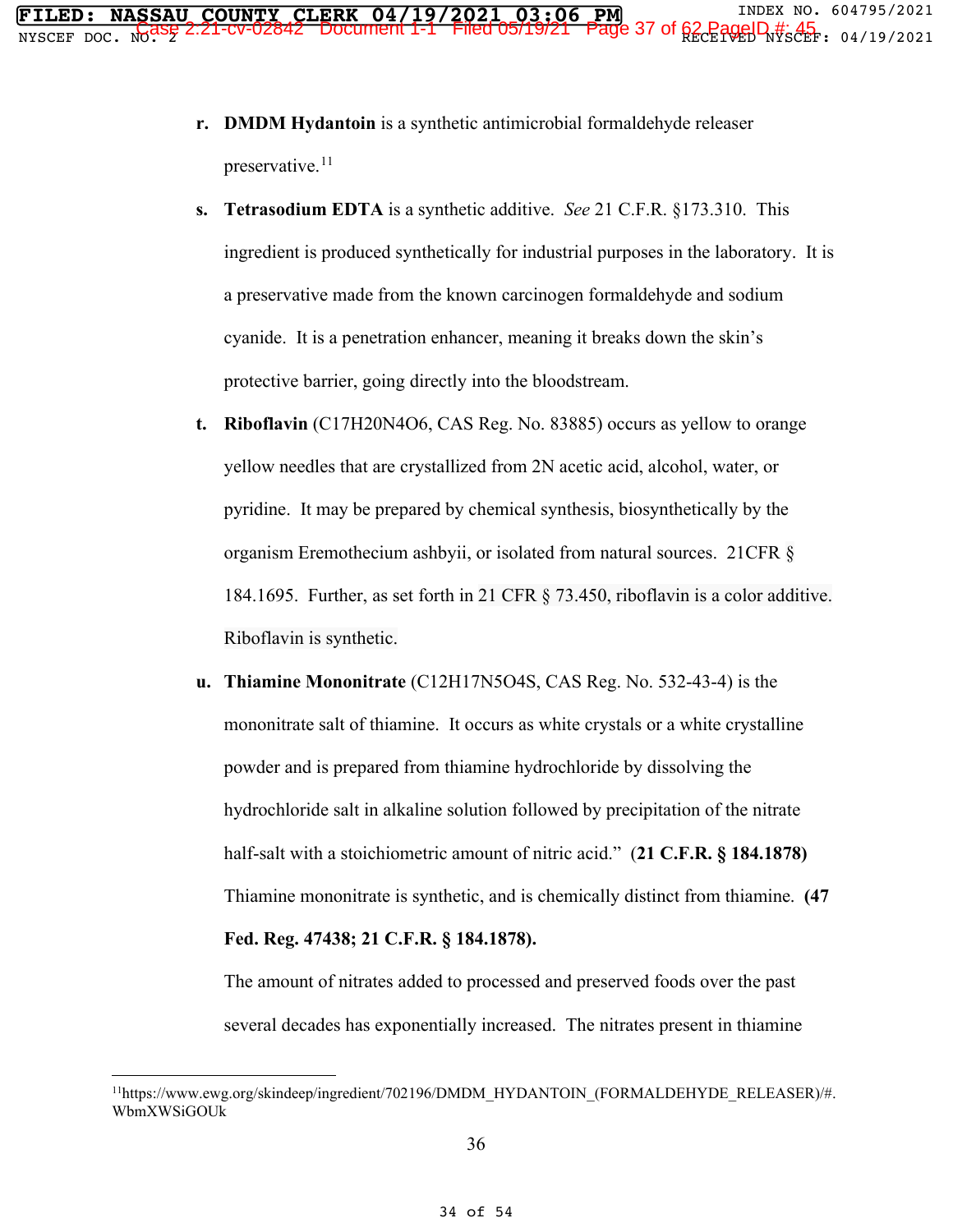mononitrate can cause health problems. "Exposure to higher levels of nitrates or nitrites has been associated with increased incidence of cancer in adults, and possible increased incidence of brain tumors, leukemia, and nasopharyngeal (nose and throat) tumors in children[.]" **(internal citations omitted)** Some studies have linked nitrate exposure in children to increased incidence of childhood diabetes, recurrent diarrhea and recurrent respiratory tract infections. **(***Id***. at 3)** Other reported effects of chronic exposure reported in adults include frequent urination and spleen hemorrhaging. **(***Id***. at 3)** "Health effects that were significantly associated with nitrate or nitrite exposure during pregnancy include increased incidence of intrauterine growth retardation, cardiac defects, central nervous system defects, Sudden Infant Death Syndrome (SIDS), and miscarriage." **(***Id***. at 4 (internal citations omitted))** Research has also connected the increased use of nitrates and nitrites in western societies with increased rates of cognitive impairment, Alzheimer's disease, and brain insulin resistance.

- **v. Ascorbic Acid** is a chemical preservative and is synthetic. *See* 21 C.F.R. § 182.3013.
- **w. Maltodextrin** is recognized as a synthetic by federal regulations. Maltodextrin is a saccharide polymer that is prepared as a white powder or concentrated solution by partial hydrolysis of corn starch, potato starch, or rice starch using acids and enzymes. **(72 Fed. Reg. 62149, 62166 (proposed Nov. 2, 2007); 21 C.F.R. § 184.1444)**. Maltodextrin is primarily used as a carrier or bulking agent. It is a synthetic factory-produced texturizer that is created by complex processing that does not occur in nature. To produce maltodextrin, acids and/or enzymes are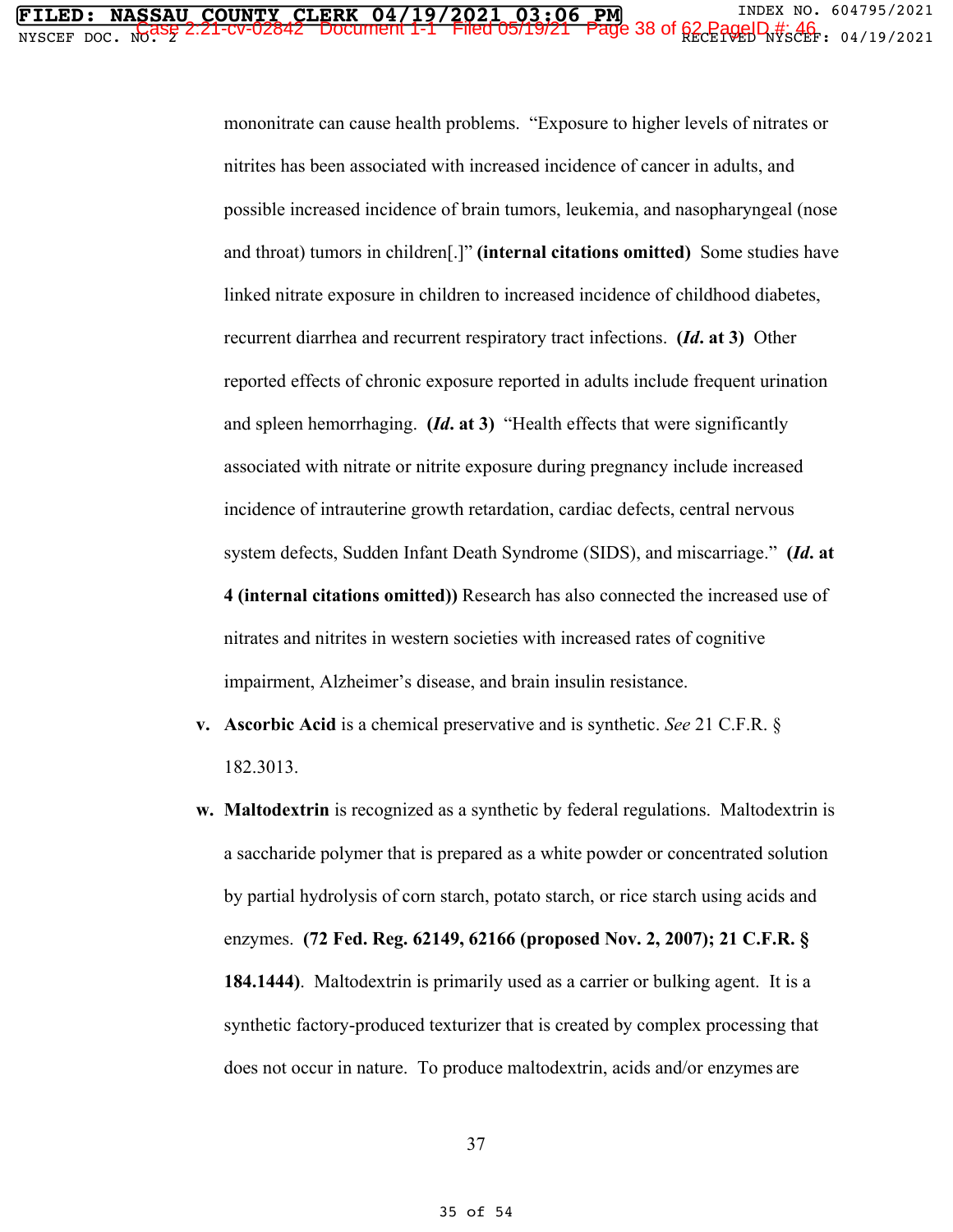applied in sequence to a starch to produce partial hydrolysis (saccharification). The acids or enzymes convert or depolymerize starch to glucose or maltose molecules. Once maltose is high enough for maltodextrin, the acids or enzymes are neutralized, removed, or deactivated. **(57 Fed. Reg. 23989 (proposed June 5, 1992))**. *See also Maltodextrins*, GMO COMPASS, Dec. 10, 2008, available at http://www.gmo-compass.org/eng/database/ingredients/148.maltodextrins.html

- **x. Sodium Bicarbonate** is a synthetic that is prepared by treating a sodium carbonate or a sodium carbonate and sodium bicarbonate solution with carbon dioxide. As carbon dioxide is absorbed, a suspension of sodium bicarbonate forms. The slurry is filtered, forming a cake which is washed and dried. *See* 21 C.F.R. §184.1736.
- **y. Ethylhexylglycerin** is a synthetic derived, in part, from vegetable glycerin. (See Below).
- **z. Glycerin** is a factory-produced texturizer that is created by complex processing. It is recognized by federal regulations as synthetic. *See* 7 C.F.R. § 205.605(b). It is commonly used as a filler and thickening agent. It requires multiple processing steps in an industrial environment to create Glycerin. Therefore, it cannot be described as "natural." A technical evaluation report compiled by the USDA AMS Agricultural Analytics Division for the USDA National Organic Program explains that Glycerin is "produced by a hydrolysis of fats and oils" and is listed in the USDA Organic Program's National List as a "synthetic nonagricultural (nonorganic) substance." The same report lists several methods of producing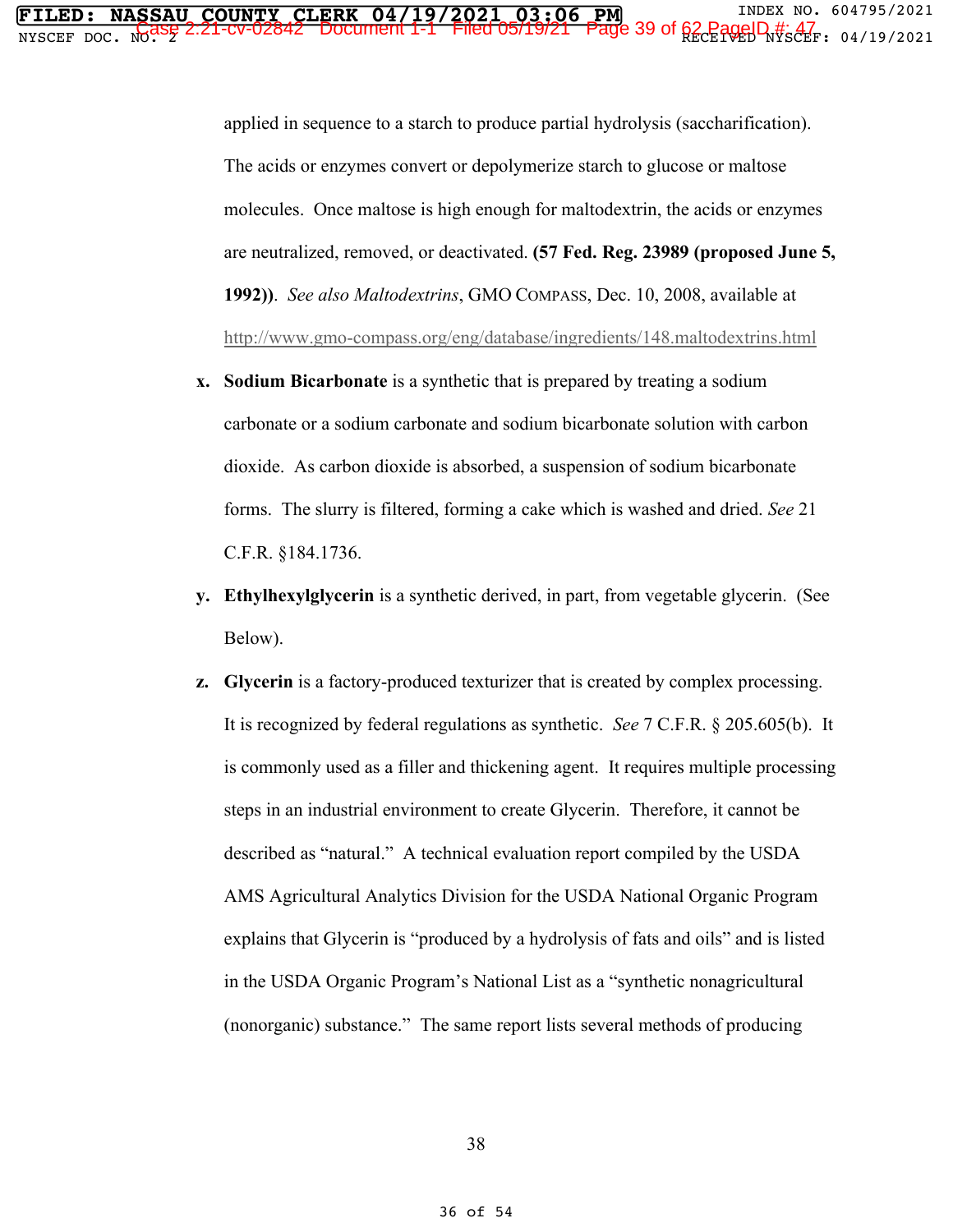## Glycerin, each of which involve numerous steps that include the use of high

**FILED: NASSAU COUNTY CLERK 04/19/2021 03:06 PM** INDEX NO. 604795/2021  $\frac{1}{2}$   $\frac{1}{2}$   $\frac{1}{2}$   $\frac{1}{2}$   $\frac{1}{2}$   $\frac{1}{2}$   $\frac{1}{2}$   $\frac{1}{2}$   $\frac{1}{2}$   $\frac{1}{2}$   $\frac{1}{2}$   $\frac{1}{2}$   $\frac{1}{2}$   $\frac{1}{2}$   $\frac{1}{2}$   $\frac{1}{2}$   $\frac{1}{2}$   $\frac{1}{2}$   $\frac{1}{2}$   $\frac{1}{2}$   $\frac{1}{2}$   $\frac{1}{2}$ 

temperatures, pressure, and purification to get an end product.

| Processes for producing glycerin by hydrolysis of fats and oils <sup>12</sup> |                                                                                                                                                                                                                                                                                                                                                                                                                                                                                                                                                                                                                                                                                                                               |
|-------------------------------------------------------------------------------|-------------------------------------------------------------------------------------------------------------------------------------------------------------------------------------------------------------------------------------------------------------------------------------------------------------------------------------------------------------------------------------------------------------------------------------------------------------------------------------------------------------------------------------------------------------------------------------------------------------------------------------------------------------------------------------------------------------------------------|
| Lemmens Fryer's Process                                                       | Oil or fat is subjected in an autoclave to the conjoint<br>action of heat and pressure (about 100 PSI) in the<br>presence of an emulsifying and accelerating agent, e.g.<br>zinc oxide or hydroxide (sodium hydroxide can be<br>substituted) for about eight hours. The strong solution<br>of glycerin formed is withdrawn and replaced by a<br>quantity of hot, clean and preferably distilled water<br>equal to about one third to one fourth of the weight of<br>the original charge of oil or fat and treatment continued<br>for an additional four hours. The dilute glycerin<br>obtained from the latter part of the process is drawn off<br>and used for the initial treatment of the further charge<br>of oil or fat. |
| Budde and Robertson's Process                                                 | The oils or fats are heated and mechanically agitated<br>with water and sulphuric acid gas, under pressure in a<br>closed vessel or autoclave. The advantage claimed for<br>the process are that the contents of the vessel are free<br>from foreign matter introduced by reagents and need<br>no purification; that the liberated glycerin is in the<br>form of a pure and concentrated solution; that no<br>permanent emulsion is formed and that the fatty acids<br>are not discolored.                                                                                                                                                                                                                                    |
| Ittner's Process                                                              | Coconut oil is kept in an autoclave in the presence of<br>water at 70 atmospheres pressure and 225-245oC<br>temperature and split into fatty acids and glycerin, both<br>being soluble under these conditions in water. The<br>glycerin solution separates in the bottom of the<br>autoclave. The aqueous solution contains at the end of<br>the splitting process more than 30 percent glycerin.                                                                                                                                                                                                                                                                                                                             |
| Continuous High-Pressure Hydrolysis                                           | In this process a constant flow of fat is maintained<br>flowing upward through an autoclave column tower<br>against a downward counterflow of water at a pressure<br>of 600 PSI maintained at temperature of 480-495oF.<br>Under these conditions, the fat is almost completely<br>miscible in water and the hydrolysis take place in a<br>very short time. The liberated fatty acids, washed free<br>of glycerin by the downward percolating water, leave<br>the top of the column and pass through a flash tank<br>while the liberated glycerin dissolves in the downward<br>flow of water and is discharged from the bottom of the<br>tower into the sweet-water storage tank.                                             |

<sup>12</sup> https://www.ams.usda.gov/sites/default/files/media/Glycerin%20Petition%20to%20remove%20TR%202013.pdf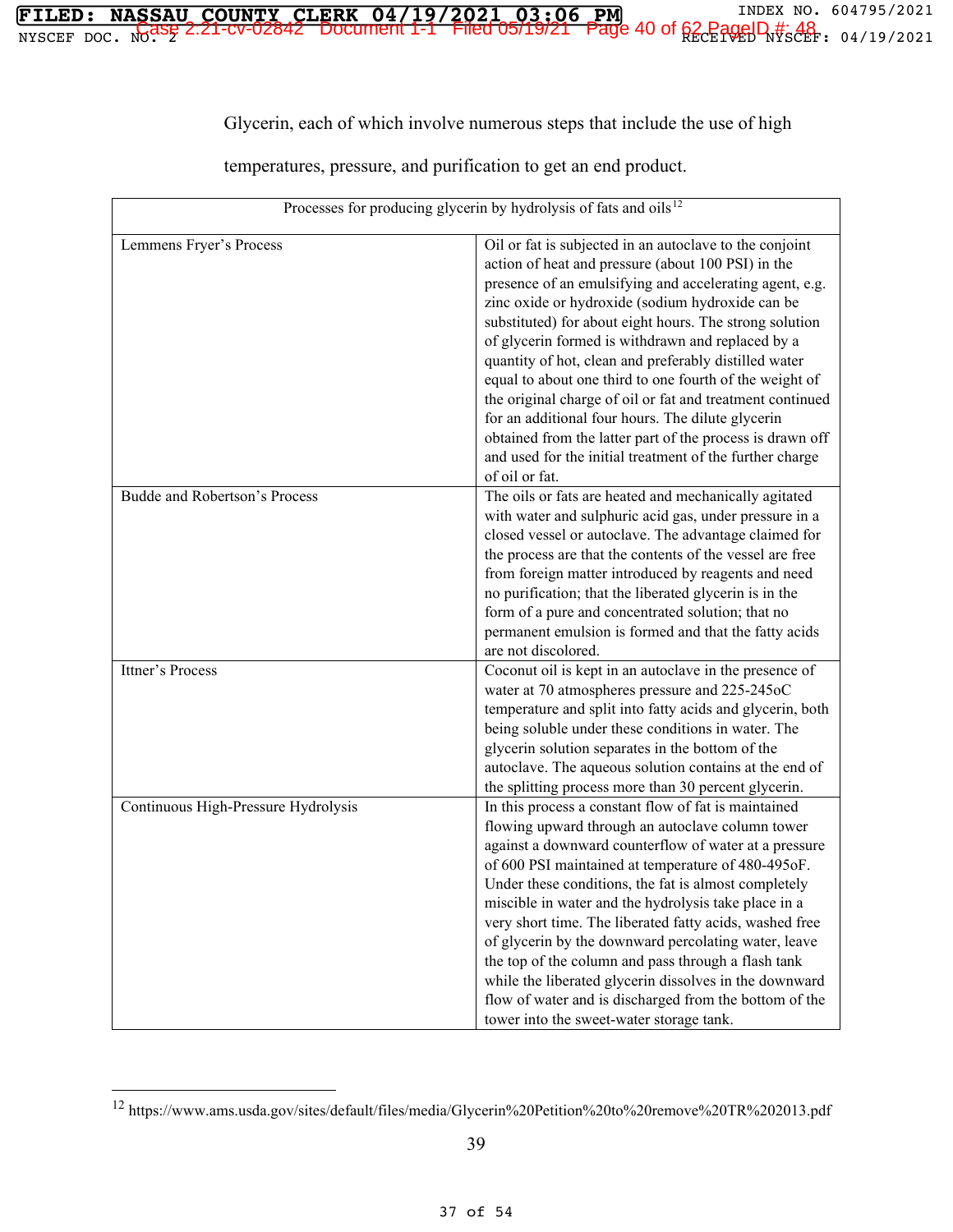8. Defendant's website states on its homepage that "Eva Naturals is a family-owned company with a reputation for high quality, natural skin care products. We believe in staying natural in our formulations and we don't mass produce our products, creating small batches for ultimate freshness." $^{13}$ 

9. Whether Defendant's labeling of the Products as "Natural" is deceptive is judged by whether it would deceive or mislead a reasonable person, which is a question for determination by a finder of fact. To assist in ascertaining what a reasonable consumer believes the term natural means, one can look to the regulatory agencies for their guidance.

10. In 2013, the United States Department of Agriculture ("USDA") issued a Draft Guidance Decision Tree for Classification of Materials as Synthetic or Nonsynthetic (Natural). In accordance with this decision tree, a substance is natural—as opposed to synthetic—if: (a) it is manufactured, produced, or extracted from a natural source (i.e. naturally occurring mineral or biological matter); (b) it has not undergone a chemical change (i.e. a process whereby a substance is transformed into one or more other distinct substances) so that it is chemically or structurally different than how it naturally occurs in the source material; or (c) the chemical change was created by a naturally occurring biological process such as composting, fermentation, or enzymatic digestion or by heating or burning biological matter. **(Exhibit A).**

11. Congress has defined "synthetic" to mean "a substance that is formulated or manufactured by a chemical process or by a process that chemically changes a substance extracted from naturally occurring plants, animals, or mineral sources . . . ." 7 U.S.C. § 6502  $(2.1).$ 

<sup>13</sup> https://evanaturals.com/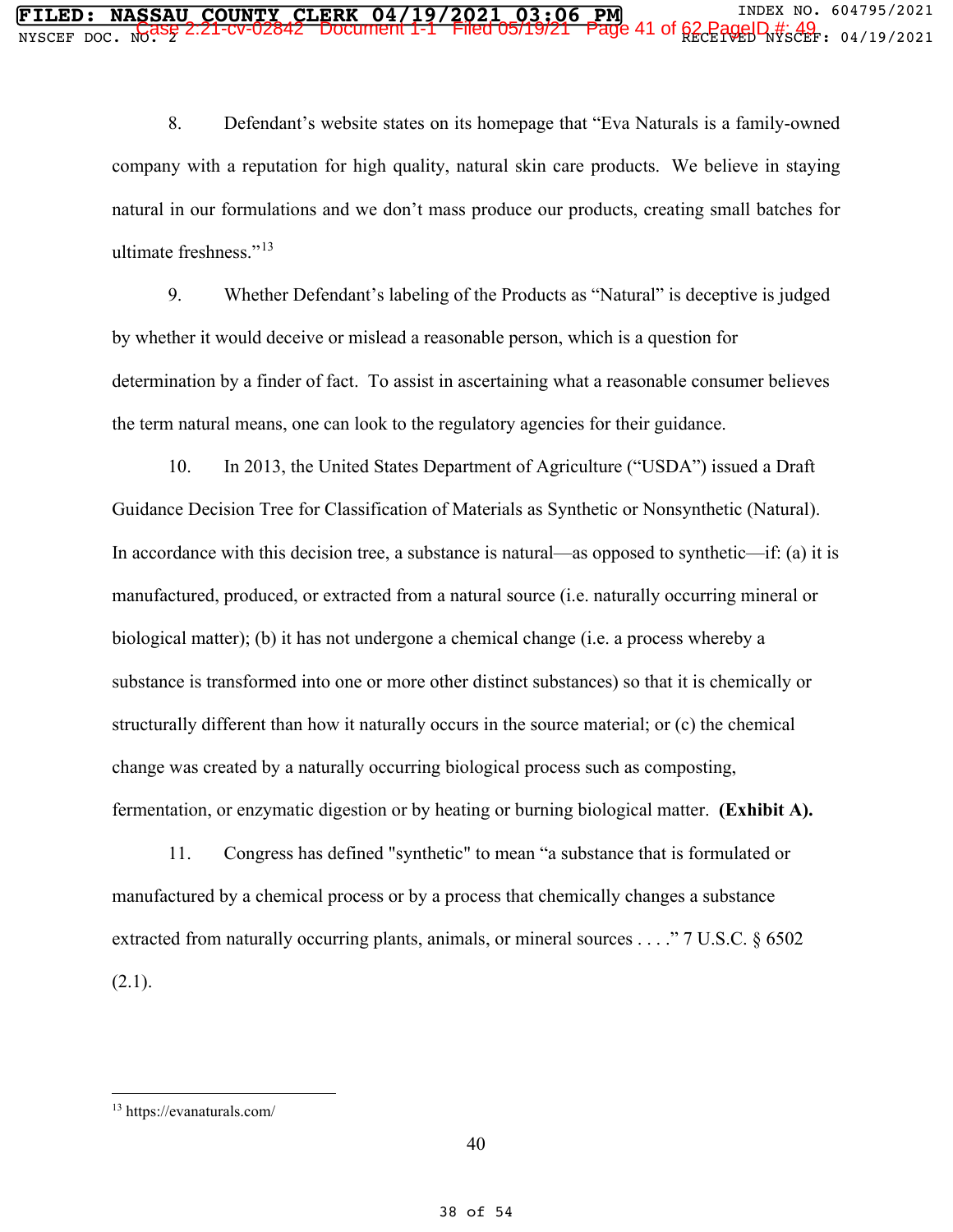12. Consumers lack the meaningful ability to test or independently ascertain or verify whether a product is natural, especially at the point of sale. Consumers would not know the true nature of the ingredients merely by reading the ingredients label.

13. Discovering that the ingredients are not natural and are actually synthetic requires a scientific investigation and knowledge of chemistry beyond that of the average consumer. This is why, even though the ingredients listed above are identified on the back of the Products' packaging in the ingredients listed, the reasonable consumer would not understand – nor are they expected to understand - that these ingredients are synthetic.

14. Moreover, the reasonable consumer is not expected or required to scour the ingredients list on the back of the Products in order to confirm or debunk Defendant's prominent claims, representations, and warranties that the Products are "Natural."

15. Defendant did not disclose that the above listed ingredients are synthetic ingredients. A reasonable consumer understands Defendant's "Natural" claims to mean that the Products are "Natural" and do not contain synthetic ingredients.

16. Defendant has thus violated, *inter alia*, NY General Business Law § 392-b by: a) putting upon an article of merchandise, bottle, wrapper, package, label or other thing, containing or covering such an article, or with which such an article is intended to be sold, or is sold, a false description or other indication of or respecting the kind of such article or any part thereof; and b) selling or offering for sale an article, which to its knowledge is falsely described or indicated upon any such package, or vessel containing the same, or label thereupon, in any of the particulars specified.

17. Consumers rely on label representations and information in making purchasing decisions.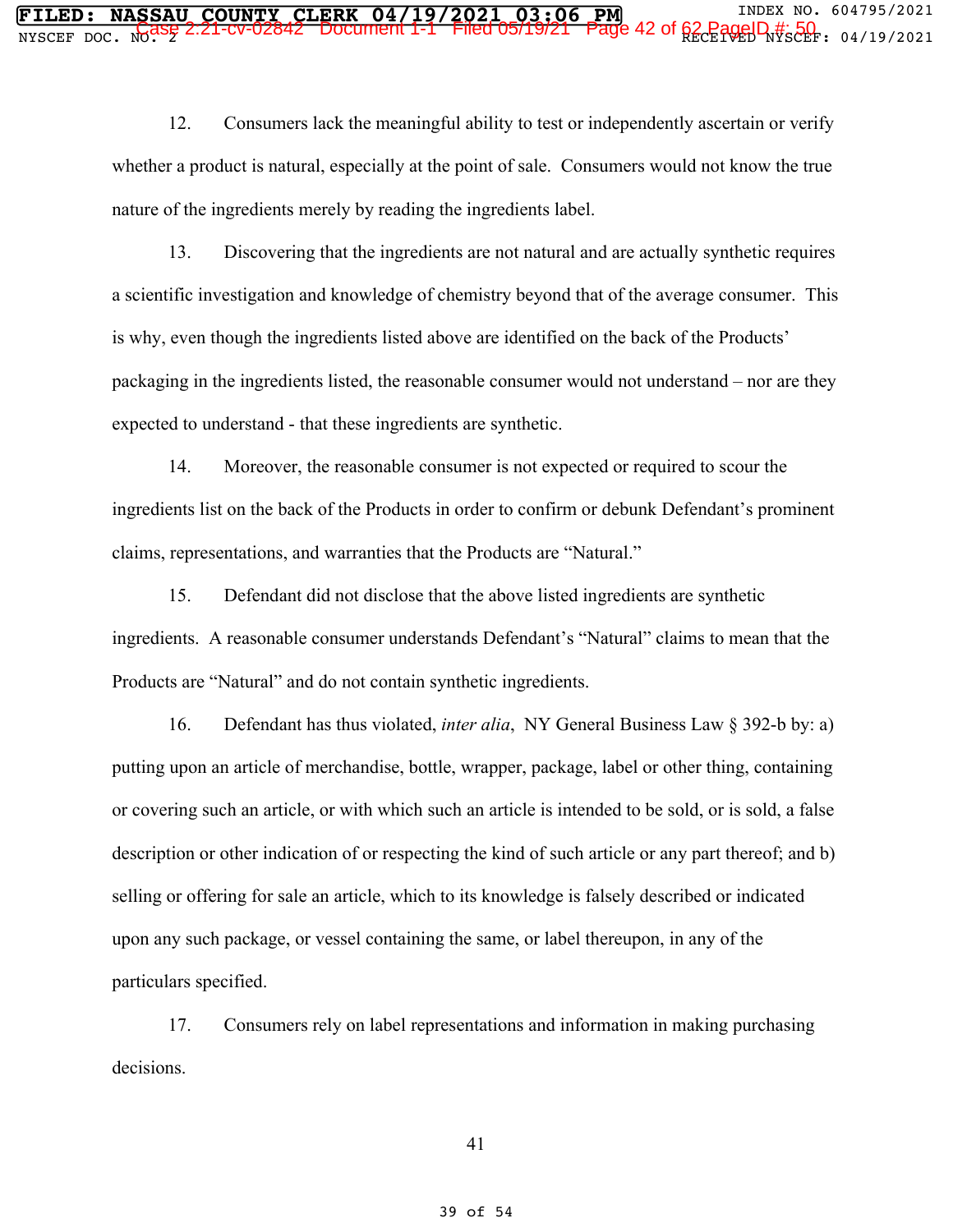18. The marketing of the Products as "Natural" in a prominent location on the label of the Products, throughout the Class Period, evidences Defendant's awareness that "Natural" claims are material to consumers.

19. Defendant's deceptive representations and omissions are material in that a reasonable person would attach importance to such information and would be induced to act upon such information in making purchase decisions.

20. Plaintiff and the Class members reasonably relied to their detriment on Defendant's misleading representations and omissions.

21. Defendant's false, misleading, and deceptive misrepresentations and omissions are likely to continue to deceive and mislead reasonable consumers and the general public, as they have already deceived and misled Plaintiff and the Class members.

22. In making the false, misleading, and deceptive representations and omissions described herein, Defendant knew and intended that consumers would pay a premium for Products labeled "Natural" over comparable products not so labeled.

23. As an immediate, direct, and proximate result of Defendant's false, misleading, and deceptive representations and omissions, Defendant injured Plaintiff and the Class members in that they:

- a. Paid a sum of money for Products that were not what Defendant represented;
- b. Paid a premium price for Products that were not what Defendant represented;
- c. Were deprived of the benefit of the bargain because the Products they purchased were different from what Defendant warranted; and
- d. Were deprived of the benefit of the bargain because the Products they purchased had less value than what Defendant represented.

42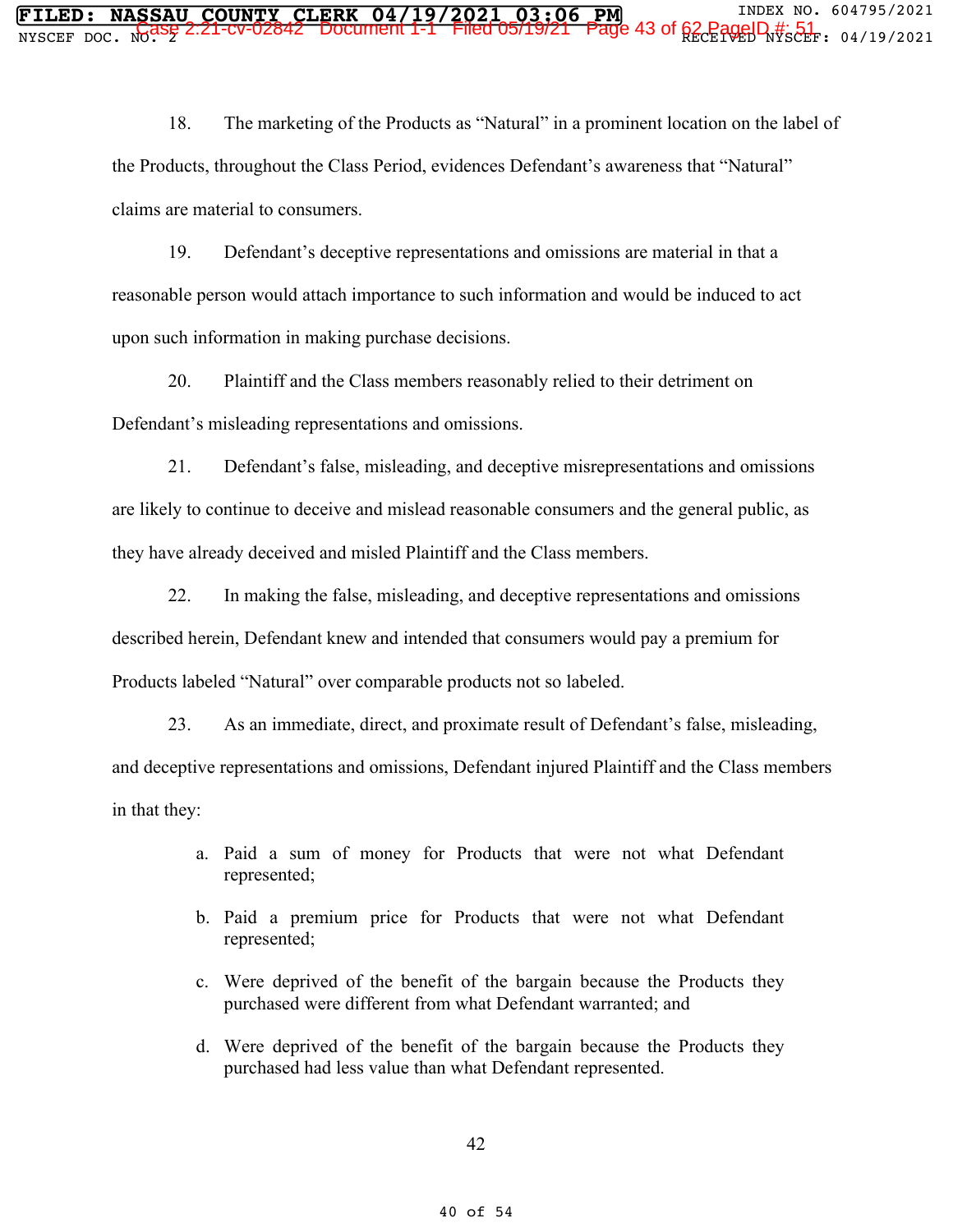24. Had Defendant not made the false, misleading, and deceptive representations and omissions, Plaintiff and the Class members would not have been willing to pay the same amount for the Products they purchased, and, consequently, Plaintiff and the Class members would not have been willing to purchase the Products.

25. Plaintiff and the Class members paid for Products that were "Natural" but received Products that were not "Natural." The Products Plaintiff and the Class members received were worth less than the Products for which they paid.

26. Based on Defendant's misleading and deceptive representations, Defendant was able to, and did, charge a premium price for the Products over the cost of competitive products not bearing a "Natural" label.

27. Plaintiff and the Class members all paid money for the Products; however, Plaintiff and the Class members did not obtain the full value of the advertised Products due to Defendant's misrepresentations and omissions. Plaintiff and the Class members purchased, purchased more of, and/or paid more for, the Products than they would have had they known the truth about the Products. Consequently, Plaintiff and the Class members have suffered injury in fact and lost money as a result of Defendant's wrongful conduct.

#### **JURISDICTION AND VENUE**

28. Jurisdiction is proper pursuant to New York Civil Practice Law and Rules ("CPLR")  $\S$ § 301 & 302 and venue is proper pursuant to CPLR § 503.

29. This Court has personal jurisdiction over Defendant because Defendant conducts and transacts business in the State of New York, contracts to supply goods within the State of New York, and supplies goods within the State of New York.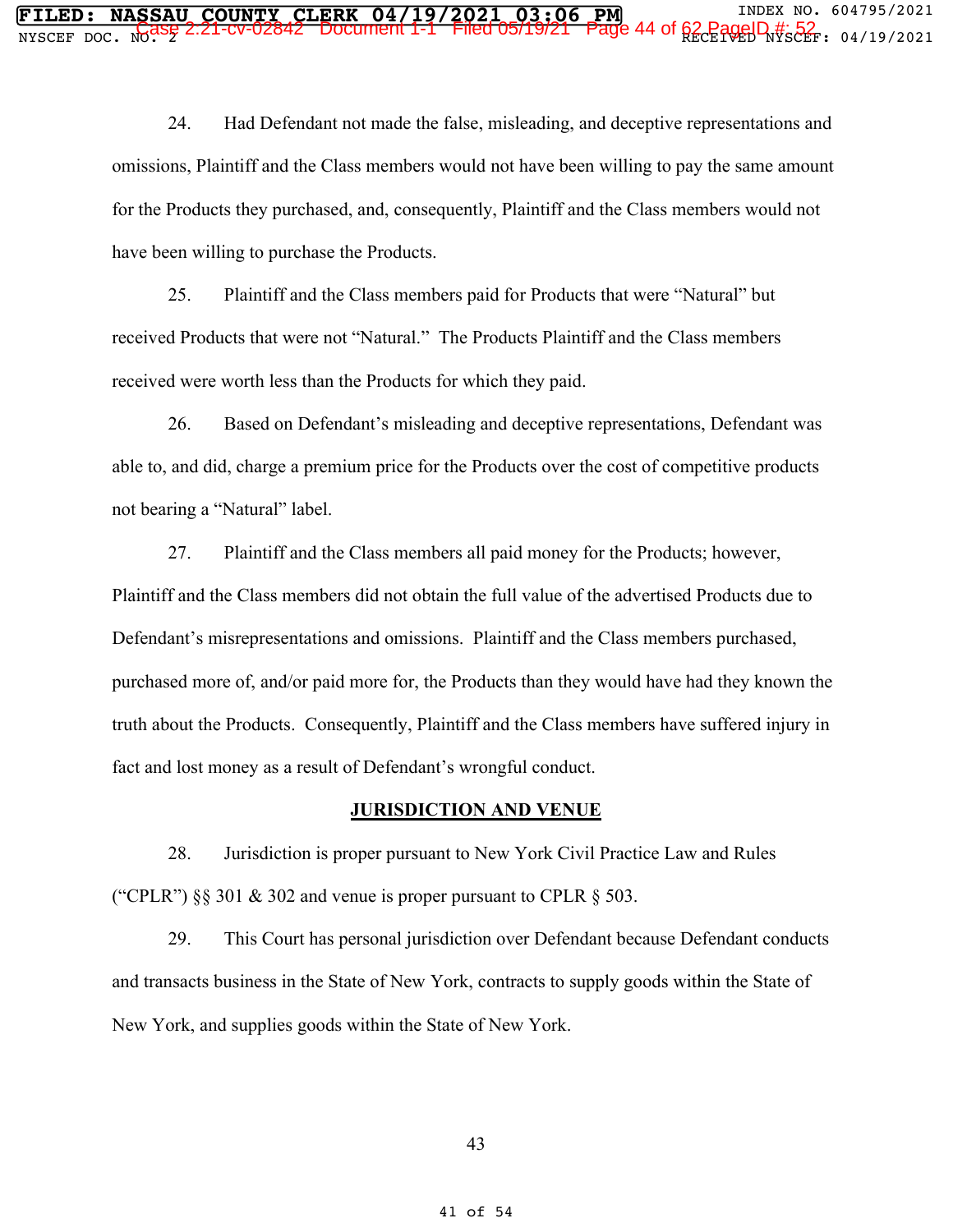30. Venue is proper because Plaintiff and many Class Members reside in Nassau County in the State of New York, and throughout the State of New York. A substantial part of the events or omissions giving rise to the classes' claims occurred in this county.

#### **PARTIES**

#### **Plaintiff**

31. Plaintiff is an individual consumer who, at all times material hereto, was a citizen of Nassau County, New York. Plaintiff purchased Defendant's Eva Naturals Skin Firming Serum in January 2021, and paid a total of \$18.41 including tax.

32. Had Defendant not made the false, misleading, and deceptive representation that the Products were "Natural," Plaintiff would not have been willing to pay the same amount for the Products, and, consequently, she would not have been willing to purchase the Products. Plaintiff purchased, purchased more of, and/or paid more for, the Products than she would have had she known the truth about the Products. The Products Plaintiff received were worth less than the Products for which she paid. Plaintiff was injured in fact and lost money as a result of Defendant's improper conduct. Plaintiff would purchase the Products again if the ingredients were changed so that they were "Natural," as represented by Defendant.

#### **Defendant**

33. Defendant, Eva Naturals Inc. is a corporation with its principal place of business in Duson, Louisiana. Defendant manufactures, markets, advertises, and distributes the Products throughout the United States. Defendant created and/or authorized the false, misleading, and deceptive advertisements, packaging, and labeling for the Products.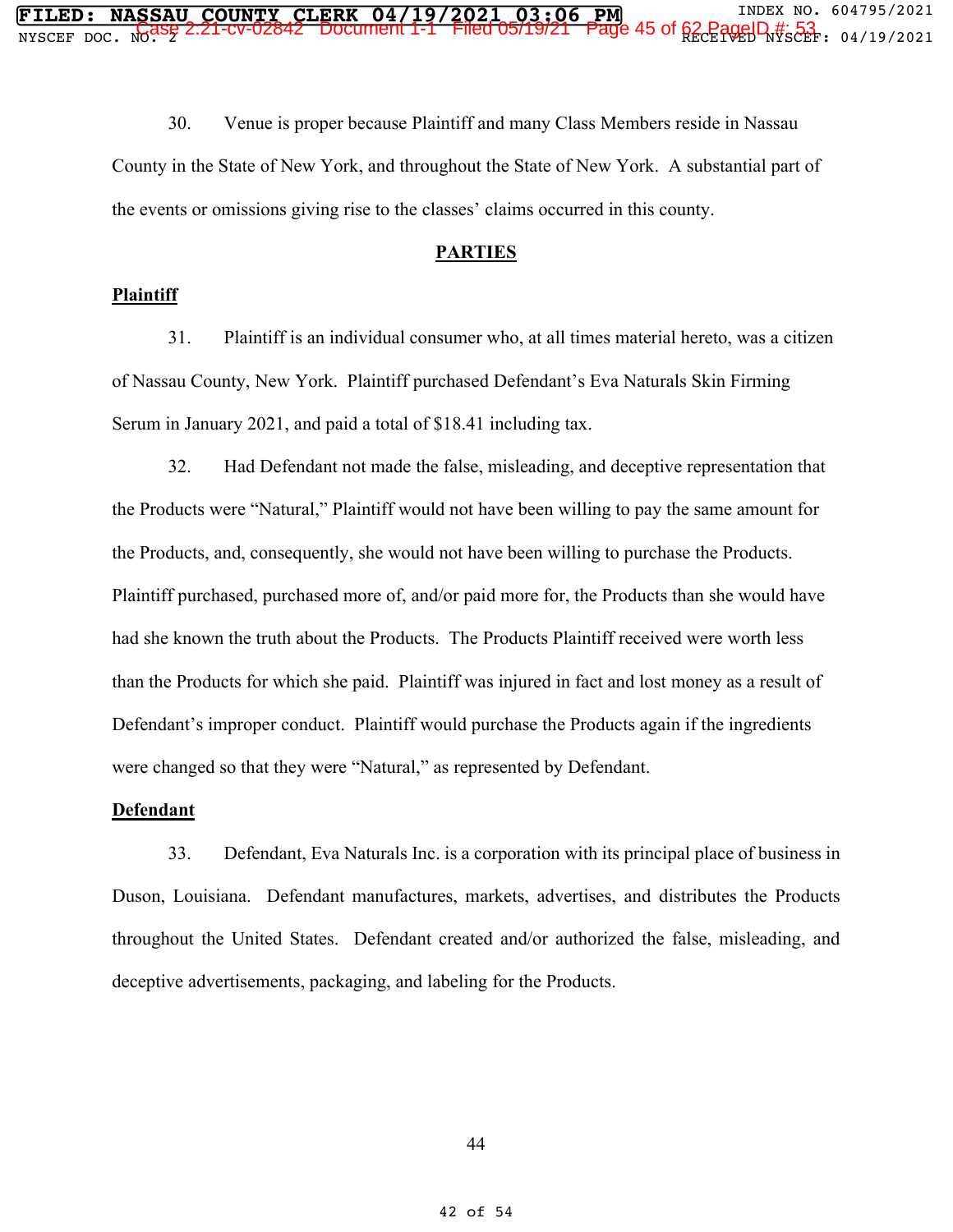#### **CLASS ALLEGATIONS**

34. Plaintiff brings this matter on behalf of herself and those similarly situated. As detailed at length in this Complaint, Defendant orchestrated deceptive marketing and labeling practices. Defendant's customers were uniformly impacted by and exposed to this misconduct. Accordingly, this Complaint is uniquely situated for class-wide resolution, including injunctive relief.

35. The Class is defined as all consumers who purchased the Products anywhere in the United States during the Class Period (the "Class").

36. Plaintiff also seeks certification, to the extent necessary or appropriate, of a subclass of individuals who purchased the Products in the State of New York at any time during the Class Period (the "New York Subclass").

37. The Class and New York Subclass shall be referred to collectively throughout the Complaint as the "Class."

38. The Class is properly brought and should be maintained as a class action under Article 9 of the CPLR, satisfying the class action prerequisites of numerosity, commonality, typicality, adequacy, and superiority because:

39. Numerosity: Class Members are so numerous that joinder of all members is impracticable. Plaintiff believes that there are thousands of consumers who are Class Members described above who have been damaged by Defendant's deceptive and misleading practices.

40. Commonality: The questions of law and fact common to the Class Members which predominate over any questions which may affect individual Class Members include, but are not limited to: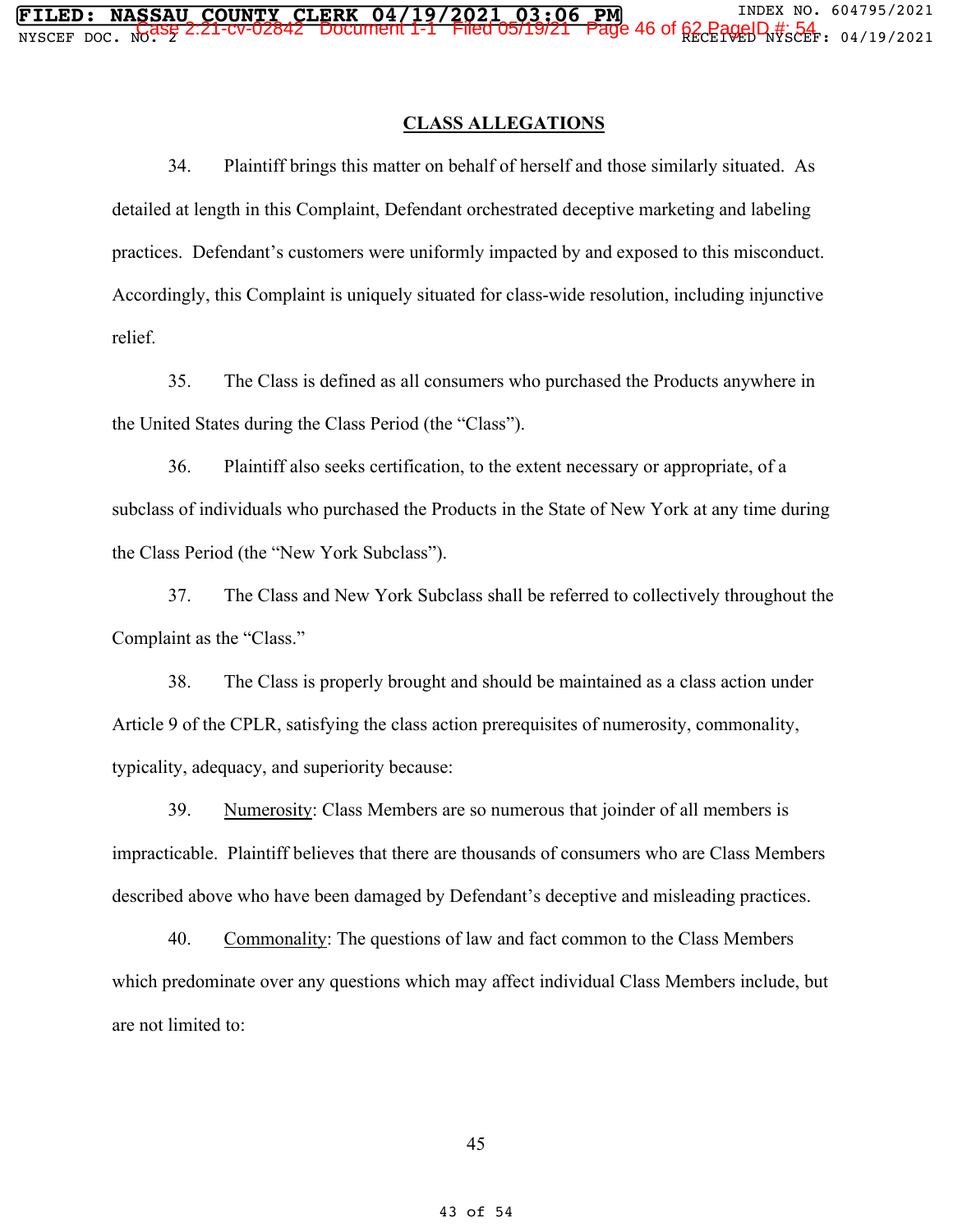- a. Whether Defendant is responsible for the conduct alleged herein which was uniformly directed at all consumers who purchased the Products;
- b. Whether Defendant's misconduct set forth in this Complaint demonstrates that Defendant has engaged in unfair, fraudulent, or unlawful business practices with respect to the advertising, marketing, and sale of their Products;
- c. Whether Defendant made false and/or misleading statements to the Class and the public concerning the contents of their Products;
- d. Whether Defendant's false and misleading statements concerning their Products were likely to deceive the public;
- e. Whether Plaintiff and the Class are entitled to injunctive relief; and
- f. Whether Plaintiff and the Class are entitled to money damages under the same causes of action as the other Class Members?

These issues predominate over individual issues. This controversy will largely turn on Defendant's uniform behavior in misrepresenting the Products to the Class which will be evaluated under an objective "reasonable person" standard. Individual inquiries into the conduct of members of the Class will not be necessary.

41. Typicality: Plaintiff is a member of the Class. Plaintiff's claims are typical of the claims of each Class Member in that every member of the Class was susceptible to the same deceptive, misleading conduct and purchased the Defendant's Products. Plaintiff is entitled to relief under the same causes of action as the other Class Members.

42. Adequacy: Plaintiff is an adequate Class representative because her interests do not conflict with the interests of the Class Members she seeks to represent, her consumer fraud claims are common to all members of the Class and she has a strong interest in vindicating her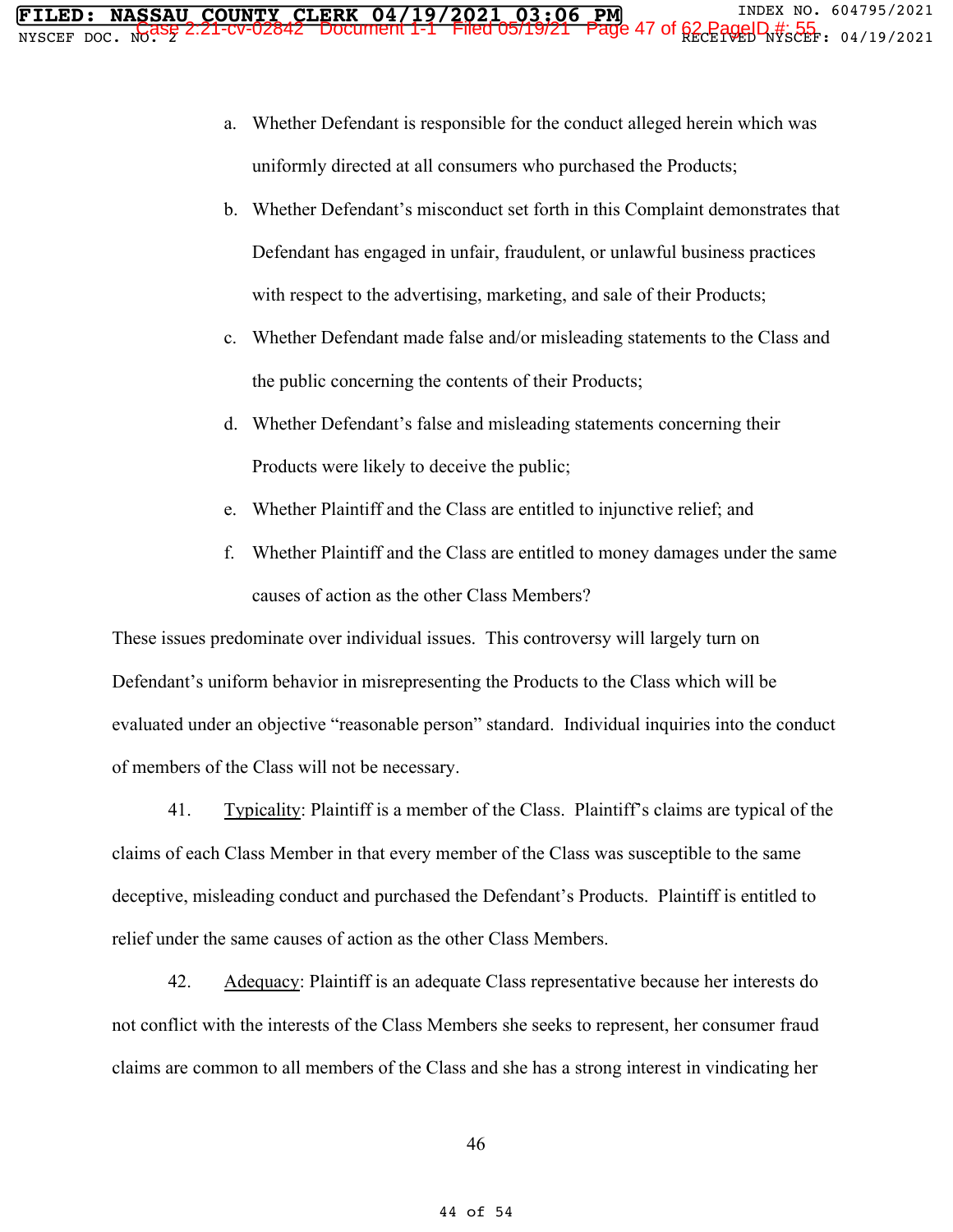rights, she has retained counsel competent and experienced in complex class action litigation, and counsel intends to vigorously prosecute this action.

- 43. Superiority: A class action is superior to the other available methods for the fair and efficient adjudication of this controversy because:
	- a. The joinder of thousands of individual Class Members is impracticable, cumbersome, unduly burdensome, and a waste of judicial and/or litigation resources;
	- b. The individual claims of the Class Members may be relatively modest compared with the expense of litigating the claim, thereby making it impracticable, unduly burdensome, and expensive—if not totally impossible—to justify individual actions;
	- c. When Defendant's liability has been adjudicated, all Class Members' claims can be determined by the Court and administered efficiently in a manner far less burdensome and expensive than if it were attempted through filing, discovery, and trial of all individual cases;
	- d. This class action will promote orderly, efficient, expeditious, and appropriate adjudication and administration of Class claims;
	- e. Plaintiff knows of no difficulty to be encountered in the management of this action that would preclude its maintenance as a class action;
	- f. This class action will assure uniformity of decisions among Class Members;
	- g. The Class is readily definable and prosecution of this action as a class action will eliminate the possibility of repetitious litigation;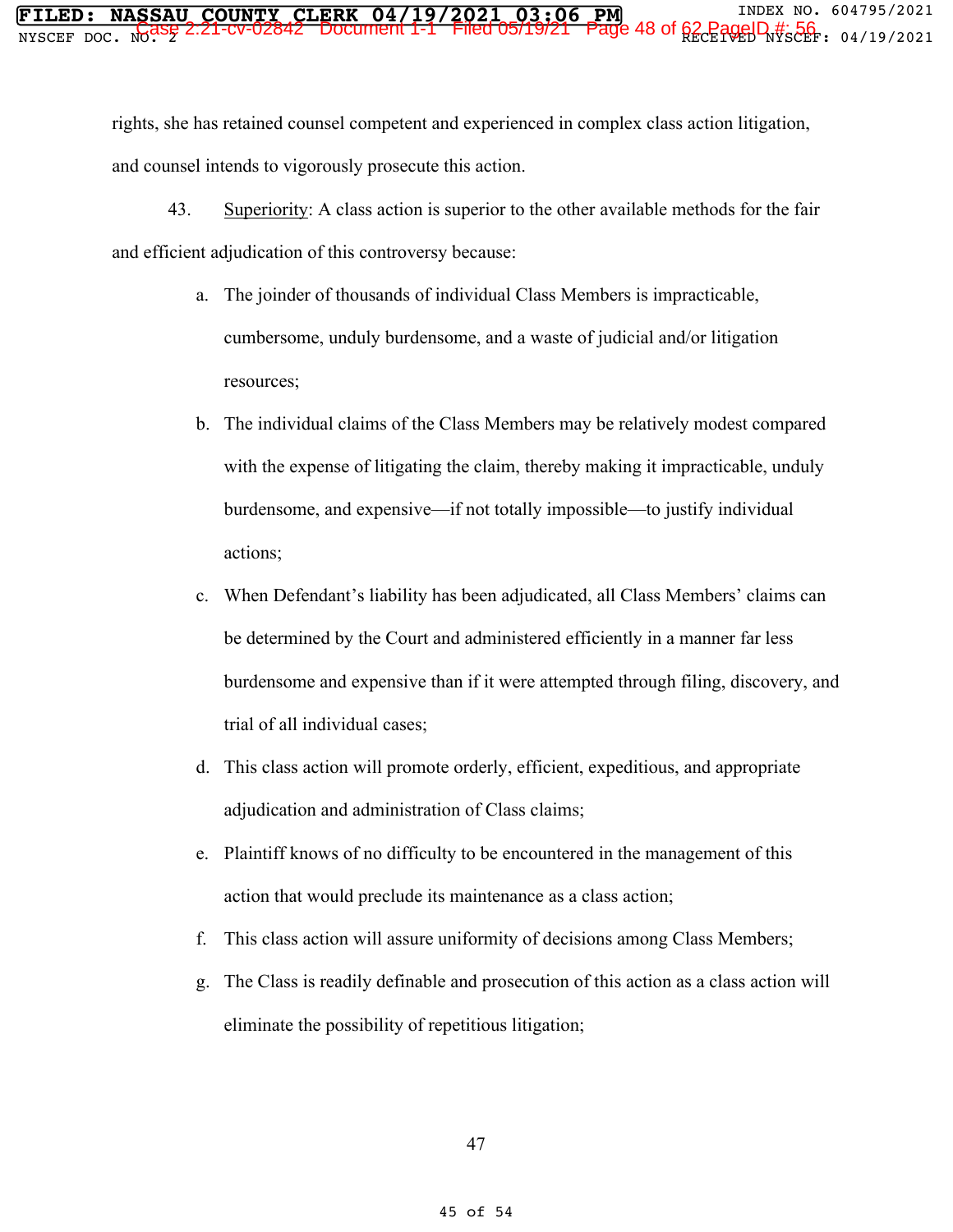- h. Class Members' interests in individually controlling the prosecution of separate actions is outweighed by their interest in efficient resolution by single class action; and
- i. It would be desirable to concentrate in this single venue the litigation of all plaintiffs who were induced by Defendant's uniform false advertising to purchase their Products as being "Natural."

44. Accordingly, this Class is properly brought and should be maintained as a class action under Article 9 of the CPLR.

#### **INJUNCTIVE CLASS RELIEF**

45. Article 9 of the CPLR contemplates a class action for purposes of seeking classwide injunctive relief. Here, the Defendant has engaged in conduct resulting in misleading consumers about ingredients in their Products. Since Defendant's conduct has been uniformly directed at all consumers in the United States, and the conduct continues presently, injunctive relief on a class-wide basis is a viable and suitable solution to remedy Defendant's continuing misconduct. Plaintiff would purchase the Products again if the ingredients were changed so that they were "Natural."

46. The injunctive Class is properly brought and should be maintained as a class action under Article 9, satisfying the class action prerequisites of numerosity, commonality, typicality, adequacy, and superiority because:

> a. Numerosity: Individual joinder of the injunctive Class Members would be wholly impracticable. Defendant's Products have been purchased by thousands of people throughout the United States;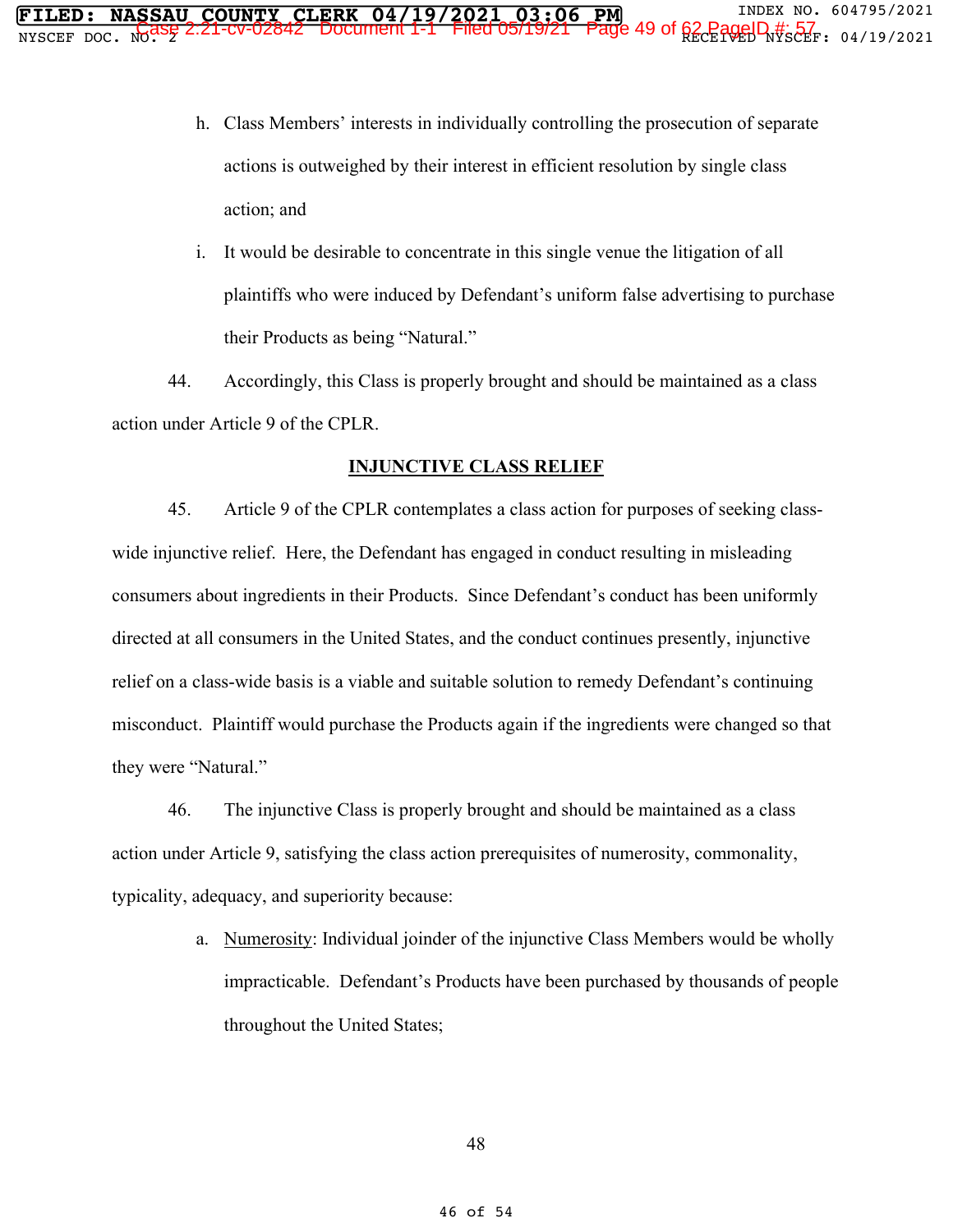- b. Commonality: Questions of law and fact are common to members of the Class. Defendant's misconduct was uniformly directed at all consumers. Thus, all members of the Class have a common cause against Defendant to stop their misleading conduct through an injunction. Since the issues presented by this injunctive Class deal exclusively with Defendant's misconduct, resolution of these questions would necessarily be common to the entire Class. Moreover, there are common questions of law and fact inherent in the resolution of the proposed injunctive class, including, *inter alia*:
	- i. Resolution of the issues presented in the Article 9 class;
	- ii. Whether members of the Class will continue to suffer harm by virtue of Defendant's deceptive products marketing and labeling; and
	- iii. Whether, on equitable grounds, Defendant should be prevented from continuing to deceptively mislabel their Products as being "Natural?"
- c. Typicality: Plaintiff's claims are typical of the claims of the injunctive Class because her claims arise from the same course of conduct (i.e. Defendant's deceptive and misleading marketing, labeling, and advertising practices). Plaintiff is a typical representative of the Class because, like all members of the injunctive Class, she purchased Defendant's Products which were sold unfairly and deceptively to consumers throughout the United States.
- d. Adequacy: Plaintiff will fairly and adequately represent and protect the interests of the injunctive Class. Her consumer protection claims are common to all members of the injunctive Class and she has a strong interest in vindicating her rights. In addition, Plaintiff and the Class are represented by counsel who is

49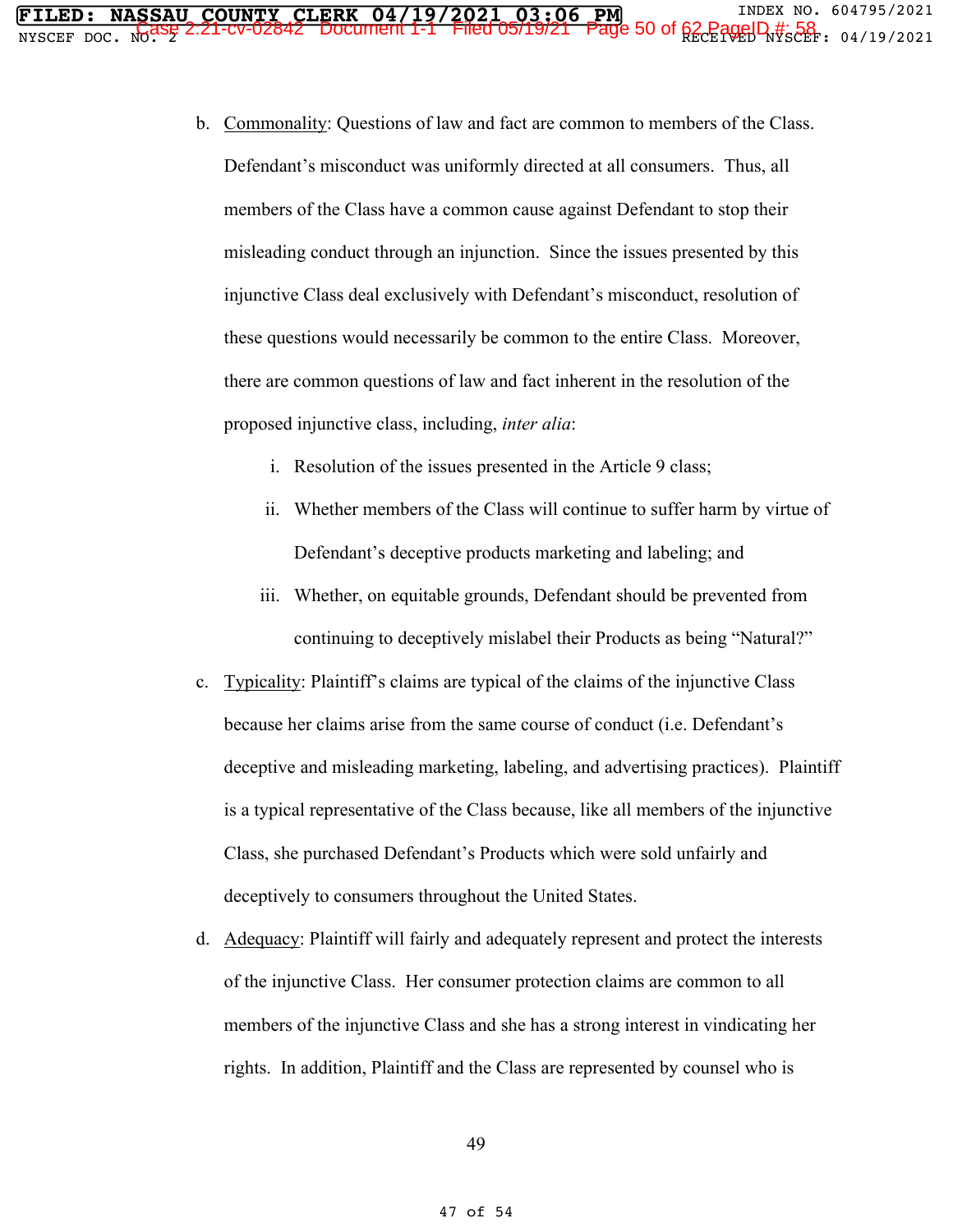competent and experienced in both consumer protection and class action litigation.

e. Superiority: An injunctive class is superior to individual relief because:

47. Plaintiff seeks injunctive relief on behalf of the Class Members on grounds generally applicable to the entire injunctive Class and Defendant has acted or refused to act in a manner that applies generally to the injunctive Class (i.e. Defendant has marketed their Products using the same misleading and deceptive labeling to all of the Class Members). Any final injunctive relief or declaratory relief would benefit the entire injunctive Class as Defendant would be prevented from continuing their misleading and deceptive marketing practices and would be required to honestly disclose to consumers the nature of the contents of its Products.

#### **FIRST CAUSE OF ACTION VIOLATION OF NEW YORK GBL § 349 (On Behalf of Plaintiff and New York Subclass Members)**

48. Plaintiff repeats and realleges each and every allegation contained in all the foregoing paragraphs as if fully set forth herein.

49. New York General Business Law Section 349 ("GBL § 349") declares unlawful "[d]eceptive acts or practices in the conduct of any business, trade, or commerce or in the furnishing of any service in this state . . ."

50. The conduct of Defendant alleged herein constitutes recurring, "unlawful" deceptive acts and practices in violation of GBL § 349, and as such, Plaintiff and the New York Subclass Members seek monetary damages and the entry of preliminary and permanent injunctive relief against Defendant, enjoining them from inaccurately describing, labeling, marketing, and promoting the Products.

51. There is no adequate remedy at law.

50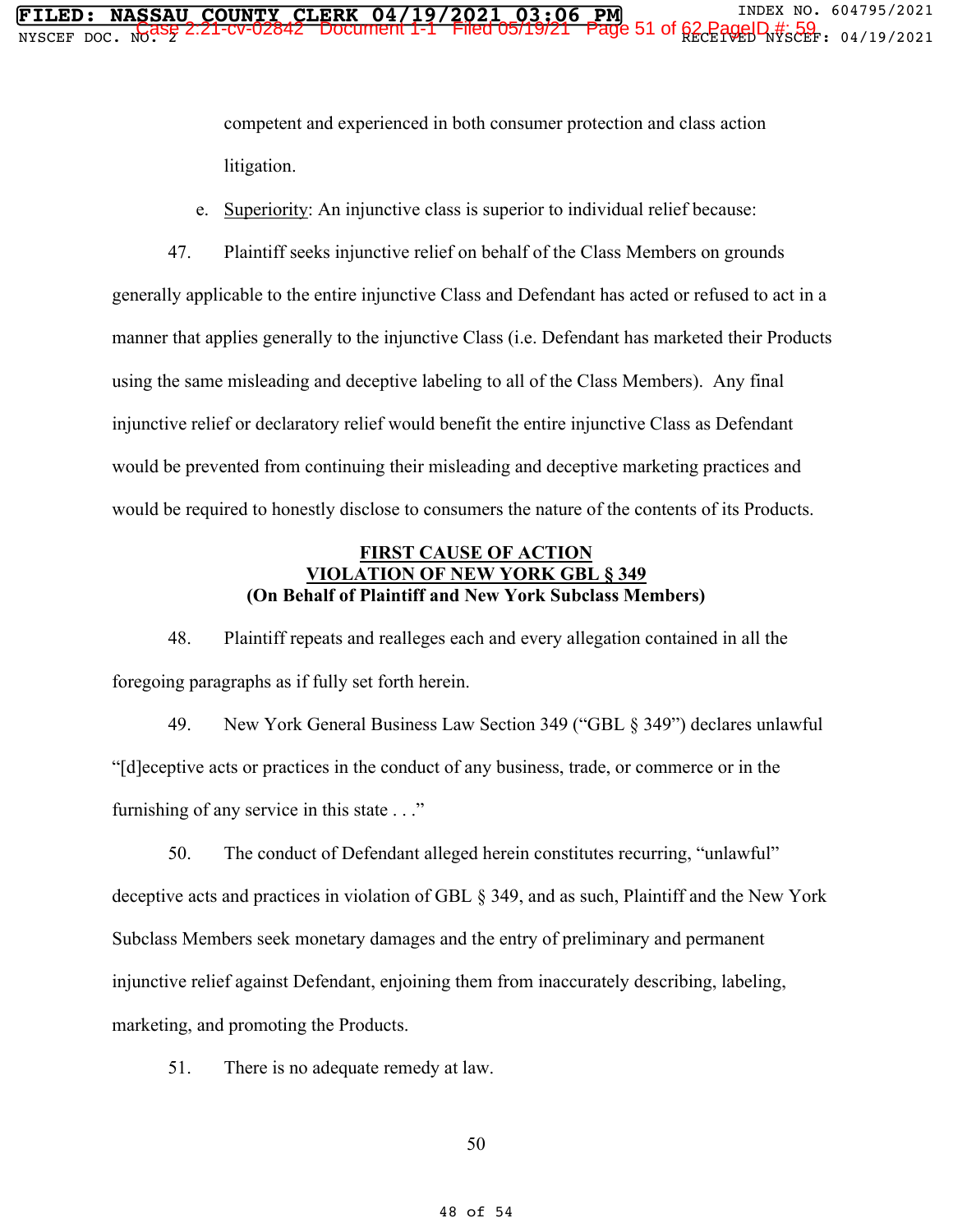52. Defendant misleadingly, inaccurately, and deceptively presents their Products to consumers.

53. Defendant's improper consumer-oriented conduct—including labeling and advertising the Products as being "Natural"—is misleading in a material way in that it, *inter alia*, induced Plaintiff and the New York Subclass Members to purchase and pay a premium for Defendant's Products and to use the Products when they otherwise would not have. Defendant made their untrue and/or misleading statements and representations willfully, wantonly, and with reckless disregard for the truth.

54. Plaintiff and the New York Subclass Members have been injured inasmuch as they paid a premium for products that were—contrary to Defendant's representations— not "Natural." Accordingly, Plaintiff and the New York Subclass Members received less than what they bargained and/or paid for.

55. Defendant's advertising and Products' packaging and labeling induced the Plaintiff and the New York Subclass Members to buy Defendant's Products and to pay a premium price for them.

56. Defendant's deceptive and misleading practices constitute a deceptive act and practice in the conduct of business in violation of New York General Business Law §349(a) and Plaintiff and the New York Subclass Members have been damaged thereby.

57. As a result of Defendant's recurring, "unlawful" deceptive acts and practices, Plaintiff and the New York Subclass Members are entitled to monetary, compensatory, injunctive relief, restitution, and disgorgement of all moneys obtained by means of Defendant's unlawful conduct, interest, and attorneys' fees and costs.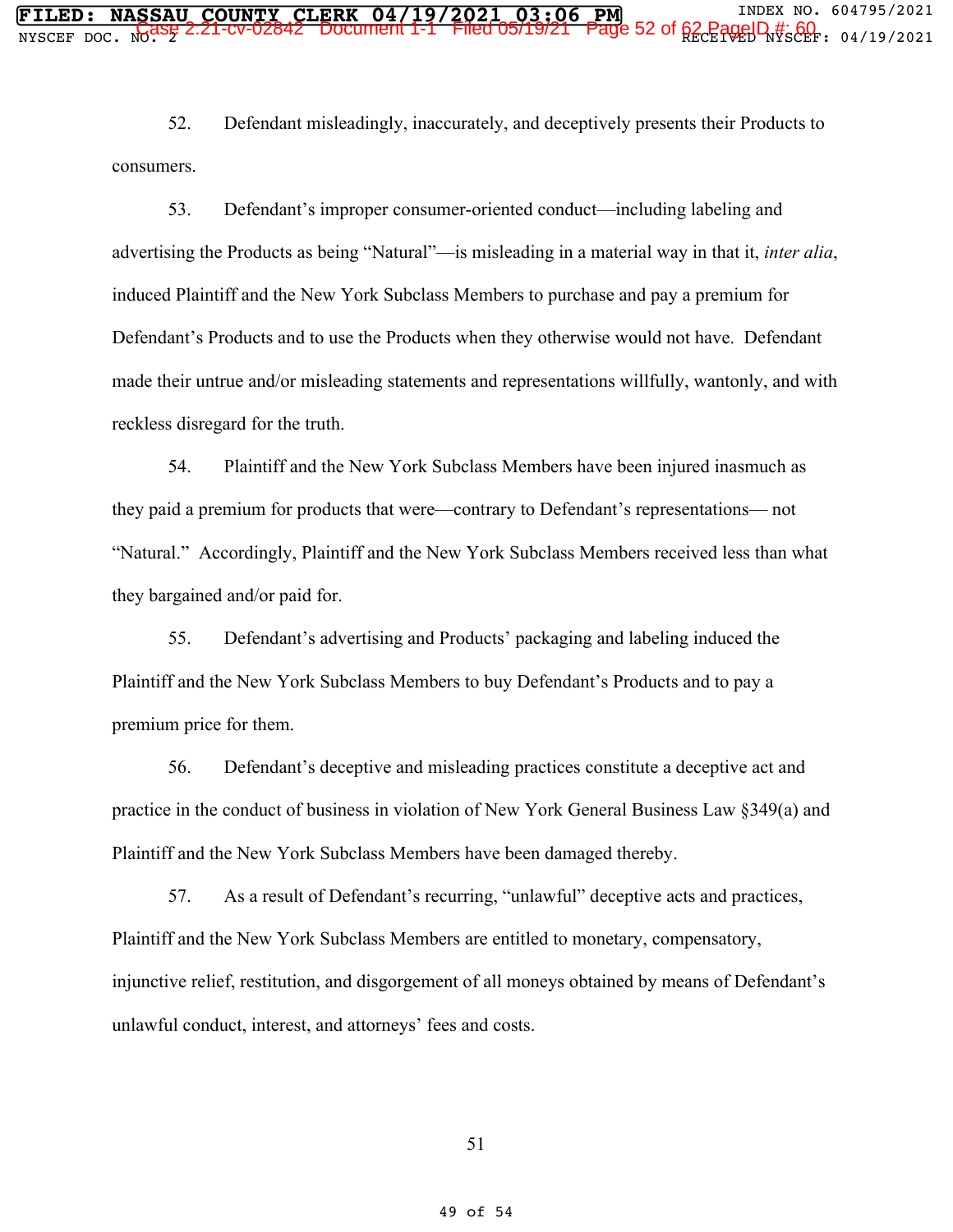58. Plaintiff and Class Members seek actual damages under GBL § 349, and

expressly waive any right to recover minimum, punitive, treble, and/or statutory damages

pursuant to GBL § 349.

#### **SECOND CAUSE OF ACTION VIOLATION OF NEW YORK GBL § 350 (On Behalf of Plaintiff and the New York Subclass Members)**

59. Plaintiff repeats and realleges each and every allegation contained in all the

foregoing paragraphs as if fully set forth herein.

60. N.Y. Gen. Bus. Law § 350 provides, in part, as follows:

False advertising in the conduct of any business, trade, or commerce or in the furnishing of any service in this state is hereby declared unlawful.

61. N.Y. Gen. Bus. Law § 350a(1) provides, in part, as follows:

The term 'false advertising, including labeling, of a commodity, or of the kind, character, terms or conditions of any employment opportunity if such advertising is misleading in a material respect. In determining whether any advertising is misleading, there shall be taken into account (among other things) not only representations made by statement, word, design, device, sound or any combination thereof, but also the extent to which the advertising fails to reveal facts material in the light of such representations with respect to the commodity or employment to which the advertising relates under the conditions proscribed in said advertisement, or under such conditions as are customary or usual . . .

62. Defendant's labeling and advertisements contain untrue and materially misleading statements concerning Defendant's Products inasmuch as they misrepresent that the Products are "Natural."

63. Plaintiff and the New York Subclass Members have been injured inasmuch as they relied upon the labeling, packaging, and advertising and paid a premium for the Products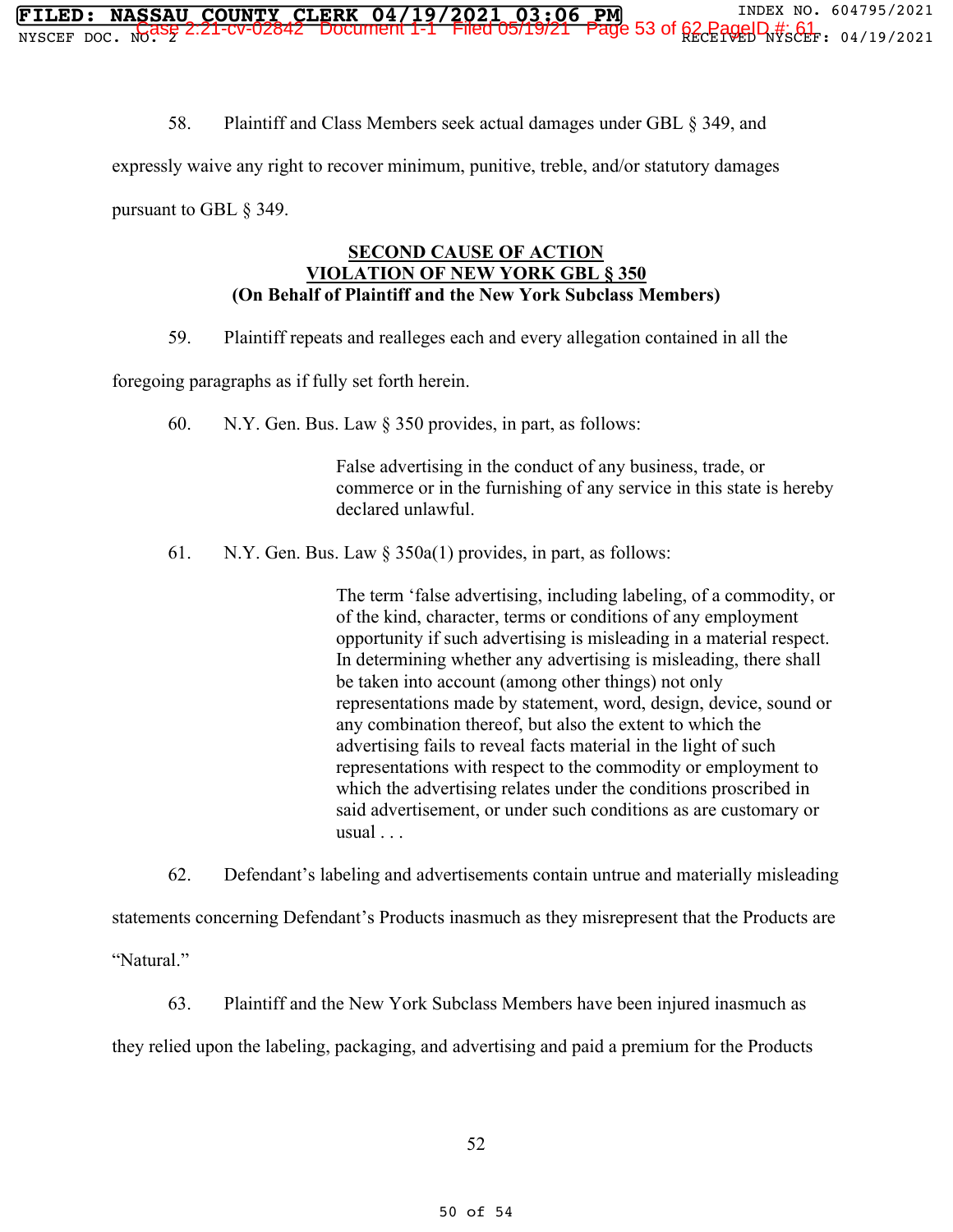which were—contrary to Defendant's representations—not "Natural." Accordingly, Plaintiff and the New York Subclass Members received less than what they bargained and/or paid for.

64. Defendant's advertising, packaging, and products' labeling induced the Plaintiff and the New York Subclass Members to buy Defendant's Products.

65. Defendant made their untrue and/or misleading statements and representations willfully, wantonly, and with reckless disregard for the truth.

66. Defendant's conduct constitutes multiple, separate violations of N.Y. Gen. Bus. Law § 350.

67. Defendant made the material misrepresentations described in this Complaint in Defendant's advertising, and on the Products' packaging and labeling.

68. Defendant's material misrepresentations were substantially uniform in content, presentation, and impact upon consumers at large. Moreover, all consumers purchasing the Products were and continue to be exposed to Defendant's material misrepresentations.

69. As a result of Defendant's recurring, "unlawful" deceptive acts and practices, Plaintiff and New York Subclass Members are entitled to monetary, compensatory, injunctive relief, restitution, and disgorgement of all moneys obtained by means of Defendant's unlawful conduct, interest, and attorneys' fees and costs.

70. Plaintiff and Class Members seek actual damages under GBL § 350, and expressly waive any right to recover minimum, punitive, or treble, and/or statutory damages pursuant to GBL § 350.

53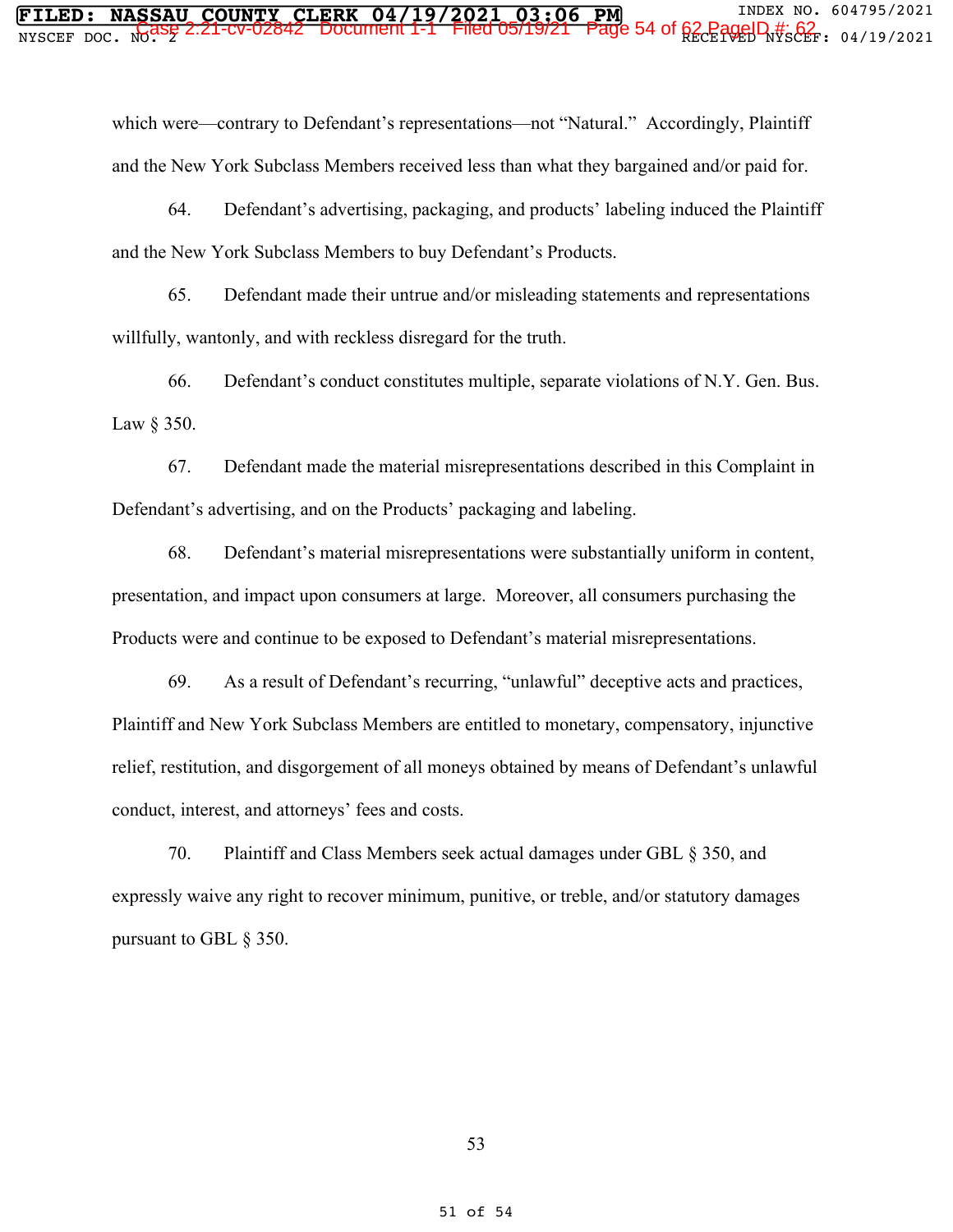**FILED: NASSAU COUNTY CLERK 04/19/2021 03:06 PM** INDEX NO. 604795/2021  $\frac{1}{2}$   $\frac{1}{2}$   $\frac{1}{2}$   $\frac{1}{2}$   $\frac{1}{2}$   $\frac{1}{2}$   $\frac{1}{2}$   $\frac{1}{2}$   $\frac{1}{2}$   $\frac{1}{2}$   $\frac{1}{2}$   $\frac{1}{2}$   $\frac{1}{2}$   $\frac{1}{2}$   $\frac{1}{2}$   $\frac{1}{2}$   $\frac{1}{2}$   $\frac{1}{2}$   $\frac{1}{2}$   $\frac{1}{2}$   $\frac{1}{2}$   $\frac{1}{2}$ 

> 71. Plaintiff repeats and realleges each and every allegation contained in the foregoing paragraphs as if fully set forth herein.

72. Defendant provided the Plaintiff and Class Members with an express warranty in the form of written affirmations of fact promising and representing that the Products are "Natural."

73. The above affirmations of fact were not couched as "belief" or "opinion," and were not "generalized statements of quality not capable of proof or disproof."

74. These affirmations of fact became part of the basis for the bargain and were material to the Plaintiff's and Class Members' transactions.

75. Plaintiff and Class Members reasonably relied upon the Defendant's affirmations of fact and justifiably acted in ignorance of the material facts omitted or concealed when they decided to buy Defendant's Products.

76. Within a reasonable time after she knew or should have known of Defendant's breach, Plaintiff, on behalf of herself and Class Members, placed Defendant on notice of its breach by mailing Defendant a pre-suit letter on March 11, 2021 giving Defendant an opportunity to cure their breach, which it refused to do.

77. Defendant breached the express warranty because the Products are not "Natural" because they contain synthetic ingredients.

78. As a direct and proximate result of Defendant's breach of the express warranty, Plaintiff and Class Members were damaged in the amount of the price they paid for the Products, in an amount to be proven at trial.

54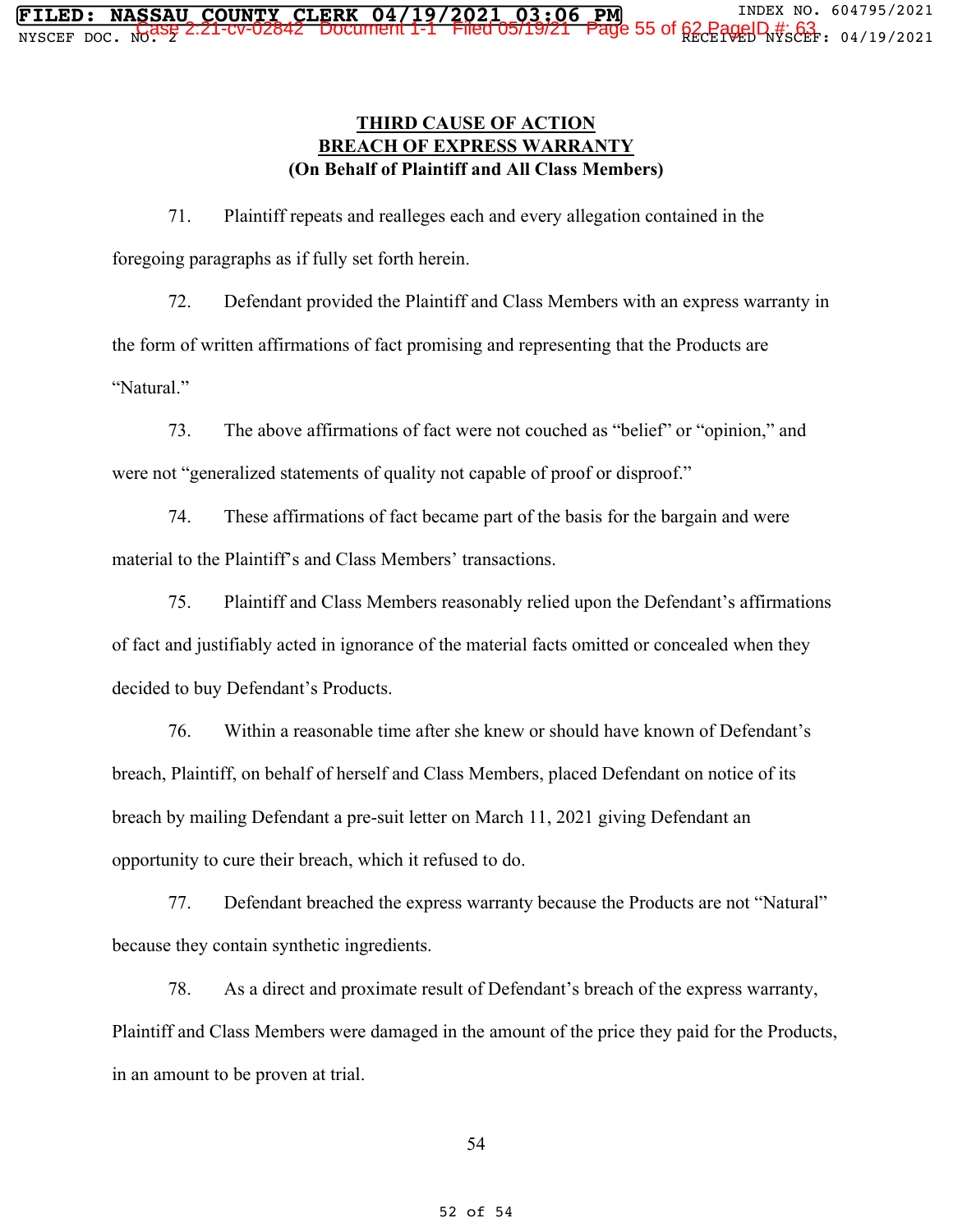#### **FOURTH CAUSE OF ACTION UNJUST ENRICHMENT (On Behalf of Plaintiff and All Class Members in the Alternative)**

79. Plaintiff repeats and realleges each and every allegation contained in the foregoing paragraphs as if fully set forth herein.

80. Plaintiff, on behalf of herself and consumers nationwide, brings a claim for unjust enrichment.

81. Defendant's conduct violated, *inter alia*, state and federal law by manufacturing, advertising, marketing, and selling their Products while misrepresenting and omitting material facts.

82. Defendant's unlawful conduct as described in this Complaint allowed Defendant to knowingly realize substantial revenues from selling their Products at the expense of, and to the detriment or impoverishment of, Plaintiff and Class Members, and to Defendant's benefit and enrichment. Defendant has thereby violated fundamental principles of justice, equity, and good conscience.

83. Plaintiff and Class Members conferred significant financial benefits and paid substantial compensation to Defendant for Products, which were not as Defendant represented them to be.

84. Under New York's common law principles of unjust enrichment, it is inequitable for Defendant to retain the benefits conferred by Plaintiff and Class Members' overpayments.

85. Plaintiff and Class Members seek disgorgement of all profits resulting from such overpayments and establishment of a constructive trust from which Plaintiff and Class Members may seek restitution.